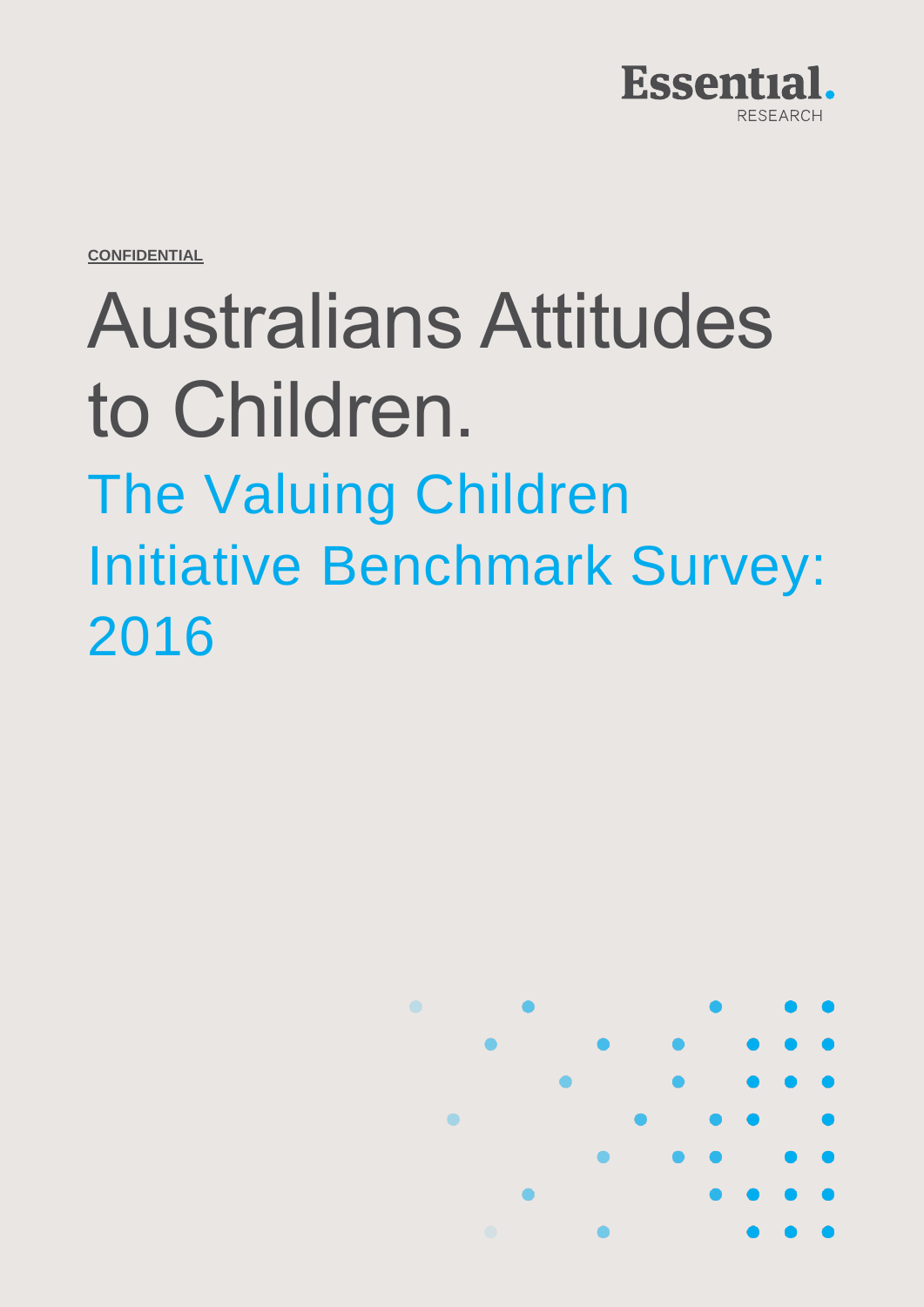# Australians Attitudes to Children.

# The Valuing Children Initiative Benchmark Survey: 2016

| Date:               | July 19 2016.                   |
|---------------------|---------------------------------|
| <b>Client:</b>      | The Valuing Children Initiative |
| <b>Prepared By:</b> | Kate Whelan, Senior Researcher. |
| <b>Notes:</b>       | Final Report (V8).              |



Essential Media Communications is a member of the Association of Market and Social Research Organisations.



Our researchers are members of the Australian Market and Social Research Society.



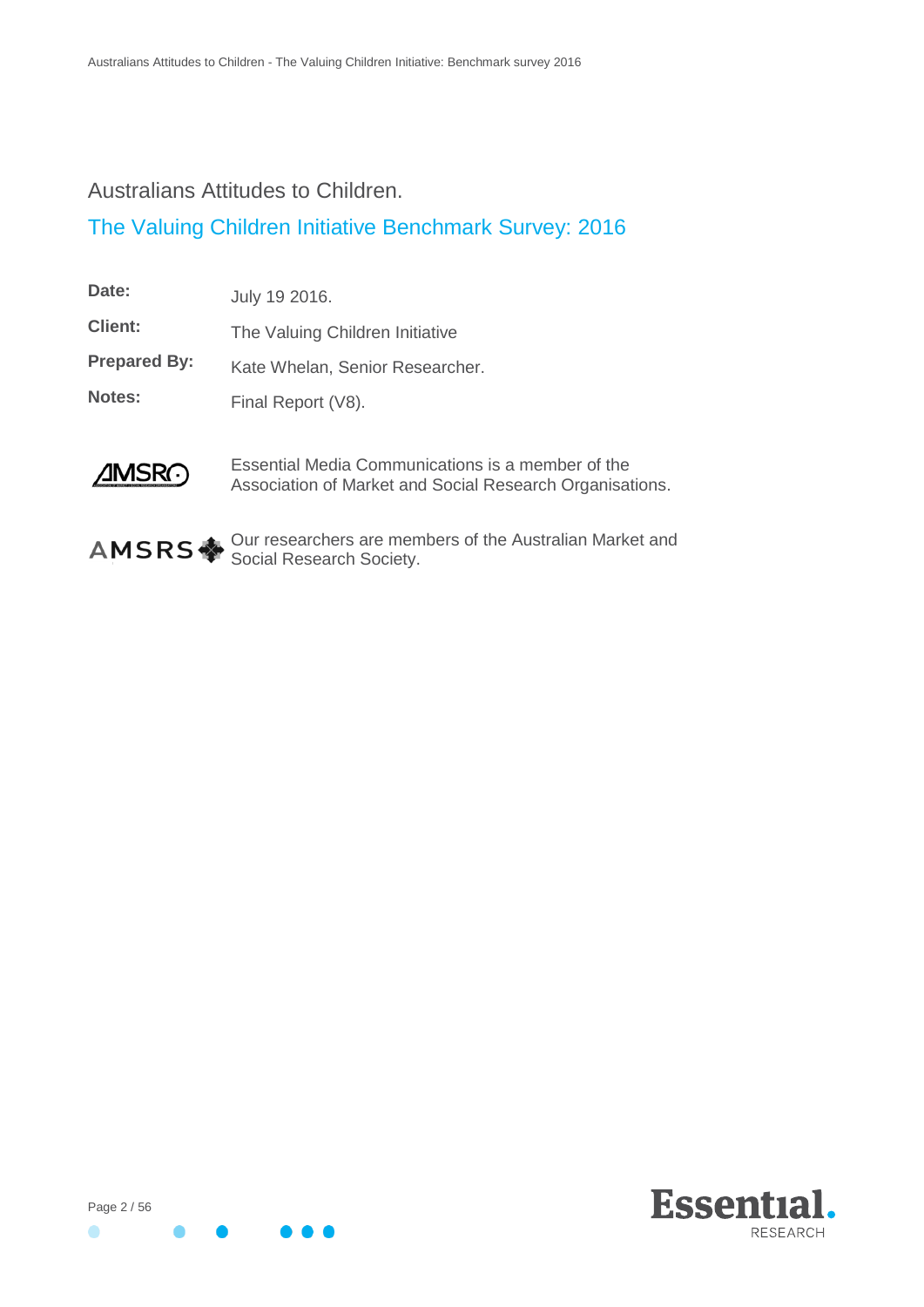# **Contents**

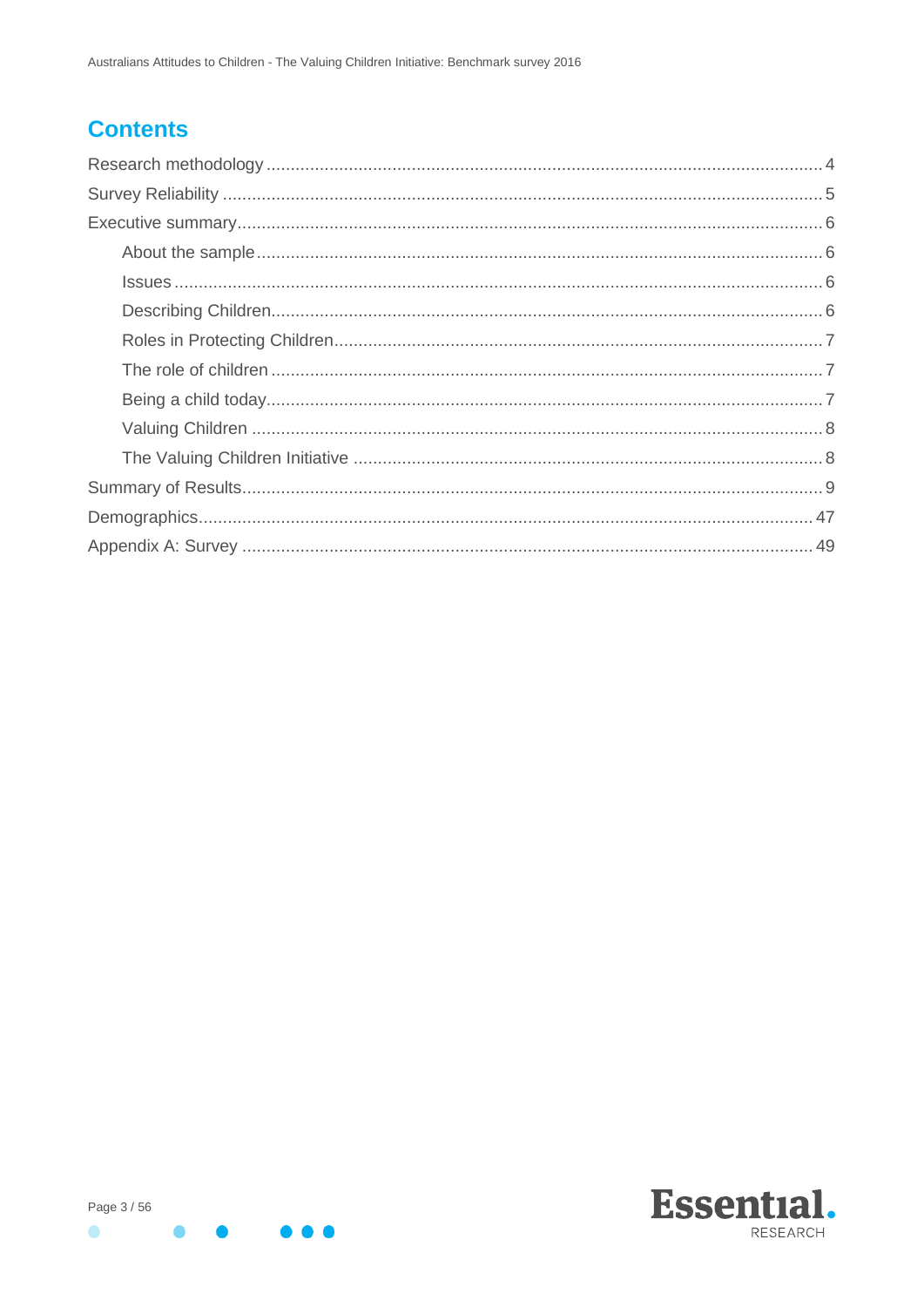# <span id="page-3-0"></span>**Research methodology**

The objectives of the research were to:

- Assess and benchmark attitudes towards children in Australia.
- Assess and benchmark attitudes towards policy consideration of children's needs in Australia.

This was an online survey. The survey was in the field from 31 May to Monday 6 June 2016.

The survey fieldwork was conducted by ResearchNow. Data tables were prepared by Kate Whelan (Essential Research). Weighting was prepared by ResearchNow.

The target population for this research was the Australian population aged 18+. Participants were drawn from the ResearchNow online survey panel. The survey was hosted by ResearchNow.

#### **The survey was completed by 1002 respondents.**

This data was weighted to ABS for age, gender and location. Soft quotas were placed on age, gender and location.

The survey was designed by Essential Research (Kate Whelan) in conjunction with the client. The analysis of this data was conducted by Kate Whelan.

SPSS and Excel and were used to analyse the results. Open-ended questions were analysed manually using a code frame developed by Essential Research.

#### **To cite this report:**

Essential Research 2016, *Valuing Children Initiative Benchmark Survey: 2016*

#### **Report commissioned by:**

The Valuing Children Initiative.





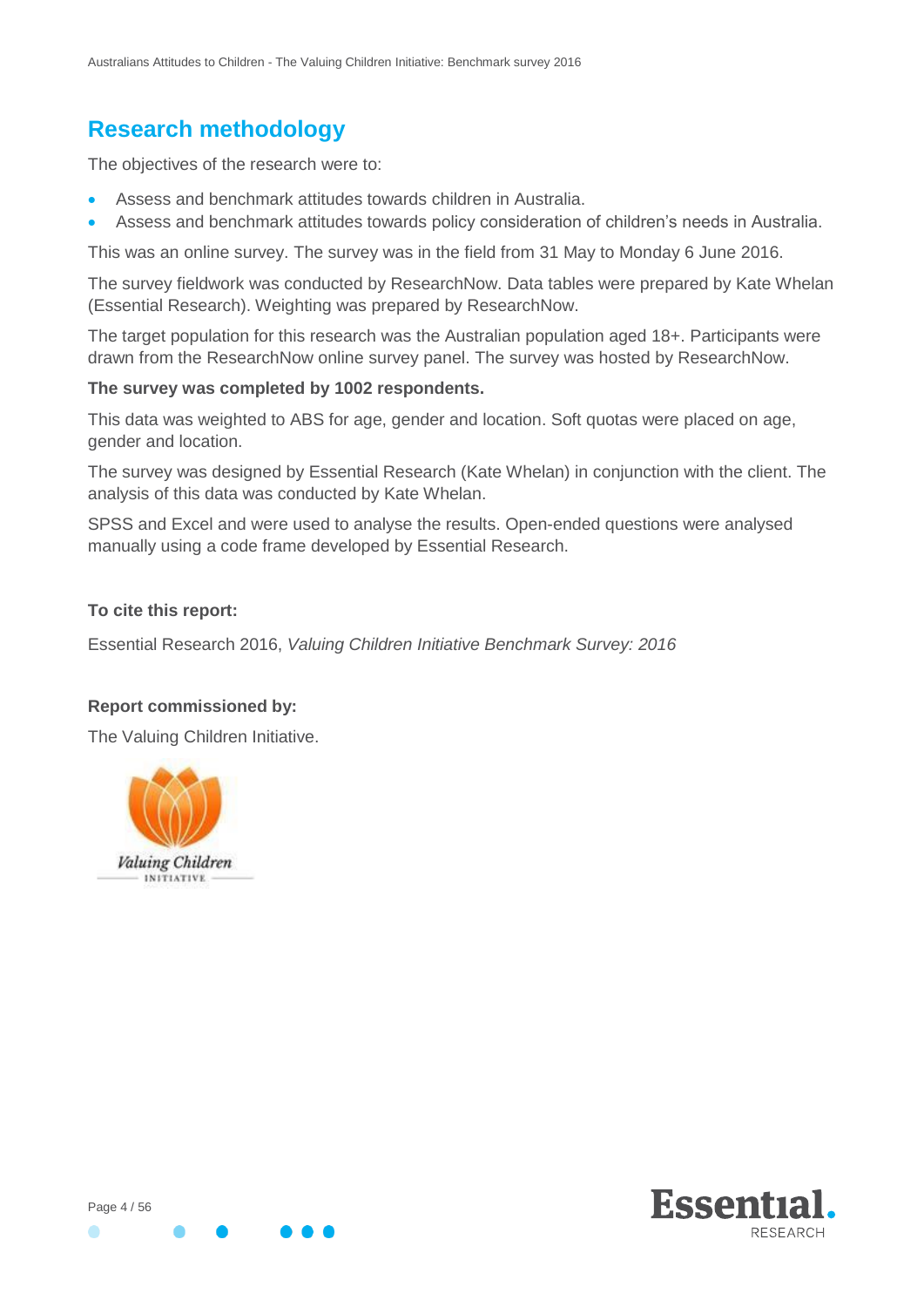# <span id="page-4-0"></span>**Survey Reliability**

Properly constructed sample surveys can provide results that are described as statistically reliable. The level of statistical reliability is dependent upon the sample size and (except where it is extremely small) the size of the population has no practical effect.

A survey that has 1000 respondents will provide results that are – at the 95% confidence level – subject to a sampling variation of between 2% and 3% at the total response level. Sub-samples, because of their smaller size, will exhibit larger sampling variances. The following table shows the sampling variances at the 95% confidence level for a range of sample sizes and response levels.

| <b>Sample Size</b> | Variation where the answer is near the percentage of |            |            |                   |     |  |  |  |  |
|--------------------|------------------------------------------------------|------------|------------|-------------------|-----|--|--|--|--|
|                    | 10% or 90%                                           | 20% or 80% | 30% or 70% | 40% or 60%<br>50% |     |  |  |  |  |
| 100                | 6%                                                   | 8%         | 9%         | 9%                | 10% |  |  |  |  |
| 200                | 4%                                                   | 5%         | 6%         | 7%                | 7%  |  |  |  |  |
| 300<br>3%          |                                                      | 5%         | 5%         | 6%                | 6%  |  |  |  |  |
| 400                | 3%                                                   | 4%         | 4%         | 5%                | 5%  |  |  |  |  |
| 500                | 3%                                                   | 4%         | 4%         | 4%                | 4%  |  |  |  |  |
| 600<br>2%          |                                                      | 3%         | 4%         | 4%                | 4%  |  |  |  |  |
| 700                | 2%                                                   |            | 3%         | 4%                | 4%  |  |  |  |  |
| 800<br>2%          |                                                      | 3%         | 3%         | 3%                | 3%  |  |  |  |  |
| 900                | 2%                                                   | 3%         | 3%         | 3%                | 3%  |  |  |  |  |
| 1000               | 2%                                                   | 3%         | 3%         | 3%                | 3%  |  |  |  |  |

Overall the confidence level was set as 95%. In this report where variation in sub-samples is statistically significant a comment has been made.

For the purposes of simplicity, we have rounded percentages to the nearest whole number. This may result in some percentage totals being 99% or 101%.

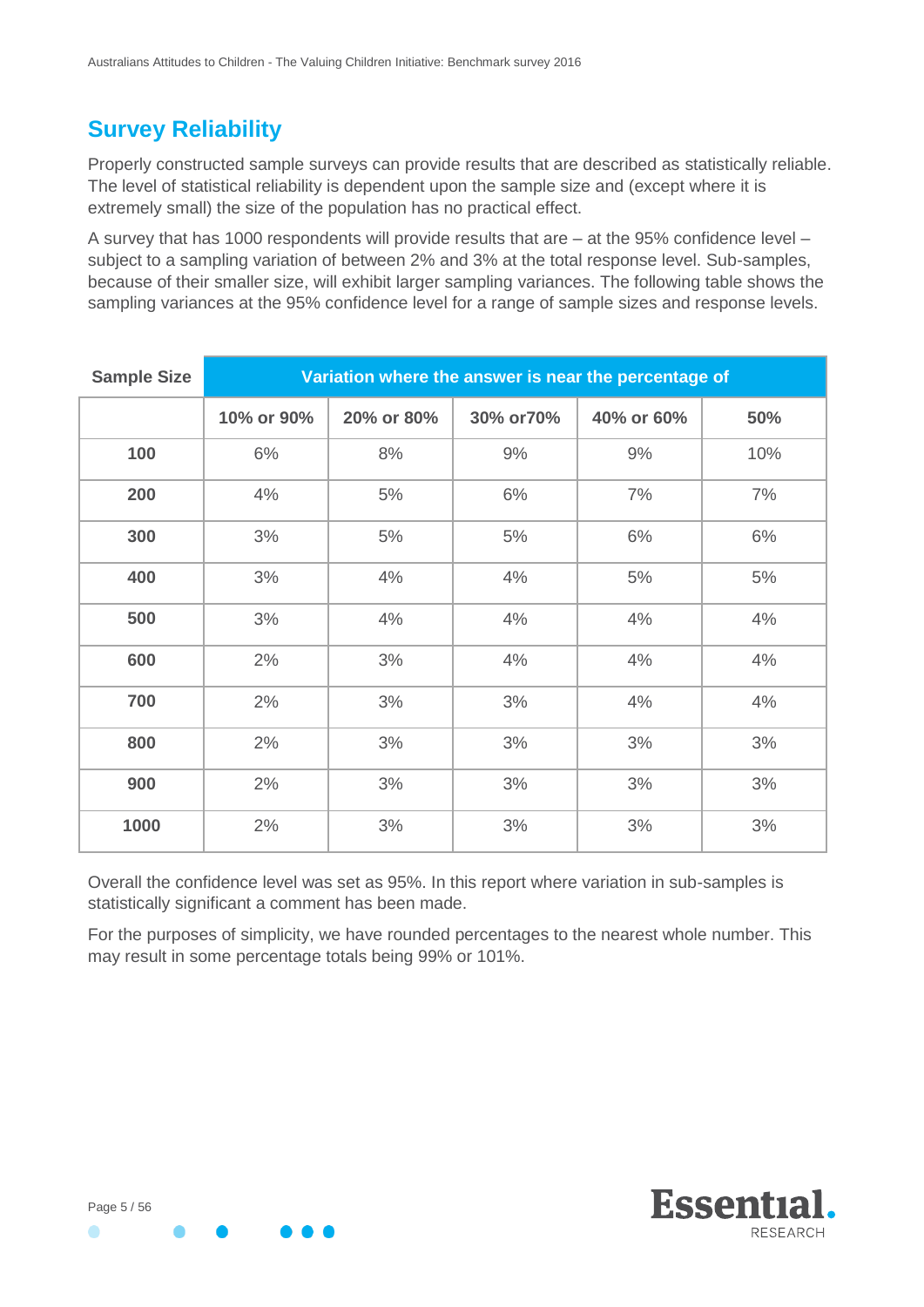# <span id="page-5-0"></span>**Executive summary**

#### <span id="page-5-1"></span>About the sample

This was an online poll of n=1002 Australians aged 18+ and was conducted from late May to early June 2016. This data was weighted after quotas were placed on age, gender and location.

#### <span id="page-5-2"></span>**Issues**

Although 86% rated 'looking after the interests of children' as an issue that was important to them, this placed this issue as the 9th most important out of a list of ten. The only issue that ranked lower was 'addressing climate change'.

Although those with children in their household were far more likely than those without to consider this issue important (95% compared to 79%), this figure was not significantly greater than those who rated 'looking after the interests of older Australians' as important (93% of those with children in their household).

This is supported by the finding that just over half (51%) of Australians agree that issues like jobs and the economy are more important to them than the needs of children.

Although 86% believe that 'looking after the interests of children' is important, 40% believe that the government already gives 'enough consideration' to children when making decisions. The only group that gathered a higher figure was 'parents' (45%).

Nearly half (46%) believe that governments give 'too little' consideration to children; although by comparison, even more (66%) of Australians believe that governments give 'too little consideration' to older Australians.

#### <span id="page-5-3"></span>Describing Children

The five most commonly selected words to describe children were:

- **1.** Spoilt (57%).
- **2.** Fortunate (47%).
- **3.** Lazy (45%).
- **4.** Selfish (44%).
- **5.** Vulnerable (38%).

The prevalence of negative descriptors (spoilt, lazy, selfish) is supported by the findings that over three-quarters (78%) of Australians agree that children today are more disrespectful than previous generations.

The fact that 'vulnerable' ranks highly is supported by the finding that less than one in five (16%) agree that Australia is a safer place today than when they grew up.

Although there is a strong prevalence of negative descriptors, very few agree with the traditional idea that children should be seen and not heard (16% agree). Likewise, just one quarter (24%) of Australians agree that too much focus is given to the needs of children, at the expense of people like themselves.

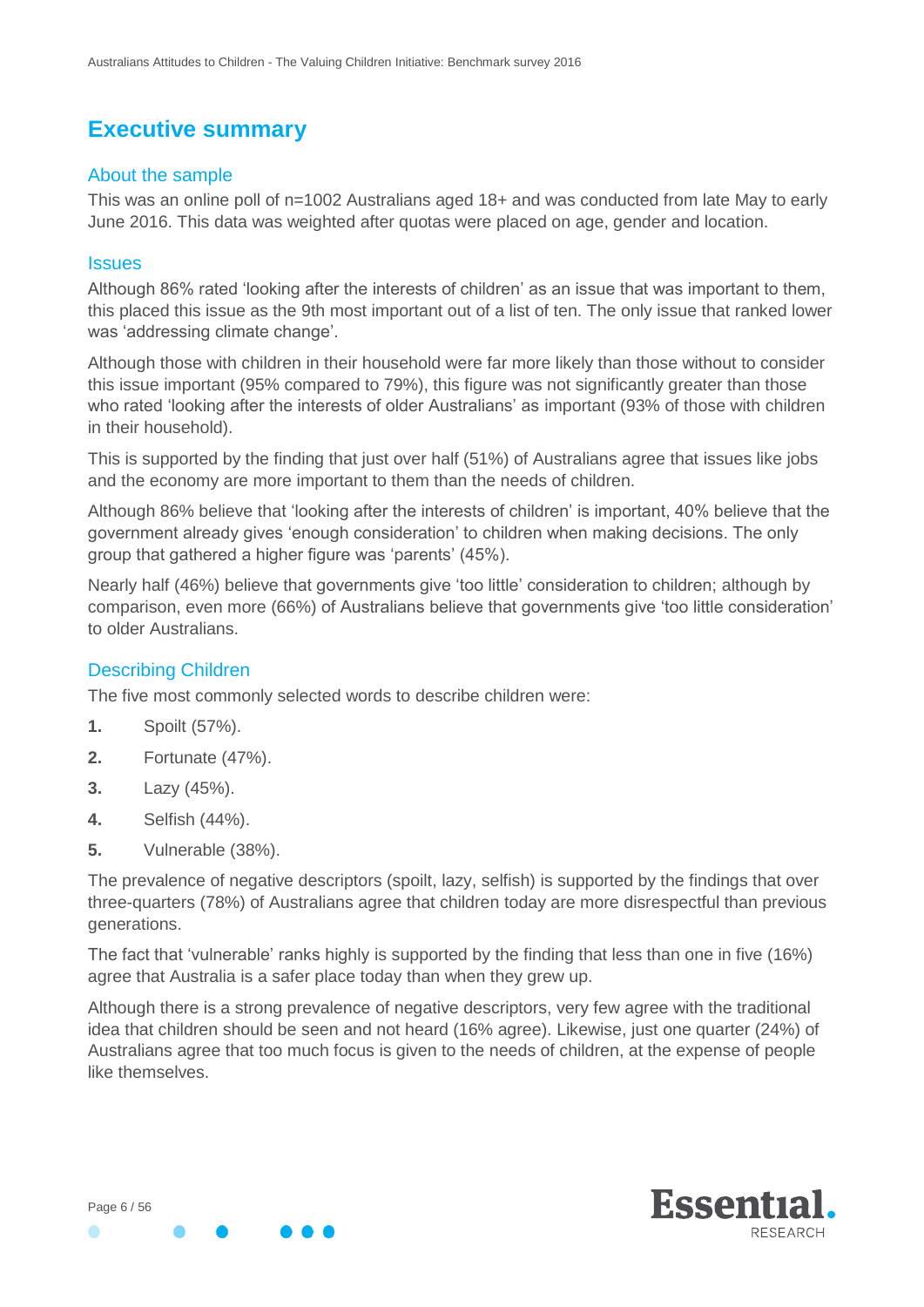# <span id="page-6-0"></span>Roles in Protecting Children

It would appear that Australians generally agree with the idea that looking after children and their interests is the responsibility of the entire community, with:

- 74% agreeing that the wellbeing of children is the shared responsibility of the entire community, and;
- 72% agreeing that all Australian adults are responsible for the best interests of children, including those who are not their own.

However, an overwhelming 79% of Australians believe that parents are the most responsible for protecting and promoting the wellbeing of children in Australia today.

Over half (59%) of Australians believe that Australian society is committed to protecting and prioritising the needs of children.

Although there is majority support for the appointment of a Federal Minister for Children and Future Generations (55%), just over one quarter (26%) say they neither support nor oppose this, arguably demonstrating a lack of engagement with the issue.

# <span id="page-6-1"></span>The role of children

Although a very large majority (81%) of Australians agree that the best interests of children should always be considered in all decisions made by adults, participants don't necessarily agree that children can have agency in advocating for their own best interests:

- 59% agree that children are less capable than adults of saying what is best for them.
- 63% agree that a child's word is less likely to be believe than that of an adult.
- 70% of Australians agree that children belong to their parents until the age of 18.
- Just 57% of Australians agree that the opinions of children should be considered just as important as adults.
- Almost half (49%) agree that children today have too many rights.

#### <span id="page-6-2"></span>Being a child today

Almost half (48%) of Australians believe that it is more challenging to be a child today than when they were a child. In the open-ended comments, the key reasons for this were considered to be:

- **1.** Children are under more pressure, and have greater expectations on them than in the past.
- **2.** There is too much access to technology.

Overall, 80% of Australians say they are concerned about the health and happiness of future generations of Australians. In the open-ended comments, the key reasons for this were considered to be:

- **1.** Health issues, such as obesity through poor diet and a lack of exercise, but also mental health.
- **2.** Economic issues, such as concern about fewer job opportunities, a rising cost of living and the cost of housing.

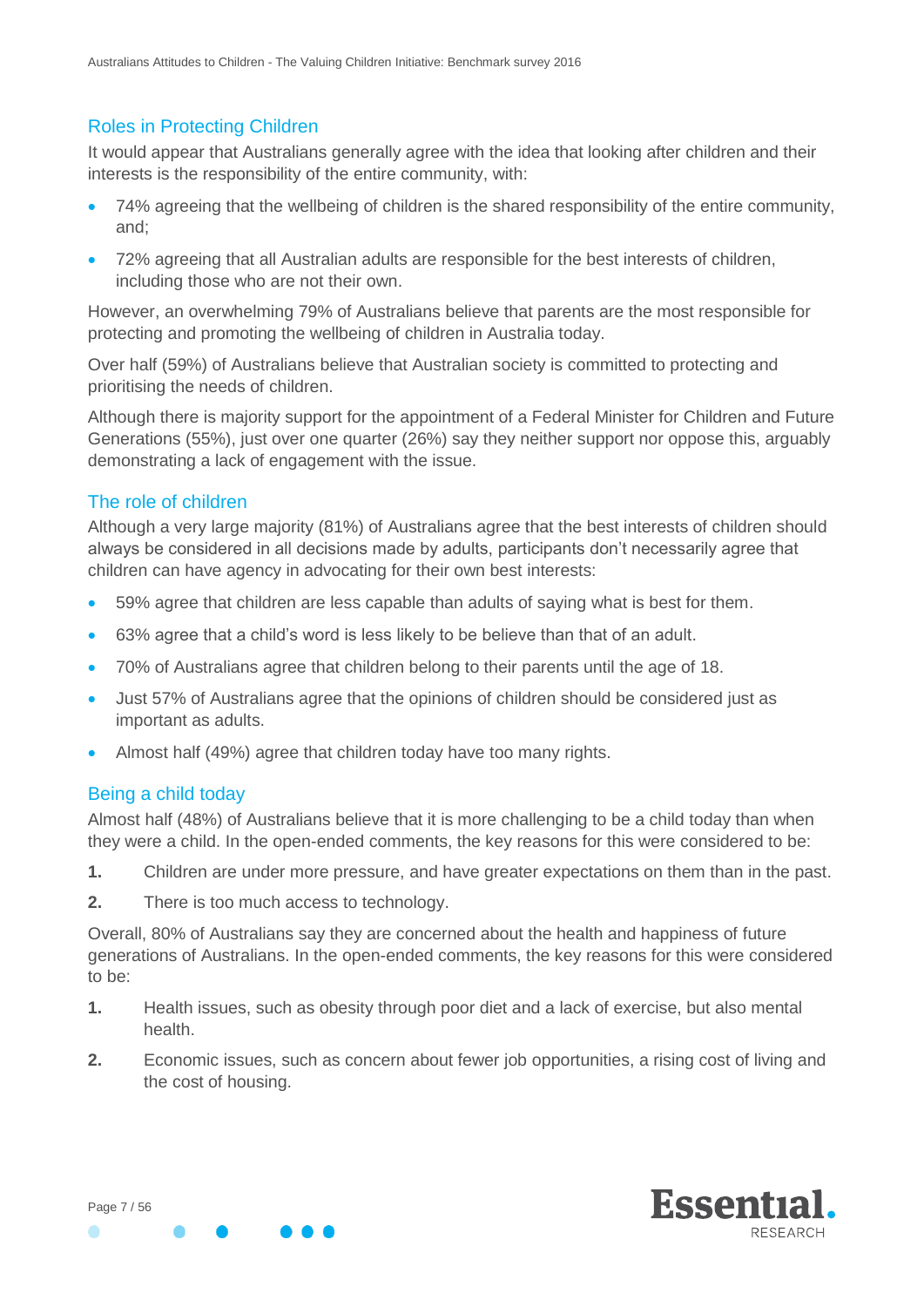# <span id="page-7-0"></span>Valuing Children

Although the largest proportion (44%) believe that children today are valued 'about the same' as in the past, almost one in three (29%) believe they are more valued. Just 16% believe they are less valued.

For those that said '**about the same'**, the key justifications were that 'they cannot see any change from the past' (28%) or 'children are always valued, no matter what' (27%).

For the almost one third of Australians who thought children were '**more valued**' than in the past, the key reasons were:

- **1.** Children are listened to and respected (have more of a say in family decisions) (18%).
- **2.** Children are given everything they want or spoilt (13%).
- **3.** Children have more rights and legal protection than in the past (10%).
- **4.** Children have more opportunities (10%).
- **5.** Children are protected/over-protected by family (i.e. not allowed to play outside unsupervised (8%).

Just 16% of Australians believe that children are '**less valued**' today than in the past, the key reasons being:

- **1.** Parents are too busy to spend quality time with their (25%).
- **2.** Children are not disciplined, not given boundaries and/or have bad manners (15%).
- **3.** Children expect everything to be given to them and are spoilt (12%).
- **4.** New generation is self-centred, rude and apathetic (7%).
- **5.** Society has changed for the worse (5%).

#### <span id="page-7-1"></span>The Valuing Children Initiative

For Australians in this survey, valuing children in practice meant:

- **1.** Caring for them and looking after them.
- **2.** Listening to them and valuing their opinions.
- **3.** Understanding that they are 'the future'.
- **4.** Providing them with education.
- **5.** Respecting them.

Just 4% of Australians claim to have heard of 'The Valuing Children Initiative'. 91% said they had not heard of them, and 5% don't know.

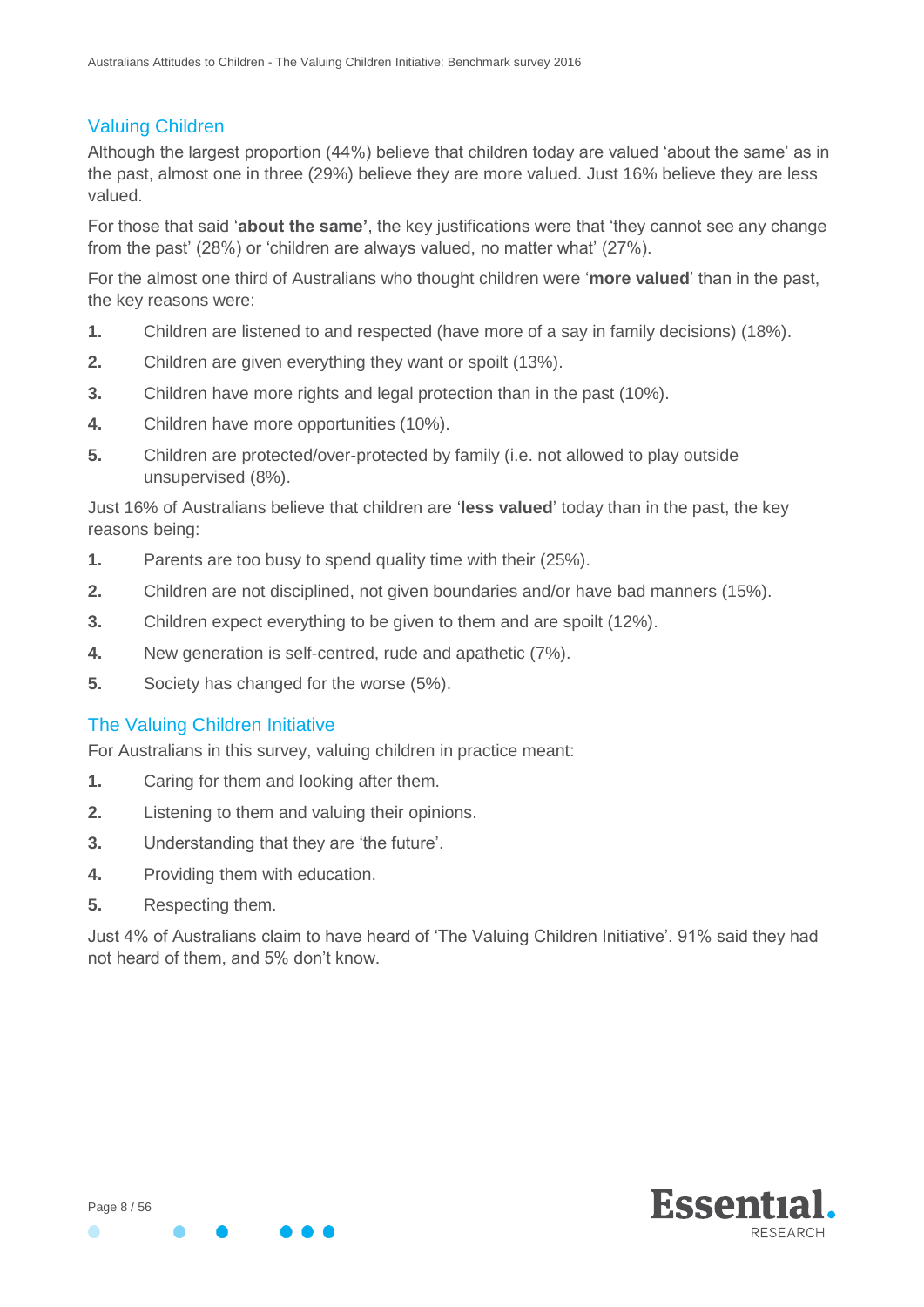# <span id="page-8-0"></span>**Summary of Results**

## **1.1 Issues of importance**

Question: How important are the following issues to you personally?

|                                                           | <b>TOTAL</b><br><b>Important</b> | <b>TOTAL</b><br><b>Not</b><br><b>Important</b> | <b>Very</b><br>important | <b>Somewhat</b><br>important | <b>Not very</b><br>important | Not at all<br>important | <b>Haven't</b><br>really<br>thought<br>about it |
|-----------------------------------------------------------|----------------------------------|------------------------------------------------|--------------------------|------------------------------|------------------------------|-------------------------|-------------------------------------------------|
| <b>Addressing Climate</b><br>change.                      | 79%                              | 19%                                            | 41%                      | 38%                          | 13%                          | 6%                      | 2%                                              |
| Management of the<br>economy.                             | 95%                              | 3%                                             | 63%                      | 32%                          | 3%                           | $< 1\%$                 | $1\%$                                           |
| Looking after the<br>interests of children (0-<br>17yrs). | 86%                              | 11%                                            | 57%                      | 29%                          | 8%                           | 3%                      | 3%                                              |
| Looking after the<br>interests of older<br>Australians.   | 92%                              | 6%                                             | 59%                      | 33%                          | 5%                           | 1%                      | 2%                                              |
| The quality of<br>Australia's health<br>system.           | 97%                              | 2%                                             | 78%                      | 19%                          | 2%                           | $< 1\%$                 | $1\%$                                           |
| Australian jobs and<br>protection of local<br>industries. | 95%                              | 4%                                             | 62%                      | 33%                          | 3%                           | 1%                      | $1\%$                                           |
| Housing affordability.                                    | 91%                              | 7%                                             | 59%                      | 32%                          | 6%                           | 1%                      | $1\%$                                           |
| Security and the war<br>on terrorism.                     | 88%                              | 10%                                            | 55%                      | 33%                          | 8%                           | 2%                      | 1%                                              |
| A quality education<br>system.                            | 95%                              | 4%                                             | 71%                      | 24%                          | 3%                           | 1%                      | 1%                                              |
| A fair taxation system.                                   | 95%                              | 4%                                             | 67%                      | 28%                          | 3%                           | 1%                      | 1%                                              |

#### **Comments**

Although 86% considered it to be important, from the list of 10 items, 'looking after the interest of children' was the  $9<sup>th</sup>$  most important issue.

By comparison, 'looking after the interests of older people' was considered to be important by 92% of Australians, and was the  $6<sup>th</sup>$  ranked issue.

Interestingly, 'addressing climate change' (79%) was the only issue considered to be less important – an issue that will also affect children.

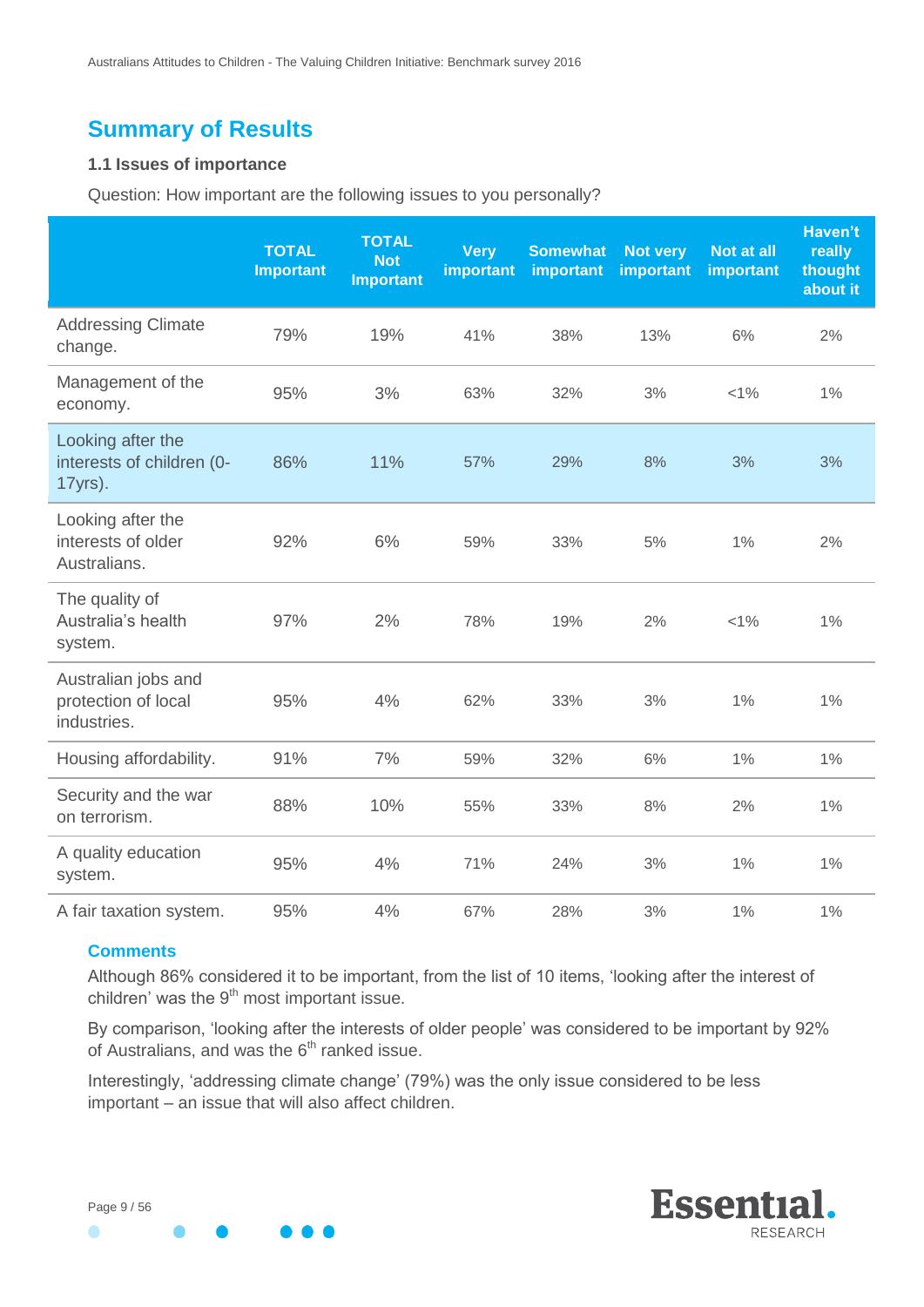#### *Differences by segments*

Females (88%) were only slightly more likely than males (83%) to consider 'looking after the interests of children' as an issue that is important to them.

There was little difference between the ages – though those aged 31-45 (those most likely to be parents with children) were more likely to rate this issue as important (89% said it was important compared to 83% of those under 30 and 85% of those aged 46+).

Unsurprisingly, those with children in their household were far more likely than those without to consider this issue important (95% compared to 79%). By way of contrast, 93% of those without children in their household (and 93% of those with children) rated 'looking after the interests of older Australians' as important.

Those in regional areas (90%) were more likely than those in metropolitan areas (84%) to rate this as important.

Those who identify as having an Australian cultural background (87%) were more likely than those with a cultural background other than Australian (79%) to rate this as important.

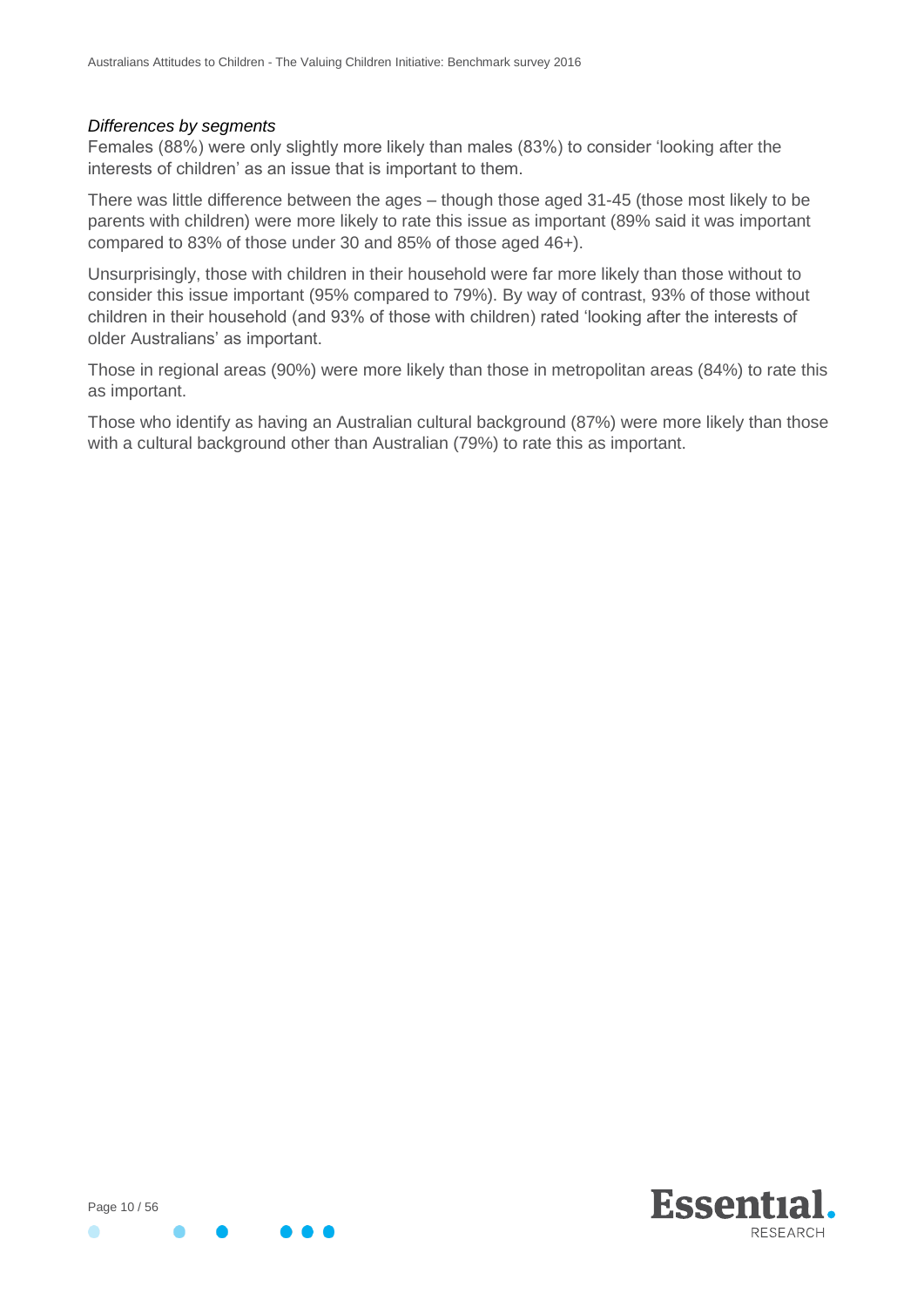#### **1.2 Government consideration**

Question: When making decisions about policies, do you believe governments in Australia give enough, too much or too little consideration to the impact on the following groups?

|                           | <b>Give too much</b><br>consideration | <b>Give enough</b><br>consideration | <b>Give too little</b><br>consideration | <b>Haven't really</b><br>thought about<br><b>it</b> |
|---------------------------|---------------------------------------|-------------------------------------|-----------------------------------------|-----------------------------------------------------|
| <b>Older Australians.</b> | 4%                                    | 26%                                 | 66%                                     | 5%                                                  |
| Children (0-17yrs).       | 5%                                    | 40%                                 | 46%                                     | 8%                                                  |
| Parents.                  | 8%                                    | 45%                                 | 41%                                     | 5%                                                  |
| Average working adults.   | 2%                                    | 39%                                 | 55%                                     | 4%                                                  |
| People on lower incomes.  | 6%                                    | 24%                                 | 66%                                     | 4%                                                  |
| Small businesses.         | 5%                                    | 40%                                 | 49%                                     | 6%                                                  |
| Large businesses.         | 58%                                   | 30%                                 | 6%                                      | 6%                                                  |

#### **Comments**

40% of Australians believe that the government gives 'enough consideration' to children when making decisions. This is the same figure as for 'small business' (40%) and just slightly less than for 'parents' (45%).

Nearly half (46%) believe that governments give 'too little' consideration to children, with only parents (41%) gathering a lower result. By comparison, 66% of Australians believe that governments give 'too little consideration' to older Australians.

The only group considered to be giving too much consideration by governments by a significant proportion of Australians is 'large business' (58%).

#### *Differences by segments*

Females (53%) were far more likely than males (40%) to think that governments give too little consideration to children; likewise males (45%) were more likely than females (36%) to think that governments give them 'enough' consideration.

Again, those aged 31-45 (and most likely to have children) were more likely to think that governments give children too little consideration (54%, compared to 44% of under 30's, 47% of those aged 46-60 and 39% of those aged 60+). However, by comparison over half of all aged groups thought older Australians weren't given enough consideration; 52% of those aged under 30, 66% of those aged 31-45, 70% of those aged 46-60 and 74% of those aged 60+.

Surprisingly, just 57% of those with children in their household believe the government give children too little consideration (compared to 40% of non-parents). By comparison, 66% of those with children believe that governments give too little consideration to older Australians.

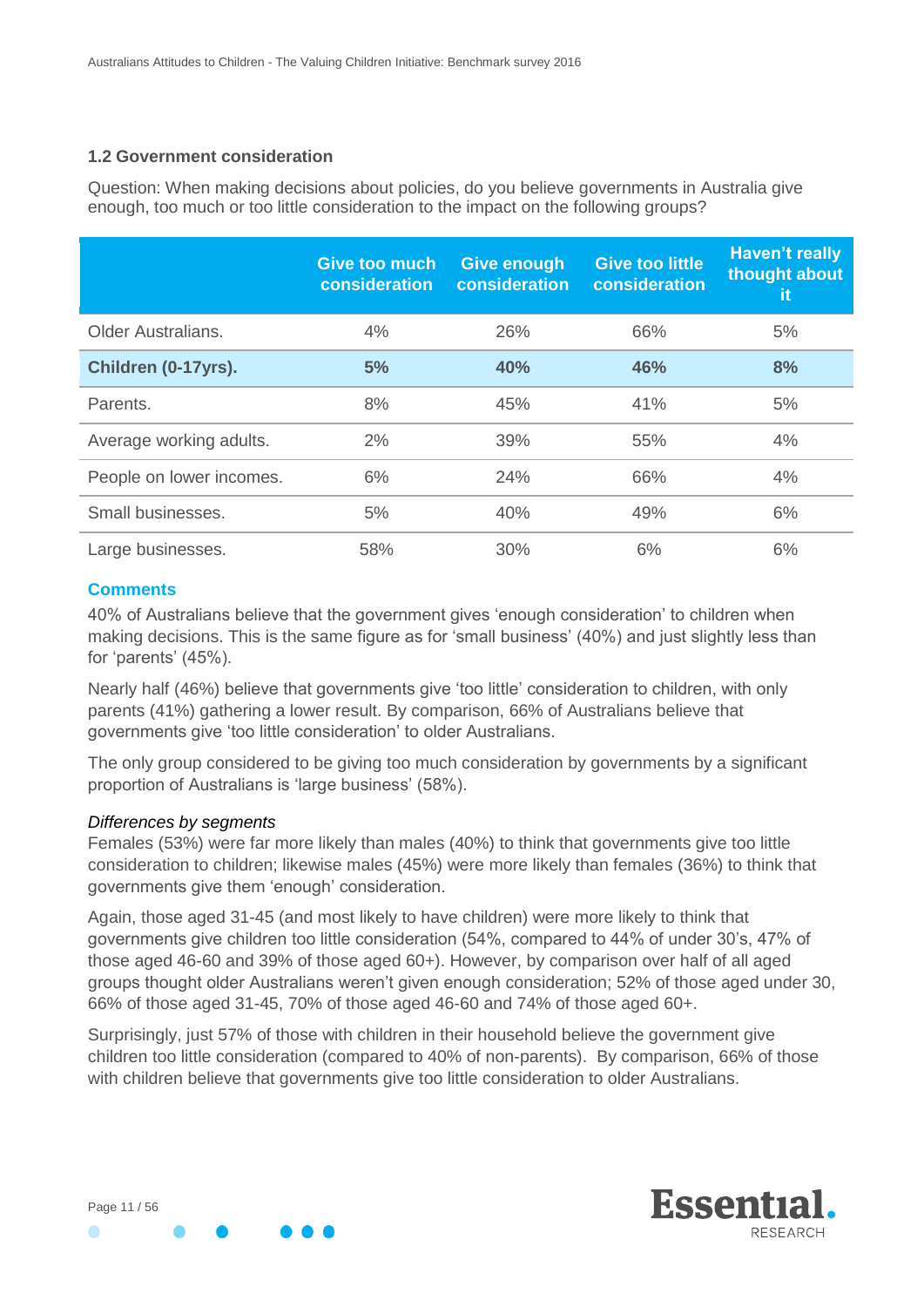# **1.3 Agreement with statements about children PART 1**

Question: Do you agree or disagree with the following statements?

|                                                                                                                                                    | <b>Total</b><br><b>AGREE</b> | <b>Total</b><br><b>DISAGREE</b> | <b>Strongly</b><br>agree | <b>Agree</b> | <b>Disagree</b> | <b>Strongly</b><br>disagree | <b>Haven't</b><br>really<br>thought<br>about it | <b>Have</b><br>thought<br>about it,<br>but I'm not<br>sure |
|----------------------------------------------------------------------------------------------------------------------------------------------------|------------------------------|---------------------------------|--------------------------|--------------|-----------------|-----------------------------|-------------------------------------------------|------------------------------------------------------------|
| Governments should consider the needs of the<br>current population rather than make decisions<br>or policy in the interests of future generations. | 43%                          | 45%                             | 10%                      | 33%          | 37%             | 8%                          | 6%                                              | 6%                                                         |
| care about the needs of children, but issues<br>like jobs and the economy are more important<br>to me.                                             | 51%                          | 38%                             | 11%                      | 40%          | 31%             | 7%                          | 6%                                              | 5%                                                         |
| Children today have too many rights.                                                                                                               | 49%                          | 41%                             | 14%                      | 35%          | 34%             | 7%                          | 6%                                              | 5%                                                         |
| Children across Australia have fair and equal<br>opportunities to flourish and maximise on their<br>potential.                                     | 48%                          | 44%                             | 6%                       | 42%          | 34%             | 10%                         | 5%                                              | 3%                                                         |
| The opinions of children should be considered<br>just as important as those of adults.                                                             | 57%                          | 32%                             | 10%                      | 47%          | 29%             | 3%                          | 5%                                              | 5%                                                         |
| Too much focus is given to the needs of<br>children, at the expense of people like myself.                                                         | 24%                          | 62%                             | 5%                       | 19%          | 49%             | 13%                         | 9%                                              | 5%                                                         |
| The best interests of children should always be<br>considered in all decisions made by adults.                                                     | 81%                          | 13%                             | 26%                      | 55%          | 11%             | 2%                          | 4%                                              | 3%                                                         |

Page 12 / 56

 $\bullet$ 

 $\bullet$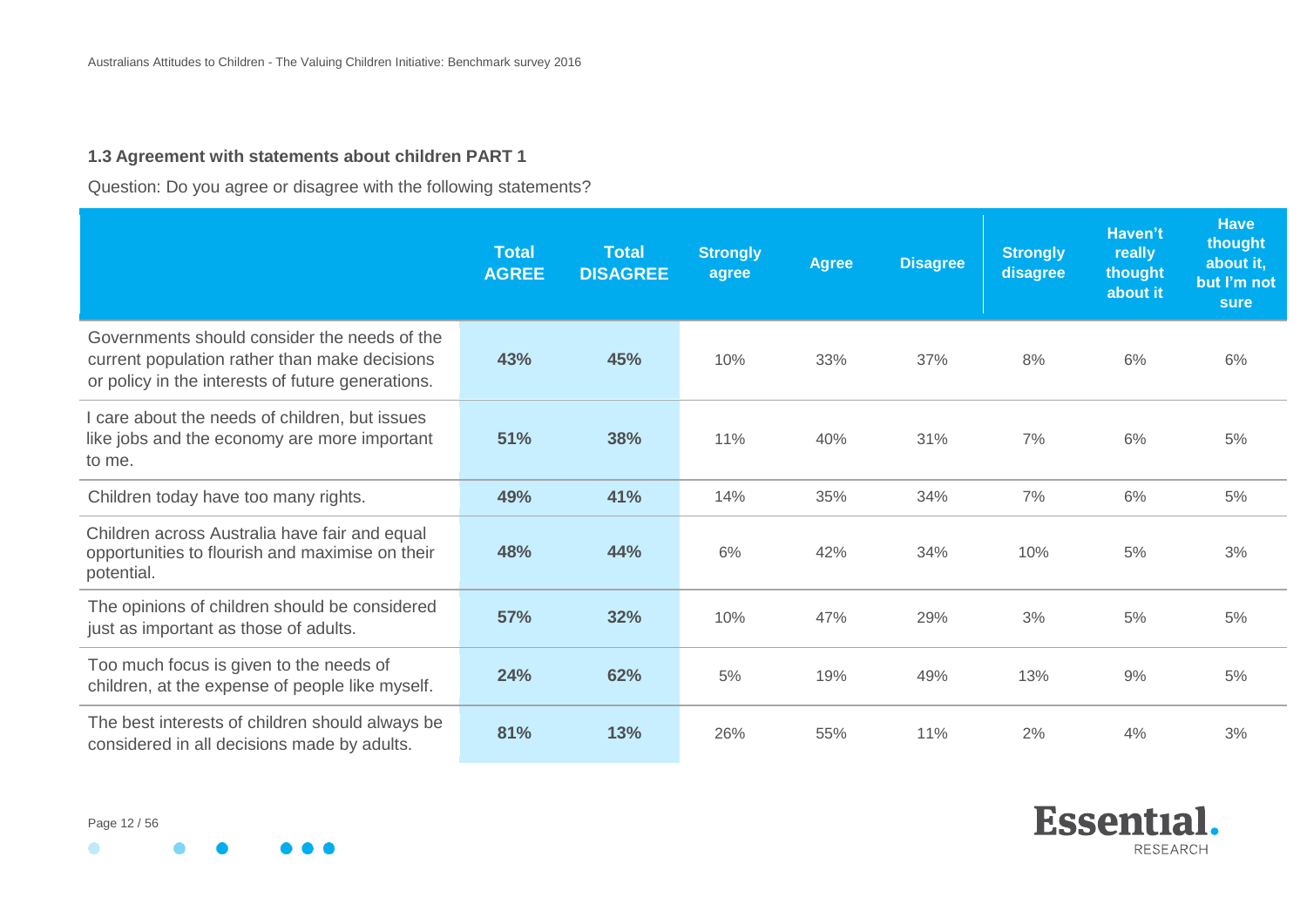# **1.4 Agreement with statements about children PART 2**

Question: Do you agree or disagree with the following statements?

|                                                                                                                        | <b>Total</b><br><b>AGREE</b> | <b>Total</b><br><b>DISAGREE</b> | <b>Strongly</b><br>agree | <b>Agree</b> | <b>Disagree</b> | <b>Strongly</b><br>disagree | Haven't<br>really<br>thought<br>about it | <b>Have</b><br>thought<br>about it,<br>but I'm not<br>sure |
|------------------------------------------------------------------------------------------------------------------------|------------------------------|---------------------------------|--------------------------|--------------|-----------------|-----------------------------|------------------------------------------|------------------------------------------------------------|
| A child's word is less likely to be believed than<br>that of another adult.                                            | 63%                          | 28%                             | 9%                       | 54%          | 24%             | 4%                          | 5%                                       | 4%                                                         |
| Children should be seen and not heard.                                                                                 | 16%                          | <b>77%</b>                      | 4%                       | 12%          | 45%             | 32%                         | 4%                                       | 3%                                                         |
| Children are more disrespectful than previous<br>generations.                                                          | 78%                          | 16%                             | 36%                      | 42%          | 12%             | 4%                          | 3%                                       | 3%                                                         |
| Children in Australia are highly respected by<br>adults.                                                               | 30%                          | 55%                             | 2%                       | 28%          | 46%             | 9%                          | 9%                                       | 6%                                                         |
| Until they reach the age of 18 years children<br>belong to their parents or carers.                                    | 70%                          | 23%                             | 23%                      | 47%          | 20%             | 3%                          | 4%                                       | 4%                                                         |
| The wellbeing of children is the shared<br>responsibility of the entire community.                                     | 74%                          | 19%                             | 21%                      | 53%          | 15%             | 4%                          | 4%                                       | 3%                                                         |
| All Australian adults are responsible for the<br>best interests of children, including those who<br>are not their own. | 72%                          | 19%                             | 21%                      | 51%          | 15%             | 4%                          | 6%                                       | 4%                                                         |
| Australians do all they can to promote and<br>protect the wellbeing of children.                                       | 48%                          | 41%                             | 6%                       | 42%          | 36%             | 5%                          | 5%                                       | 5%                                                         |

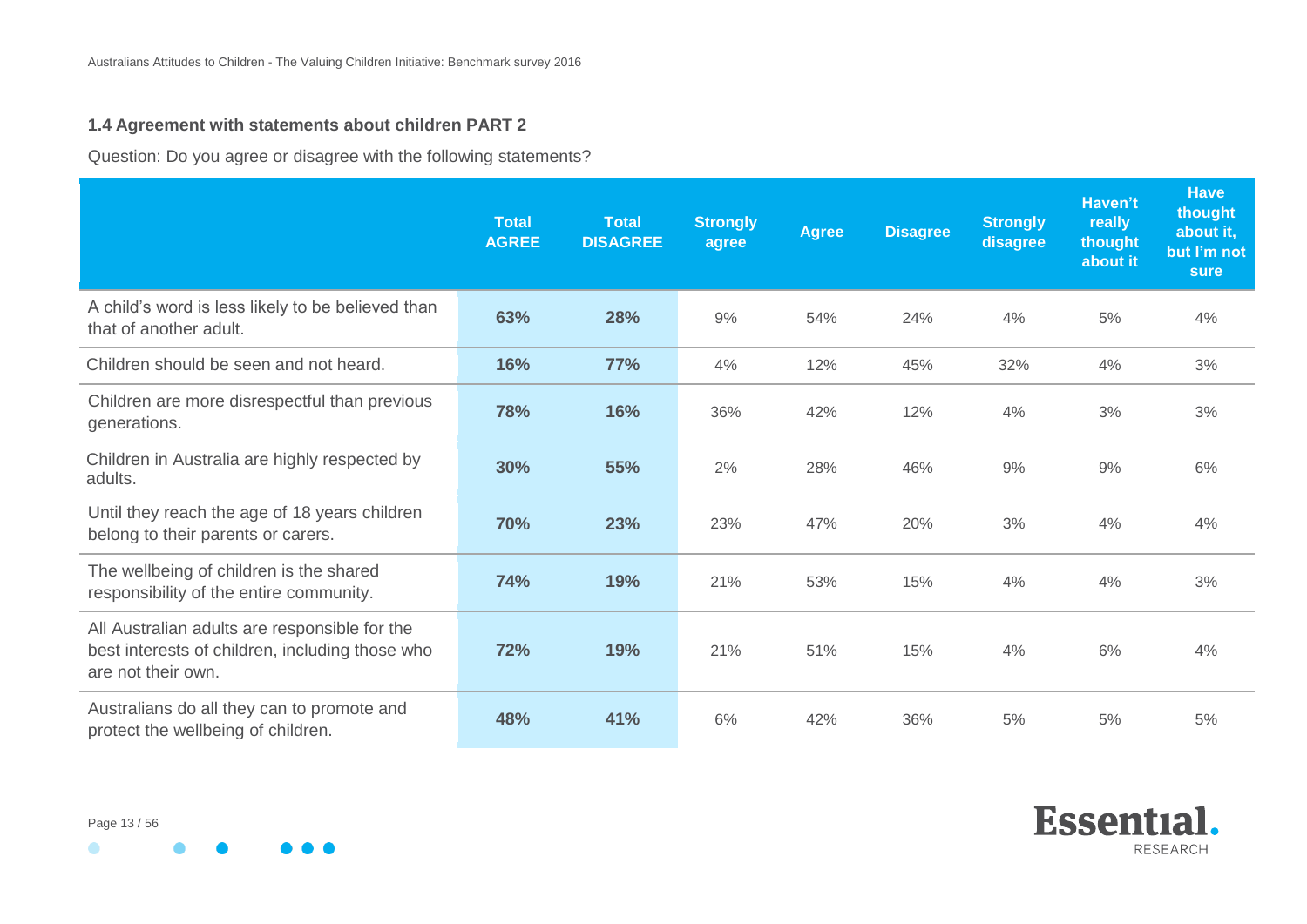# **1.5 Agreement with statements about children PART 3**

Question: Do you agree or disagree with the following statements?

|                                                                                                                                                                   | <b>Total</b><br><b>AGREE</b> | <b>Total</b><br><b>DISAGRE</b> | <b>Strongly</b><br>agree | <b>Agree</b> | <b>Disagree</b> | <b>Strongly</b><br>disagree | Haven't<br>really<br>thought<br>about it | <b>Have</b><br>thought<br>about it,<br>but I'm not<br><b>sure</b> |
|-------------------------------------------------------------------------------------------------------------------------------------------------------------------|------------------------------|--------------------------------|--------------------------|--------------|-----------------|-----------------------------|------------------------------------------|-------------------------------------------------------------------|
| I do all I can to promote and protect the<br>wellbeing of children.                                                                                               | 78%                          | 10%                            | 25%                      | 53%          | 8%              | 2%                          | 9%                                       | 3%                                                                |
| Australia is a safer society to grow up in today<br>than it was when I was a child.                                                                               | 16%                          | 75%                            | 3%                       | 13%          | 45%             | 30%                         | 4%                                       | 5%                                                                |
| The quality of nutrition, care and relationships,<br>beginning in the womb and through the first few<br>years of life, impacts on a person's future<br>wellbeing. | 89%                          | 5%                             | 40%                      | 49%          | 4%              | $1\%$                       | 4%                                       | 3%                                                                |
| Children are less capable than adults of saying<br>what is best for them.                                                                                         | 59%                          | 32%                            | 12%                      | 47%          | 28%             | 4%                          | 4%                                       | 5%                                                                |

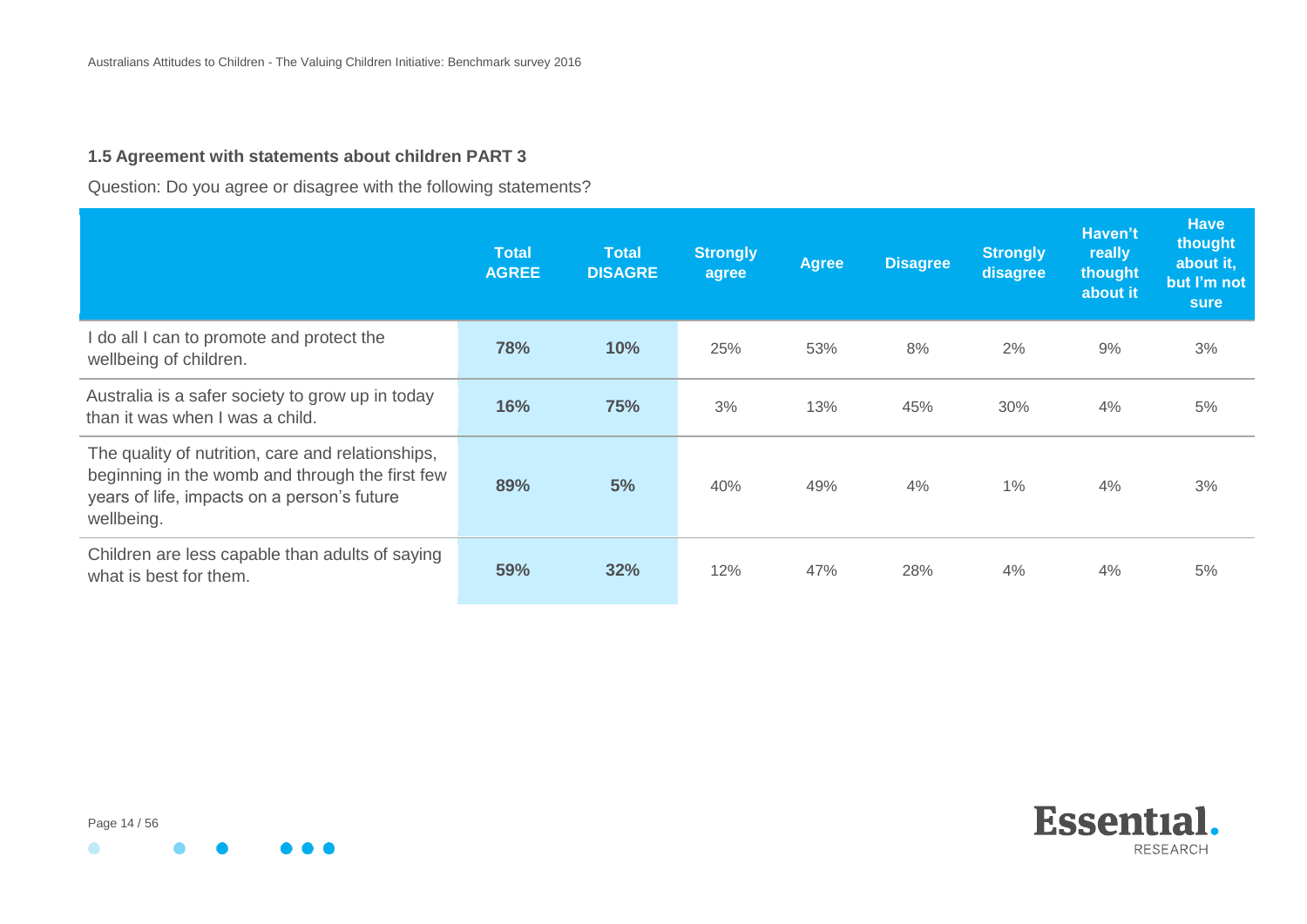# **Comments**

The below commentary highlights the differences between key segments, and those more and less likely to agree. If a segment has not been mentioned it is because the responses of the segments were not significantly different.

 *Governments should consider the needs of the current population rather than make decisions or policy in the interests of future generations.*

Participants were split in their agreement with this statement – 43% agree, but 45% disagree.

|               | More likely to agree                      | Less likely to agree                |
|---------------|-------------------------------------------|-------------------------------------|
| <b>Burney</b> | Those aged 46-60 (45%) and 60+ (48%).     | • Those aged 45 and under (39%).    |
|               | Regional Australians (48%).               | • Those in metro areas (40%).       |
| m.            | Those from cultural background other than | • Those with an Australian cultural |
|               | Australian (52%).                         | background (43%).                   |

 *I care about the needs of children, but issues like jobs and the economy are more important to me.*

Just over half (51%) of Australians agree that issues like jobs and the economy are more important to them than the needs of children. 38% however disagree.

| More likely to agree                         | Less likely to agree                     |
|----------------------------------------------|------------------------------------------|
| Males (57%).                                 | $\blacksquare$ Females (46%).            |
| $\blacksquare$                               | " Younger Australians (46% of those aged |
| • Older Australians (57% of those aged 45+). | under 45).                               |
| • Those without children in their household  | Those with children in their household.  |
| $(58%)$ .                                    | m.                                       |
| Non-parents (57%).                           | $(41\%)$ .                               |
| $\mathbf{R}^{\text{max}}$                    | $\blacksquare$ Parents (47%).            |

#### *Children today have too many rights.*

Although almost half (49%) of Australians agree that children today have too many rights, 41% disagree.

|               | More likely to agree                                                                                                                             | Less likely to agree                                                                                                                                                                                   |
|---------------|--------------------------------------------------------------------------------------------------------------------------------------------------|--------------------------------------------------------------------------------------------------------------------------------------------------------------------------------------------------------|
| <b>Burney</b> | ■ Males (56%).<br>Those aged 46-60 (55%) and $60+ (69%)$ .<br>Regional Australians (59%).<br>Those without children in their household<br>(58%). | $\blacksquare$ Females (42%).<br>Those aged under 30 (29%) and 31-45<br>ш<br>$(41\%)$ .<br>Those in metro areas (43%).<br>m.<br>Those with children in their household<br>$\blacksquare$<br>$(41\%)$ . |



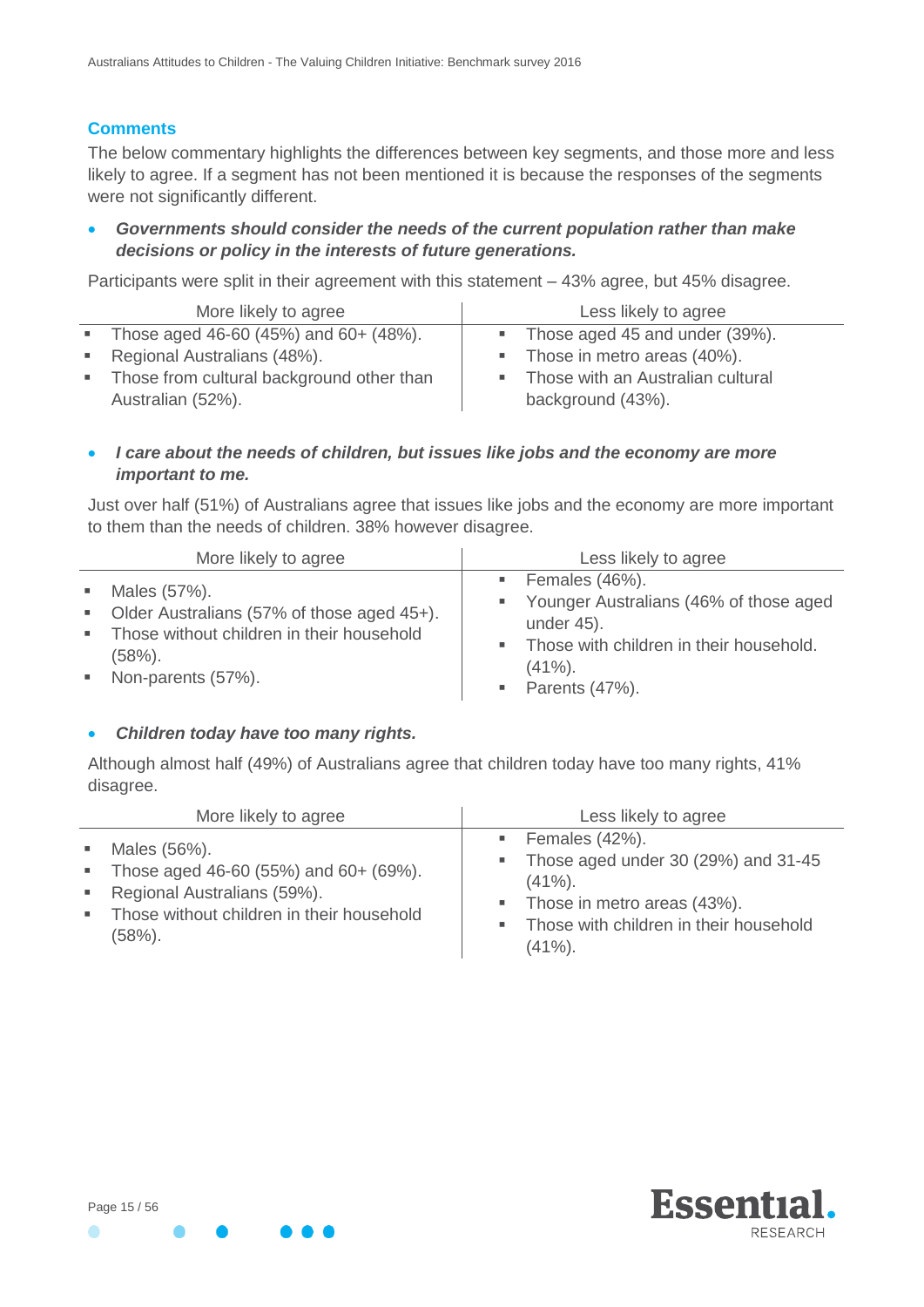# *Children across Australia have fair and equal opportunities to flourish and maximise on their potential.*

Again, the population of Australia is split in their response to this question; although 48% agree that children across Australia have fair and equal opportunities to flourish and maximise their potential, 44% disagree.

| More likely to agree                            | Less likely to agree                    |
|-------------------------------------------------|-----------------------------------------|
| $\blacksquare$ Males (54%).                     | Females (43%).                          |
| • Over $45$ 's $(53%)$ .                        | Under $45$ 's $(45%)$ .                 |
| • Those with no child in their household (51%). | $\blacksquare$ Those with a child (45). |
| • Those with a cultural background other than   | • Those with an Australian cultural     |
| Australian (62%).                               | background (47%).                       |

#### *The opinions of children should be considered just as important as those of adults.*

57% of Australians agree that the opinions of children should be considered just as important as adults – however 32% disagree.

| More likely to agree                          | Less likely to agree                |
|-----------------------------------------------|-------------------------------------|
| $\blacksquare$ Females (63%).                 | $\blacksquare$ Males (51%).         |
| $\blacksquare$ Those under 45 (62%).          | $\blacksquare$ Those over 45 (52%). |
| • Those with children in the household (65%). | • Those without children (48%).     |
| • Those with a cultural background other than | • Those with an Australian cultural |
| Australian (69%).                             | background (55%).                   |

## *Too much focus is given to the needs of children, at the expense of people like myself.*

Almost one quarter (24%) of Australians agree that too much focus is given to the needs of children, at the expense of people like themselves. 62% disagree with this.

|                | More likely to agree                                                                                  | Less likely to agree                                                                             |
|----------------|-------------------------------------------------------------------------------------------------------|--------------------------------------------------------------------------------------------------|
| $\mathbf{m}$ . | Males (32%).<br>• Over $45$ 's $(30\%)$ .<br>• Those without a child in their household<br>$(30\%)$ . | $\blacksquare$ Females (17%).<br>$\blacksquare$ Under 45's (20%).<br>• Those with a child (18%). |

#### *The best interests of children should always be considered in all decisions made by adults.*

A very large majority (81%) of Australians agree that the best interests of children should always be considered in all decisions made by adults. Just 13% disagree with this statement.

| More likely to agree                                               | Less likely to agree                                     |
|--------------------------------------------------------------------|----------------------------------------------------------|
| $\blacksquare$ Those aged over 45 (86%).                           | $\blacksquare$ Those aged under 45 (75%).                |
| • Those with children in the household (85%).                      | • Those without children (79%).                          |
| • Those with a cultural background other than<br>Australian (68%). | • Those with an Australian cultural<br>background (83%). |
|                                                                    |                                                          |

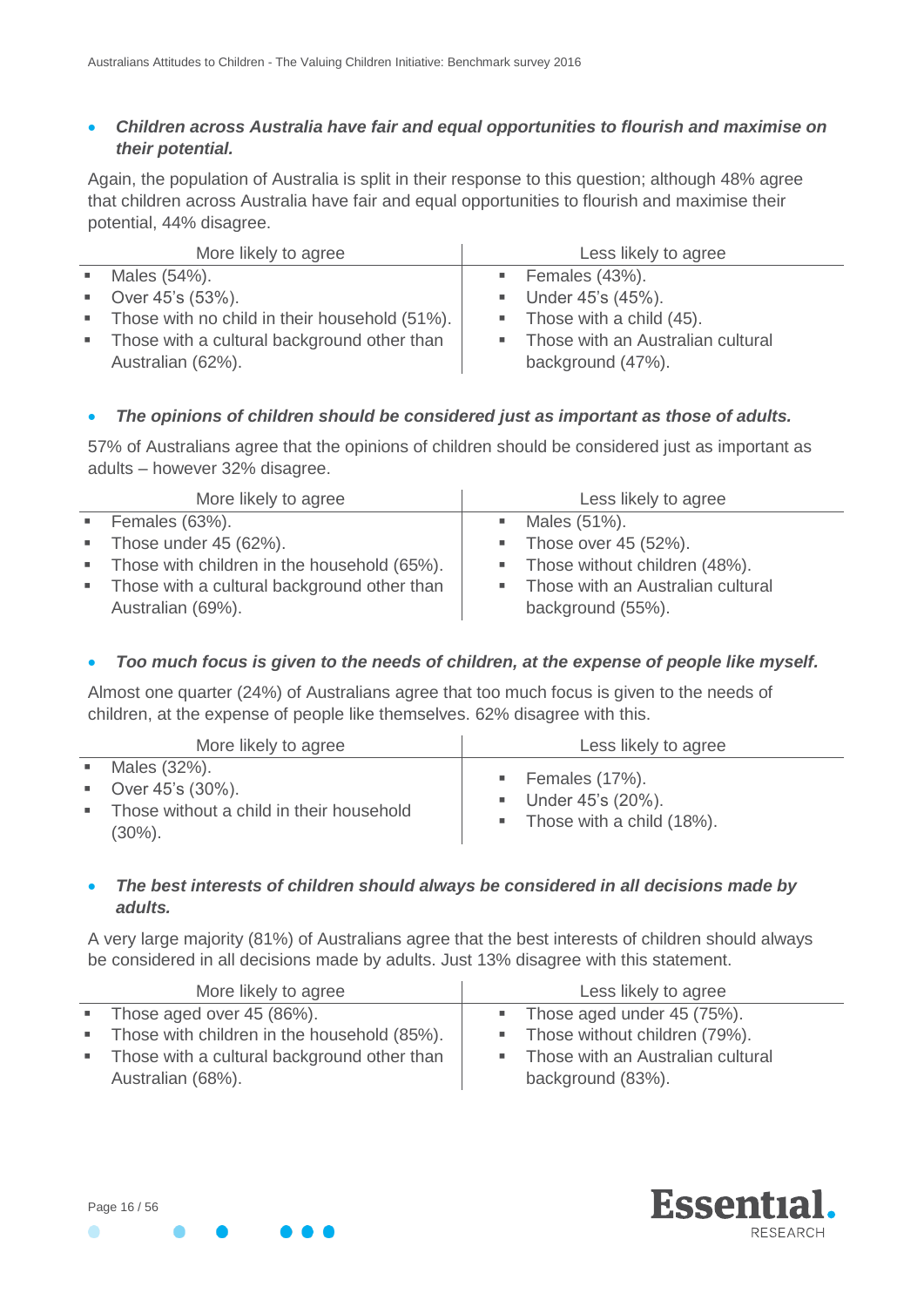# *Children are* less *capable than adults of saying what is best for them*

A majority of Australians (59%) agree with this statement. 33% disagree.

| More likely to agree                               | Less likely to agree                                  |
|----------------------------------------------------|-------------------------------------------------------|
| Males (63%).                                       | $\blacksquare$ Females (54%).                         |
| $\blacksquare$ Over 45's (68%).                    | $\blacksquare$ Under 45's (49%).                      |
| • Those in regional areas (64%).                   | • Those in metro areas (56%).                         |
| Those without a child in their household<br>(66%). | • Those with a child in their household<br>$(55\%)$ . |

# *A child's word is less likely to be believed than that of another adult.*

A majority of Australians (63%) agree that a child's word is less likely to be believed than that of an adult. 28% disagree.

| More likely to agree                                         | Less likely to agree                                               |
|--------------------------------------------------------------|--------------------------------------------------------------------|
| <b>Those aged 60+ (71%).</b>                                 | • Those aged $31-45$ (54%).                                        |
| • Those with an Australian cultural background<br>$(66\%)$ . | • Those with a cultural background other<br>than Australian (48%). |

# *Children should be seen and not heard.*

Over three-quarters (77%) of Australians disagree with the traditional statement 'children should be seen and not heard'. Over one in 10 (16%) Australians however agree with this.

|               | More likely to agree                                            | Less likely to agree                                                                    |
|---------------|-----------------------------------------------------------------|-----------------------------------------------------------------------------------------|
| <b>Burney</b> | Males (21%).<br>• Those with no child in their household (19%). | $\blacksquare$ Females (11%).<br>• Those with children in their household<br>$(12\%)$ . |

# *Children are more disrespectful than previous generations*

Over three-quarters (78%) of Australians agree that children today are more disrespectful than previous generations. Just 16% disagree.

| More likely to agree         | Less likely to agree            |
|------------------------------|---------------------------------|
| <b>Those aged 45+ (83%).</b> | • Those aged under 30 (67%) and |
| Regional Australians (84%).  | between 31-45 (77%).            |
| <b>Contract</b>              | Those from metro areas (75%).   |

#### *Children in Australia are highly respected by adults.*

Just over half (55%) of Australians disagree with the statement that children in Australia are highly respected by adults. However, almost one in three (30%) agree.

| More likely to agree                        | Less likely to agree                |
|---------------------------------------------|-------------------------------------|
| Males (34%).                                | $\blacksquare$ Females (27%).       |
| Those with a cultural background other than | • Those with an Australian cultural |
| Australian (50%).                           | background (27%).                   |

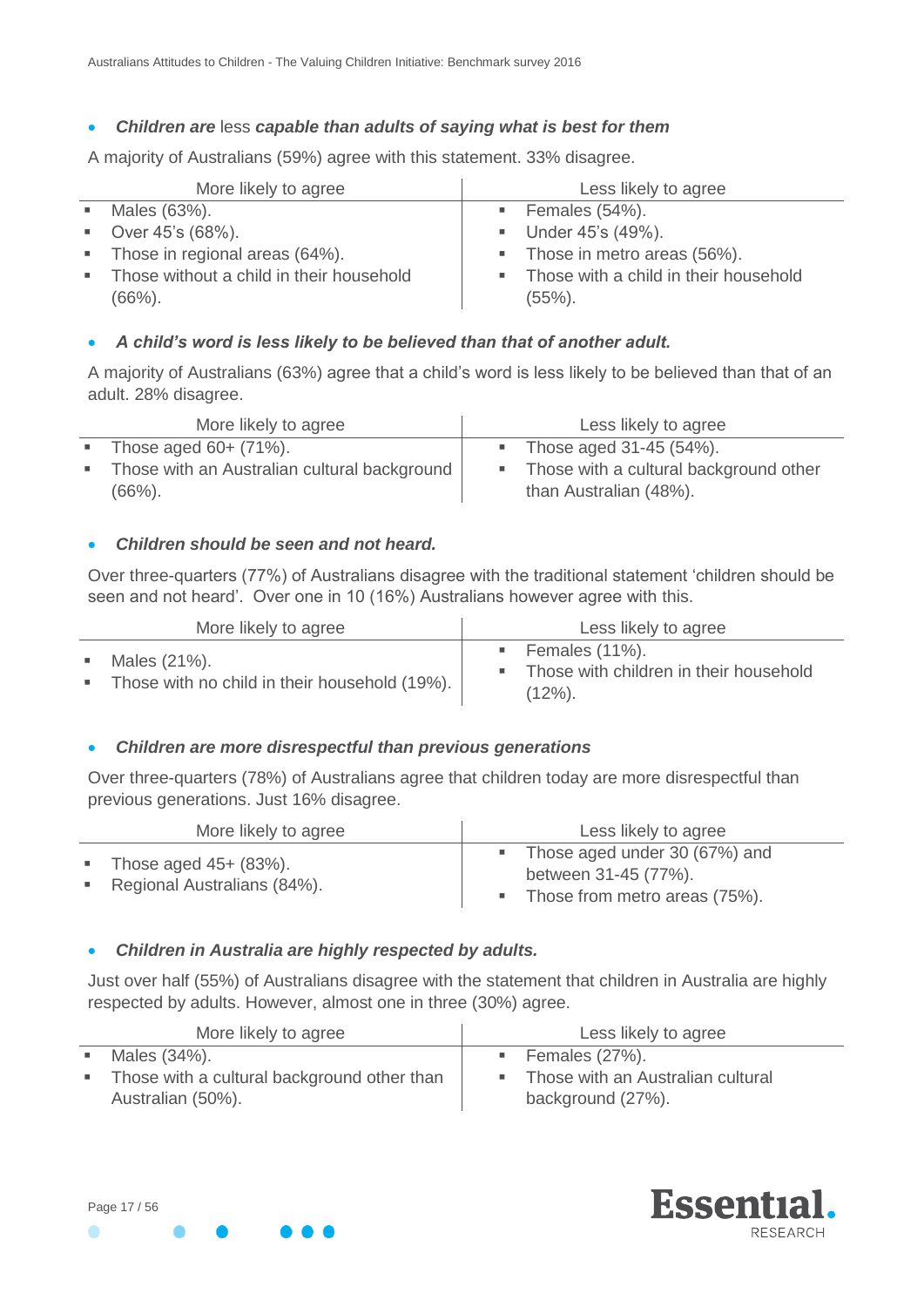# *Until they reach the age of 18 years children belong to their parents or carers.*

70% of Australians agree that children belong to their parents until the age of 18. Just 23% disagree with this statement.

| More likely to agree                        | Less likely to agree                |  |
|---------------------------------------------|-------------------------------------|--|
| Those with a cultural background other than | • Those with an Australian cultural |  |
| Australian (82%).                           | background (69%).                   |  |

# *The wellbeing of children is the shared responsibility of the entire community*

74% of Australians agree that the wellbeing of children is the shared responsibility of the entire community. Almost one in five (19%) disagree with this.

| More likely to agree          | Less likely to agree |
|-------------------------------|----------------------|
| $\blacksquare$ Parents (77%). | ■ Non-parents (69%). |

## *All Australian adults are responsible for the best interests of children, including those who are not their own.*

72% of Australians agree that all Australian adults are responsible for the best interests of children, including those who are not their own. Almost one in five (19%) disagree with this.

| More likely to agree          | Less likely to agree |
|-------------------------------|----------------------|
| $\blacksquare$ Parents (76%). | Non-parents (65%).   |

## *Australians do all they can to promote and protect the wellbeing of children.*

Just 48% agree that Australians do all they can to promote and protect the wellbeing of children. 41% disagree.

| More likely to agree                        | Less likely to agree                |
|---------------------------------------------|-------------------------------------|
| Those with a cultural background other than | • Those with an Australian cultural |
| Australian (63%).                           | background (48%).                   |

#### *I do all I can to promote and protect the wellbeing of children.*

Despite low numbers agreeing that Australians do all they can to promote and protect the wellbeing of children, a very large majority (78%) agree that they do all they can to promote and protect the wellbeing of children. Just 10% disagree.

| More likely to agree                           | Less likely to agree                        |  |
|------------------------------------------------|---------------------------------------------|--|
| • Those with a child in their household (88%). | $\blacksquare$ Those without a child (72%). |  |
| $\blacksquare$ Parents (85%).                  | Non-parents (65%).                          |  |

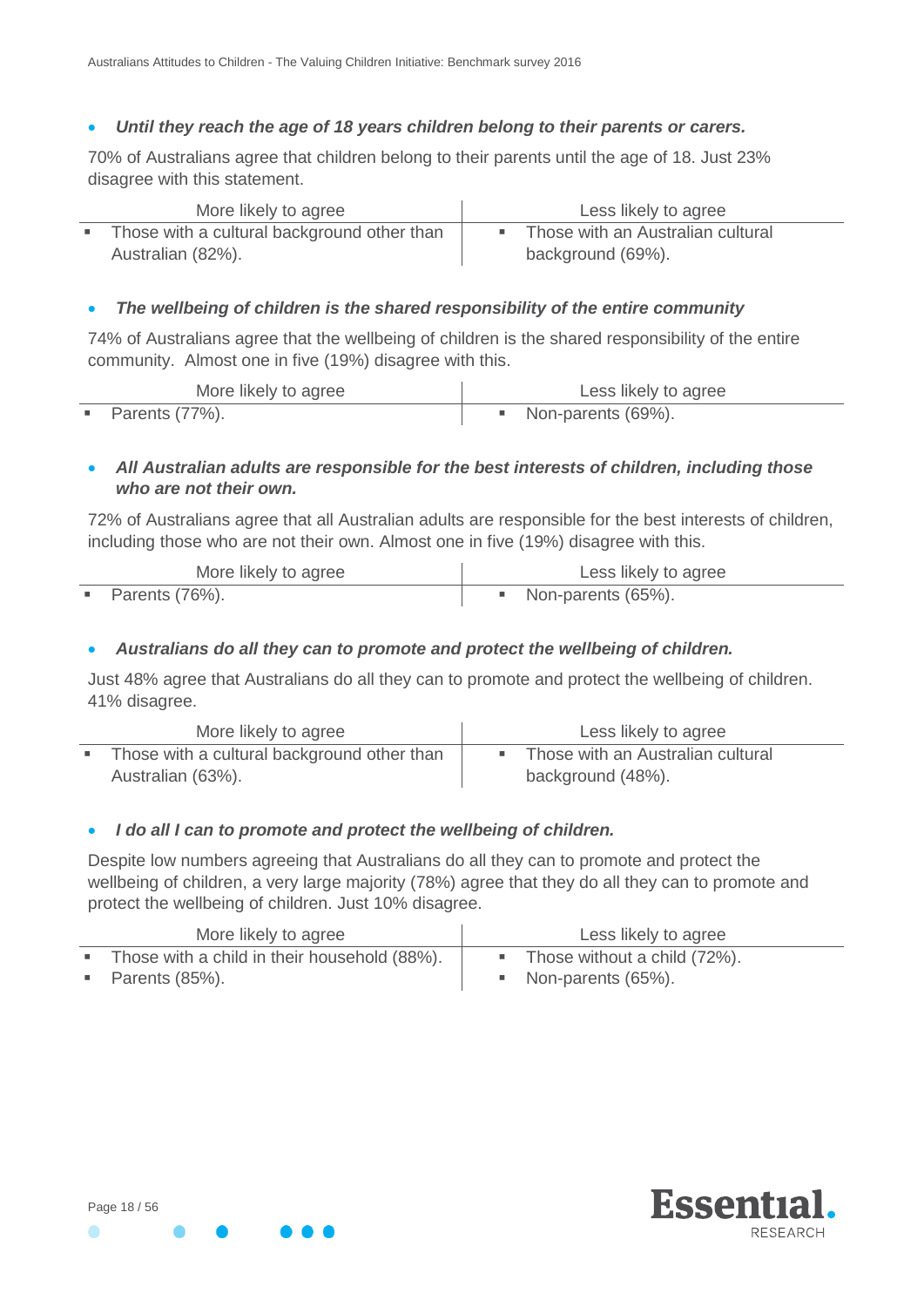## *Australia is a safer society to grow up in today than it was when I was a child.*

Less than one in five (16%) agree that Australia is a safer place today than when they grew up. 75% (or three quarters) disagree with this statement.

| More likely to agree                          | Less likely to agree                     |
|-----------------------------------------------|------------------------------------------|
| ■ Males (19%).                                | $\blacksquare$ Females (12%).            |
| $\blacksquare$ Those aged under 45 (19%).     | <b>Those aged 45+ (13%).</b>             |
| • Those in metro areas (19%).                 | • Those in regional areas (9%).          |
| • Those with a cultural background other than | • Those with a cultural background other |
| Australian (31%).                             | than Australian (13%).                   |

 *The quality of nutrition, care and relationships, beginning in the womb and through the first few years of life, impacts on a person's future wellbeing.*

Almost all (89%) of Australians agree with this statement. Just 5% disagree.

| More likely to agree          | Less likely to agree |
|-------------------------------|----------------------|
| $\blacksquare$ Females (92%). | Males (86%).         |

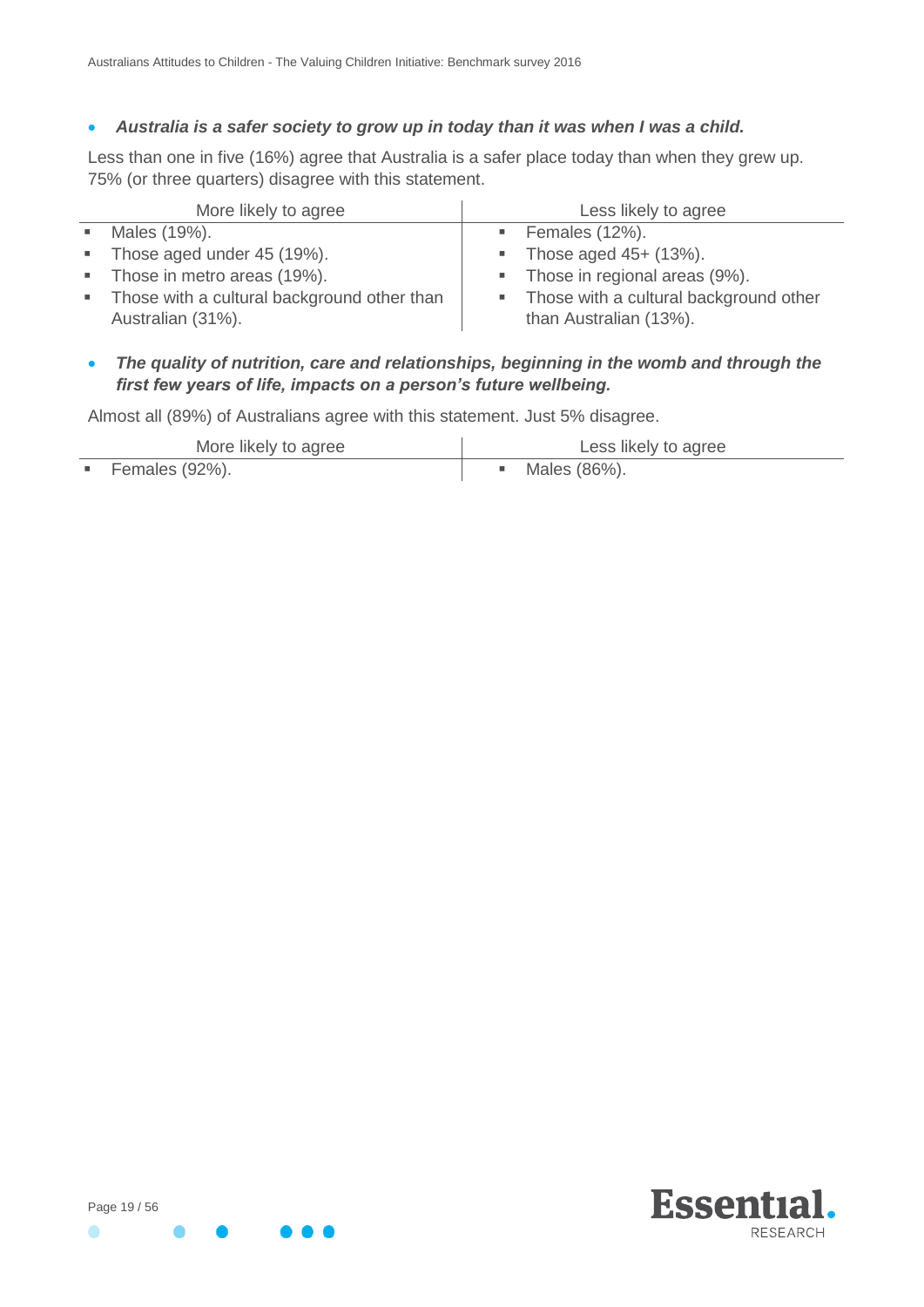# **1.6 Responsibility for protecting children**

Question: Which of the following groups do you see as being responsible for protecting and promoting the wellbeing of children in Australia today?

|                                              | Rank 1<br>% | <b>Parents</b> | Non-<br><b>Parents</b> | <b>Male</b> | <b>Female</b> |
|----------------------------------------------|-------------|----------------|------------------------|-------------|---------------|
| Parents.                                     | 79%         | 83%            | 80%                    | 83%         | 80%           |
| Governments.                                 | 3%          | 3%             | 3%                     | 4%          | 2%            |
| Teachers.                                    | 1%          | 1%             | 2%                     | 1%          | 2%            |
| Extended family.                             | 1%          | 1%             | 2%                     | 2%          | $1\%$         |
| The wider community.                         | 1%          | 14%            | 10%                    | 1%          | 1%            |
| Everyone (including people)<br>like myself). | 12%         | 12%            | 13%                    | 10%         | 14%           |
| Haven't really thought about<br>it.          | 4%          | 3%             | 4%                     | 4%          | 2%            |

#### **Comments**

An overwhelming 79% of Australians believe that parents are the most responsible for protecting and promoting the wellbeing of children in Australia today.

As the results above demonstrate, there are only minor differences across the key segments.

The table below shows the results for the top three ranking position; interestingly, 'extended family' is selected at the second most important group by over half of Australians (53%). The next largest group is 'teachers' (13%).

|                                          | <b>Rank1</b> | <b>Rank 2</b>            | <b>Rank 3</b>            |
|------------------------------------------|--------------|--------------------------|--------------------------|
|                                          | %            | $\%$                     | $\frac{9}{6}$            |
| Parents.                                 | 79%          | 13%                      | 3%                       |
| Governments.                             | 3%           | 9%                       | 14%                      |
| Teachers.                                | 1%           | 15%                      | 39%                      |
| Extended family.                         | 1%           | 53%                      | 22%                      |
| The wider community.                     | 1%           | 3%                       | 10%                      |
| Everyone (including people like myself). | 12%          | 8%                       | 12%                      |
| Haven't really thought about it.         | 4%           | $\overline{\phantom{a}}$ | $\overline{\phantom{a}}$ |

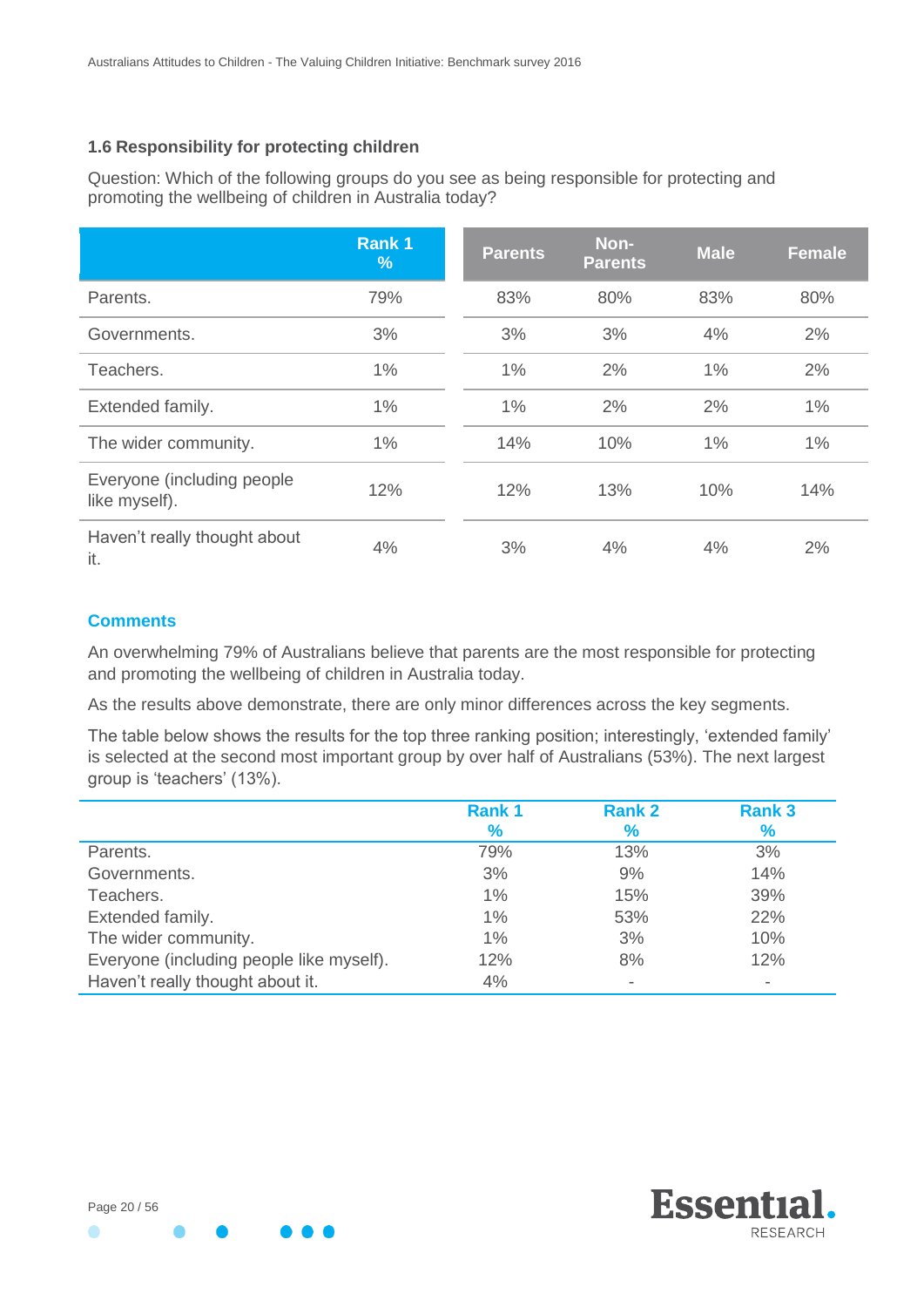# **1.7 Describing Australian children**

Question: Which of the words below would you use to describe children in Australia today? Please select all that apply.

|                      | $\frac{9}{6}$ |                     | %   |
|----------------------|---------------|---------------------|-----|
| <b>Spoilt</b>        | 57%           | <b>Unpleasant</b>   | 16% |
| <b>Fortunate</b>     | 47%           | <b>Unhappy</b>      | 15% |
| Lazy                 | 45%           | <b>Dishonest</b>    | 14% |
| <b>Selfish</b>       | 44%           | <b>Honest</b>       | 13% |
| <b>Vulnerable</b>    | 38%           | Ignored             | 13% |
| <b>Happy</b>         | 30%           | <b>Caring</b>       | 12% |
| <b>Uncooperative</b> | 29%           | <b>Respected</b>    | 11% |
| <b>Active</b>        | 27%           | <b>Mistreated</b>   | 11% |
| <b>Valued</b>        | 24%           | <b>Well-behaved</b> | 9%  |
| <b>Safe</b>          | 17%           | <b>Deprived</b>     | 9%  |
| <b>Appreciated</b>   | 16%           | <b>Trustworthy</b>  | 8%  |
|                      |               | None of these       | 4%  |

# **Comments**

The five most commonly selected words to describe children were:

- **1.** Spoilt (57%).
- **2.** Fortunate (47%).
- **3.** Lazy (45%).
- **4.** Selfish (44%).
- **5.** Vulnerable (38%).

The majority of these could be construed as negative; spoilt, lazy and selfish. Additionally, the top ranked 'positive' descriptor is 'fortunate' which reflects the negative descriptors (arguably because they are fortunate they are selfish, spoilt and lazy).

Interestingly however, a large proportion see them as 'vulnerable' (38%). This is reflected by the fact that just 17% see them as 'safe'.

Less than one in three (30%) would describe children today as happy. Less than a quarter (24%) see them as 'valued' and only 16% believe that they are appreciated.

Just 11% say that they would describe children as respected, and just 8% as trustworthy.

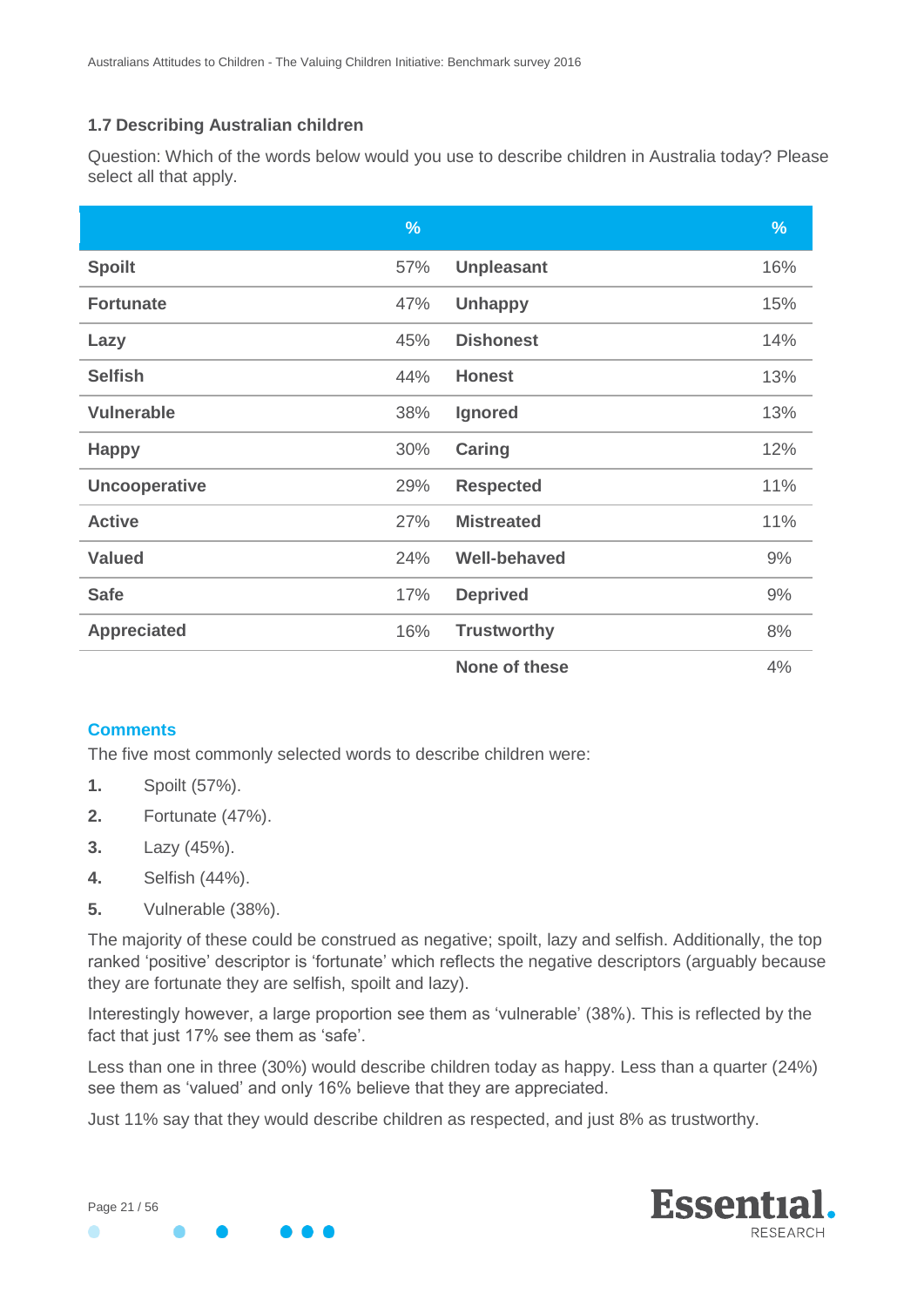# *Differences by segments*

As the tables below indicate, there were only minor differences between the key segments.

| <b>Parents</b>              | <b>Non-Parents</b>          |
|-----------------------------|-----------------------------|
| <b>1. Spoilt (56%).</b>     | 1. Spoilt (57%).            |
| <b>2.</b> Fortunate (50%).  | 2. Lazy (43%).              |
| 3. Lazy (46%).              | 3. Selfish (42%)            |
| 4. Selfish (46%).           | 4. Fortunate (41%).         |
| <b>5.</b> Vulnerable (42%). | <b>5.</b> Vulnerable (30%). |

| <b>Female</b>               | <b>Male</b>                 |
|-----------------------------|-----------------------------|
| <b>1.</b> Spoilt (55%).     | 1. Spoilt (58%).            |
| <b>2.</b> Fortunate (45%).  | 2. Fortunate (49%).         |
| 3. Lazy (45%).              | 3. Lazy $(45%)$ .           |
| 4. Selfish (45%).           | 4. Selfish (44%).           |
| <b>5.</b> Vulnerable (33%). | <b>5.</b> Vulnerable (43%). |

| Under 30                    | $31 - 45$                   | 46-60                       | $60+$                       |
|-----------------------------|-----------------------------|-----------------------------|-----------------------------|
| <b>1.</b> Spoilt (50%).     | <b>1.</b> Spoilt (56%).     | 1. Spoilt (60%).            | 1. Spoilt (59%).            |
| <b>2.</b> Fortunate (42%).  | 2. Lazy (47%).              | 2. Selfish (53%).           | <b>2.</b> Fortunate (56%).  |
| 3. Lazy (40%).              | <b>3. Fortunate (46%).</b>  | 3. Lazy (49%).              | 3. Selfish (52%).           |
| 4. Selfish (35%).           | 4. Selfish (38%).           | 4. Fortunate (42%).         | 4. Lazy (43%).              |
| <b>5.</b> Vulnerable (35%). | <b>5.</b> Vulnerable (34%). | <b>5.</b> Vulnerable (41%). | <b>5.</b> Vulnerable (41%). |



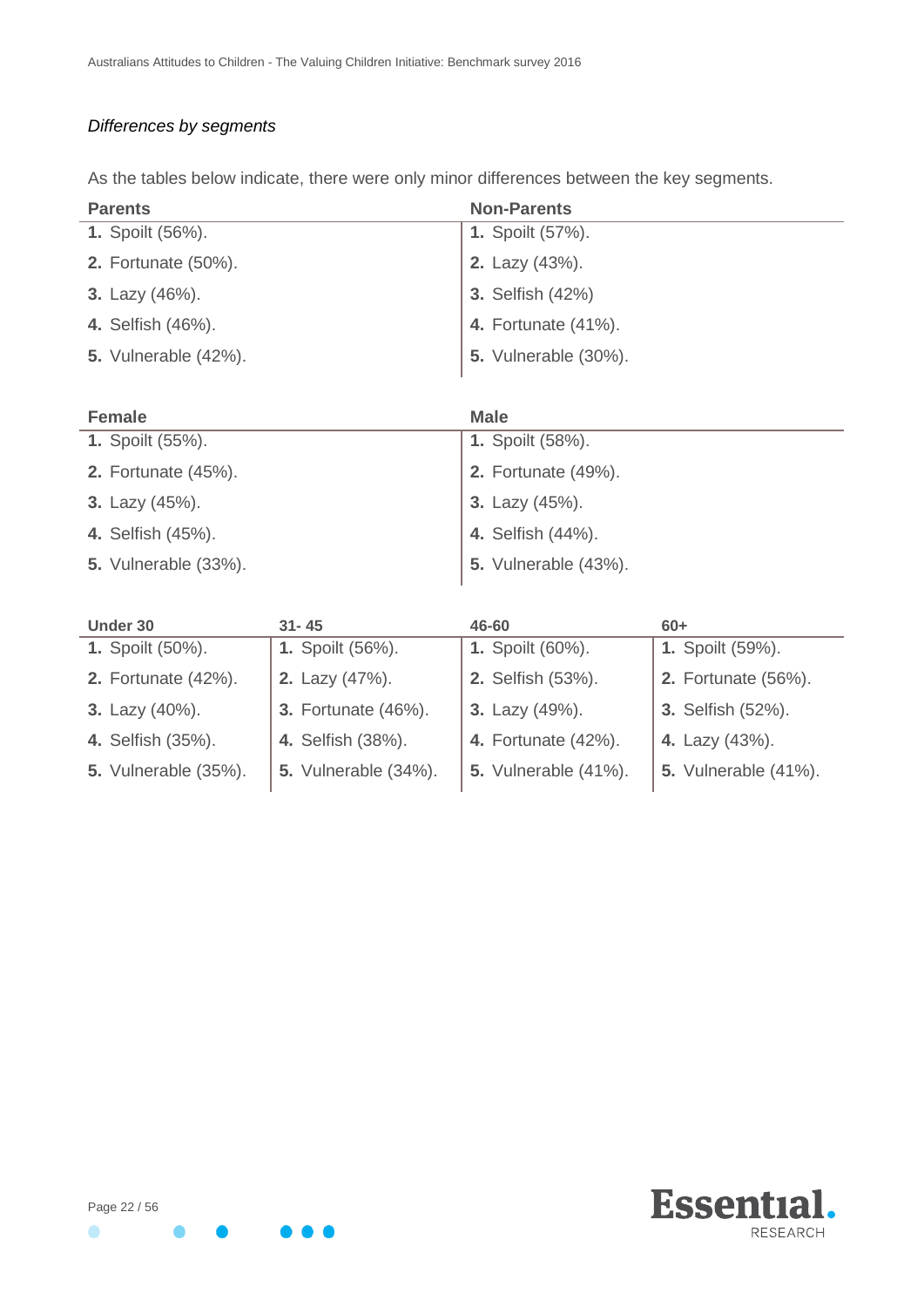# **1.8 Being a child today**

Question: In your opinion, is it easier to be a child today than it was when you were a child?

|                                     | %   | 18-30 | $31 - 45$ | 46-60 | $60+$ | <b>Male</b> | <b>Female</b> |
|-------------------------------------|-----|-------|-----------|-------|-------|-------------|---------------|
| <b>TOTAL Easier</b>                 | 34% | 44%   | 35%       | 32%   | 27%   | 38%         | 31%           |
| <b>TOTAL More challenging</b>       | 48% | 28%   | 46%       | 52%   | 62%   | 44%         | 51%           |
| Much easier.                        | 21% | 23%   | 21%       | 23%   | 18%   | 25%         | 18%           |
| A little easier.                    | 13% | 21%   | 14%       | 9%    | 9%    | 14%         | 13%           |
| About the same.                     | 12% | 18%   | 13%       | 10%   | 9%    | 12%         | 12%           |
| A little more challenging.          | 21% | 15%   | 25%       | 20%   | 22%   | 20%         | 21%           |
| A lot more challenging.             | 27% | 12%   | 22%       | 31%   | 40%   | 24%         | 29%           |
| I've never really thought about it. | 6%  | 10%   | 5%        | 6%    | 3%    | 5%          | 6%            |

#### **Comments**

Almost half (48%) of Australians believe that it is more challenging to be a child today than when they were a child.

However, just over one third (34%) believe it is easier.

#### *Differences by segments*

The older the respondent, the more likely they were to think that it is more challenging to be a child today than when they were children; 62% of those aged 60+ say it is more challenging, compared to just 28% of those aged 18-30.

Females (51%) were also more likely than males (44%) to think that it is more challenging to be a child today.

However, those who are parents are more likely to think that it is more



challenging to be a child today than non-parents (53% v. 38%) indicating that age is far more of a factor than any other variable.

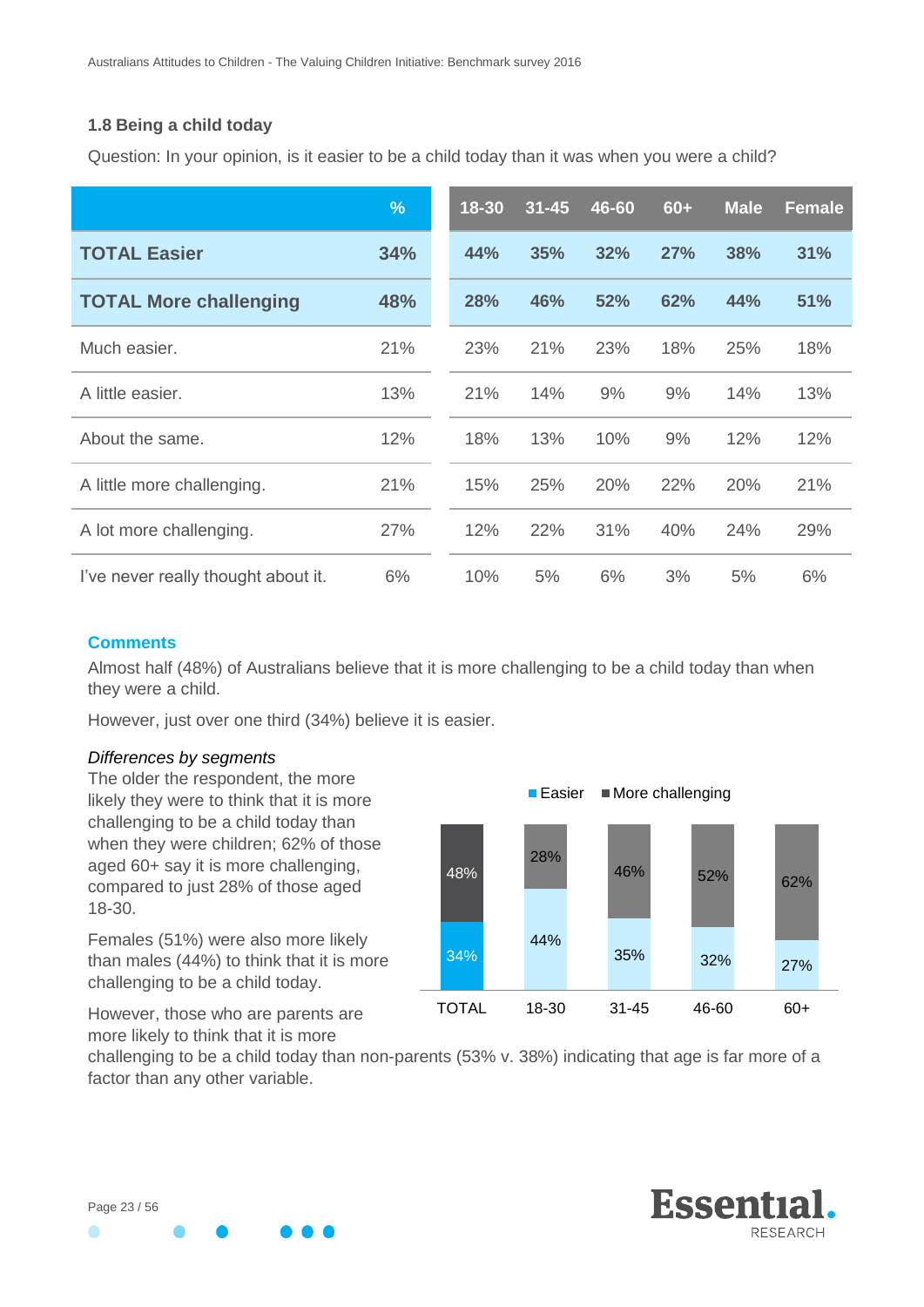## **1.9 Being a child today: Comments**

Question: And why do you say that?

There were 944 responses to this question.

The key themes that emerged in the comments are listed below.

#### **More challenging: 48%**

Almost half of Australians believe that being a child today is more challenging than in the past. The top five reasons for this were:

- **1.** Expectations of children/ Societal pressure/ Peer pressure (24%).
- **2.** Technology (Too much access, becoming dependent, too much screen time) (21%).
- **3.** Life is more complicated now/ Life used to be simpler (14%).
- **4.** Not as safe/Safety issues (children cannot play in the streets/walk home from school (12%).
- **5.** Social media (11%).

| 1.                               | <b>Expectations</b><br>children are | So much is expected of them at a much younger age. They need to have their careers<br>mapped out as teens or miss out on getting into uni.    |
|----------------------------------|-------------------------------------|-----------------------------------------------------------------------------------------------------------------------------------------------|
|                                  | under.                              | They are expected to achieve standards much higher than I was when I was young.                                                               |
|                                  |                                     | Much more is expected of children today. They are expected to excel in every aspect<br>of their lives.                                        |
| 2.                               | Technology.                         | Technology has had a great impact on life today whereas when I was a child there was<br>little, if any technology.                            |
|                                  |                                     | Technology. Too easy to access and too easy for children to trust over the web.                                                               |
|                                  |                                     | There is so much technology that stops children getting outside and learning from the<br>environment and communicate with other people.       |
| 3.                               | Life is more<br>complicated<br>now. | Life is so complicated now. There is no "right way" to do anything.                                                                           |
|                                  |                                     | Life was simple easier less influenced by bad choices.                                                                                        |
|                                  |                                     | Life was simple you did not need much to be happy.                                                                                            |
| $\overline{4}$ .<br>Not as safe. |                                     | When I was a child, children could roam the streets without worrying about being<br>attacked by predators.                                    |
|                                  |                                     | Society is more dangerous, children are more exposed to and normalised on violence<br>thru games, tv, internet, etc.                          |
|                                  |                                     | The world seems to be a far more dangerous place. I grew up being able to be a child,<br>so many these days face situations that I never did. |
| 5.                               | Social media.                       | Social media puts more expectations on them.                                                                                                  |
|                                  |                                     | With social media pressures expectations are higher.                                                                                          |
|                                  |                                     | I think social media presents many threats that weren't around when I was a child.                                                            |

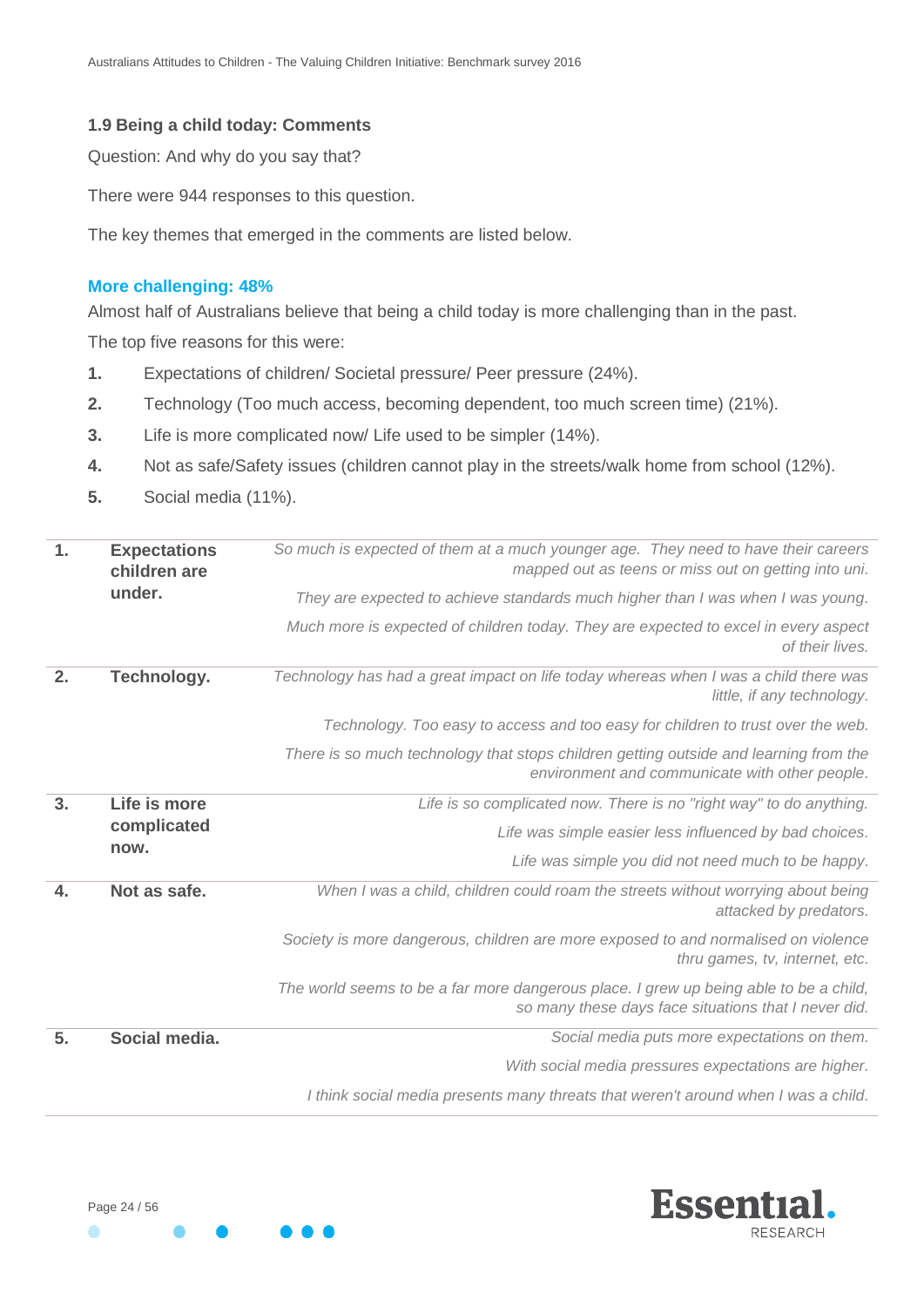# **Easier: 34%**

Just over a third of Australians believe that it is easier to be a child today than in the past

The top five reasons for this were:

- **1.** Get everything handed to them/Handed on a silver platter/Don't have to be responsible or accountable (28%).
- 2 Have access to technology (electronic devices, gaming consoles) (22%).
- 3 More opportunities available for them (range of sports or other activities) (12%).
- 4 Lack of discipline/ Less discipline/ Children are disrespectful and are not punished (11%).
- 5 Children don't work/ Don't do chores/ Don't work hard for what they want (9%).

| 1.                                         | <b>Get everything</b>                   | They are handed everything and have no consequences.                                                   |
|--------------------------------------------|-----------------------------------------|--------------------------------------------------------------------------------------------------------|
|                                            | handed to                               | Kids seem to just get what they want a bit more!                                                       |
|                                            | them.                                   | Because everything is handed to them on a silver platter. They don't have to work for<br>anything.     |
| 2.<br><b>Have access</b><br>to technology. |                                         | Children these days have so much technology etc available for them to help them<br>learn.              |
|                                            |                                         | They have all the technology to make their lives easier.                                               |
|                                            |                                         | There's a lot more advance tech out there to help with education.                                      |
| 3.                                         | <b>More</b>                             | Kids these days have a lot more opportunities and resources at their disposal.                         |
|                                            | opportunities<br>available for<br>them. | Children have much more opportunities to do different things. When I was a child it<br>was limited.    |
|                                            |                                         | Kids today have more opportunities in education sport etc.                                             |
| $\mathbf{4}$                               | Lack of                                 | Kids today get away with everything.                                                                   |
|                                            | discipline.                             | Because years ago children were disciplined nowadays children get away with more.                      |
|                                            |                                         | Because the fault of their actions fall on everyone else before themselves e.g. Parents<br>, teachers. |
| 5.                                         | Children don't                          | Kids don't feel the need to do things for themselves, be accountable or responsible.                   |
|                                            | work/Don't do<br>chores.                | We had to work for everything we got and didn't have all the "mod cons" the kids have<br>these days.   |
|                                            |                                         | We earned everything we got. This generation expects the world without earning<br>anything.            |

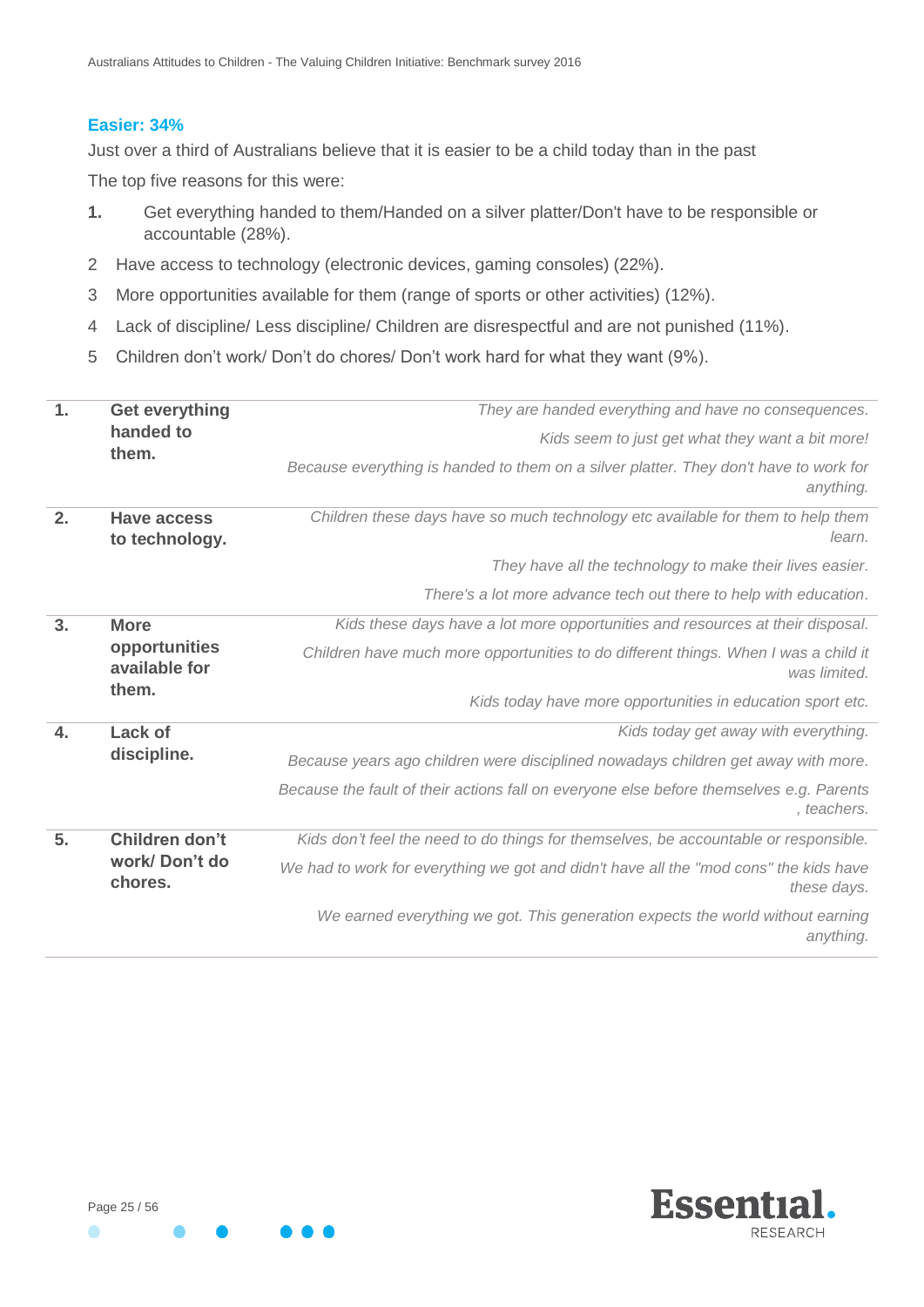#### **About the same: 12%**

Just 12% thought that being a child today was 'about the same' as when they were children.

The top five reasons for this were:

- **1.** Can't see a difference/ Seems the same (24%).
- **2.** There are different issues for children these days/Children face different problems (21%).
- **3.** Some aspects harder, some easier, balances out (21%).
- **4.** Wasn't that long ago that I grew up (6%).
- **5.** More opportunities available to them (e.g. access to healthcare) (4%).

| 1.               | Can't see a                                           | Nothing has really changed.                                                                                                                                               |
|------------------|-------------------------------------------------------|---------------------------------------------------------------------------------------------------------------------------------------------------------------------------|
|                  | difference.                                           | Australian values haven't really changed.                                                                                                                                 |
|                  |                                                       | I feel they do have opportunity today just like in my day.                                                                                                                |
| 2.               | There are<br>different                                | There are different threats to children today with the internet but I still think there were<br>threats in different ways when I was young.                               |
|                  | issues for<br>children these                          | Every age has its own set of problems, challenges and advantages. Children are<br>adaptable.                                                                              |
|                  | days.                                                 | We had challenges back then and they have challenges these days.                                                                                                          |
| 3.               | <b>Some aspects</b><br>harder, some                   | There are more opportunities and technologies these days for education, health and<br>growth, but there is also less time and space for adventure and just being a child. |
|                  | easier.                                               | The challenge never changes doesn't matter the time you grow up.                                                                                                          |
|                  |                                                       | Different benefits and challenges but weighs equal in the end.                                                                                                            |
| $\overline{4}$ . | <b>Wasn't that</b><br>long ago that I<br>grew up.     | I don't think there is enough of a gap for any major change to have happened.                                                                                             |
| 5.               | <b>More</b><br>opportunities<br>available to<br>them. | I didn't have the opportunities of my children, access to healthcare that they have.                                                                                      |

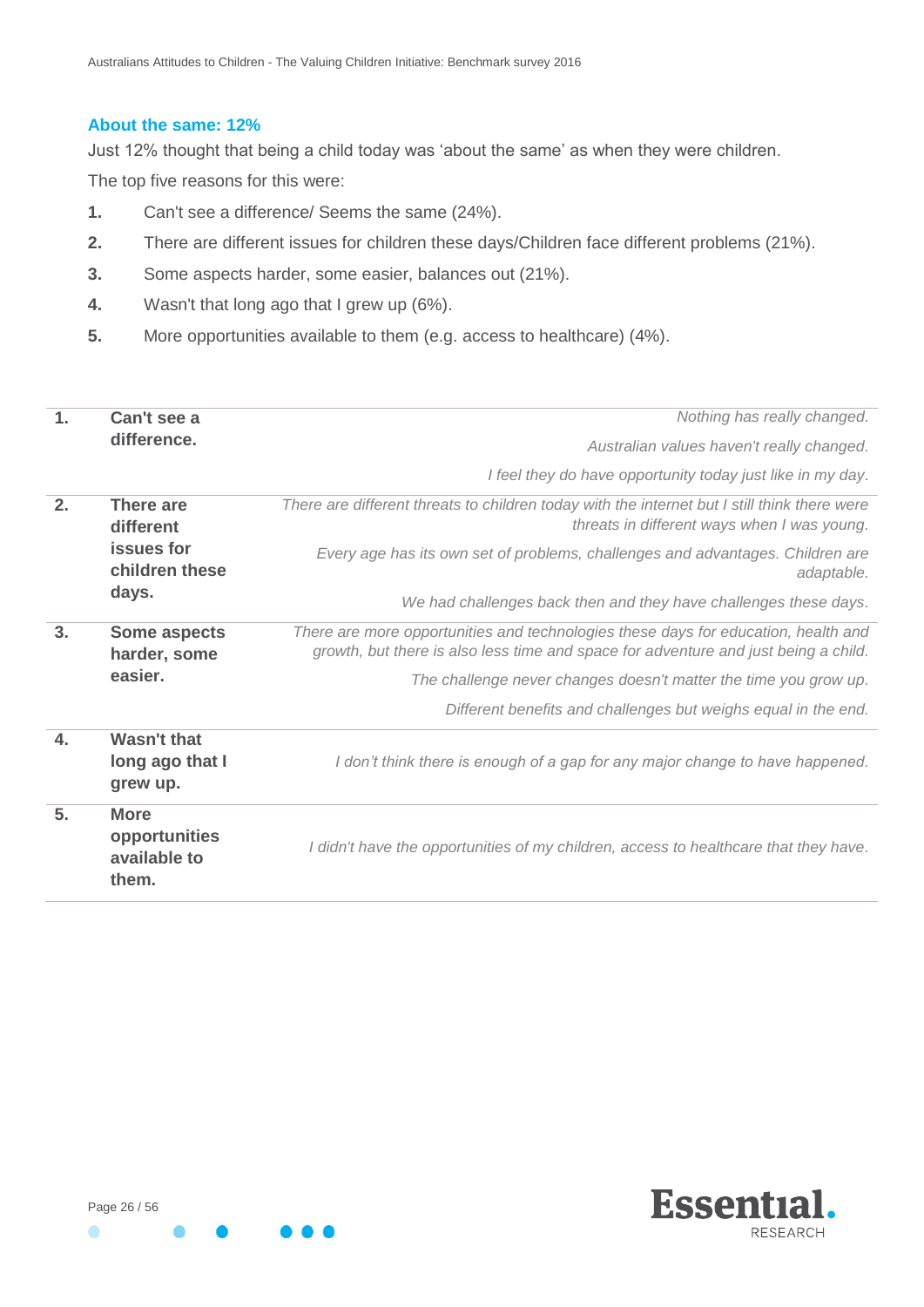# **Full Coded Data**

| Expectations children are under/ Societal pressure/ Peer pressure.<br>24%<br>Technology (Too much access, becoming dependent, too much screen time).<br>21%<br>Life is more complicated now/ Life used to be simpler.<br>14%<br>Not as safe/Safety issues (children cannot play in the streets/walk home from school).<br>12%<br>Social media.<br>11%<br>10%<br>Crime (Drugs, violence, grooming, terrorism).<br>Economic situations (unemployment, less job opportunities).<br>10%<br>Lack of discipline and clear boundaries/ Not being taught respect.<br>8%<br>Access to internet (overuse, bombarded with information, seeing things before they<br>8%<br>should).<br>6%<br>Parents have less time for their kids/ Parents busy working.<br>5%<br>Access to content they shouldn't see/ Exposed to too much (on TV and online).<br>Distractions from electronic devices/ Too much stimulation.<br>5%<br>4%<br>Bullying (Cyber-bullying).<br>Children are under pressure to grow up too quickly.<br>4%<br>Pressure to succeed academically.<br>4%<br>3%<br>Demand too much/ Are not grateful for what they have.<br>Too much choice.<br>3%<br>Education (need more funding).<br>3%<br>Rules imposed by government.<br>2%<br>Overprotective/ Coddled.<br>2%<br>Less freedom.<br>2%<br>2%<br>Social isolation (not participating in conversation, looking at screen instead).<br>More stress.<br>2%<br>$1\%$<br>Dysfunctional families/ Less family support.<br>Not enough physical activity.<br>$1\%$<br>1%<br>Less community support.<br>Climate change.<br>$1\%$<br>More freedom.<br>$1\%$<br>Other.<br>5%<br>5%<br>Unsure. | 'Challenging or much more challenging': Theme |  |
|----------------------------------------------------------------------------------------------------------------------------------------------------------------------------------------------------------------------------------------------------------------------------------------------------------------------------------------------------------------------------------------------------------------------------------------------------------------------------------------------------------------------------------------------------------------------------------------------------------------------------------------------------------------------------------------------------------------------------------------------------------------------------------------------------------------------------------------------------------------------------------------------------------------------------------------------------------------------------------------------------------------------------------------------------------------------------------------------------------------------------------------------------------------------------------------------------------------------------------------------------------------------------------------------------------------------------------------------------------------------------------------------------------------------------------------------------------------------------------------------------------------------------------------------------------------------------------------------------------------------------------|-----------------------------------------------|--|
|                                                                                                                                                                                                                                                                                                                                                                                                                                                                                                                                                                                                                                                                                                                                                                                                                                                                                                                                                                                                                                                                                                                                                                                                                                                                                                                                                                                                                                                                                                                                                                                                                                  |                                               |  |
|                                                                                                                                                                                                                                                                                                                                                                                                                                                                                                                                                                                                                                                                                                                                                                                                                                                                                                                                                                                                                                                                                                                                                                                                                                                                                                                                                                                                                                                                                                                                                                                                                                  |                                               |  |
|                                                                                                                                                                                                                                                                                                                                                                                                                                                                                                                                                                                                                                                                                                                                                                                                                                                                                                                                                                                                                                                                                                                                                                                                                                                                                                                                                                                                                                                                                                                                                                                                                                  |                                               |  |
|                                                                                                                                                                                                                                                                                                                                                                                                                                                                                                                                                                                                                                                                                                                                                                                                                                                                                                                                                                                                                                                                                                                                                                                                                                                                                                                                                                                                                                                                                                                                                                                                                                  |                                               |  |
|                                                                                                                                                                                                                                                                                                                                                                                                                                                                                                                                                                                                                                                                                                                                                                                                                                                                                                                                                                                                                                                                                                                                                                                                                                                                                                                                                                                                                                                                                                                                                                                                                                  |                                               |  |
|                                                                                                                                                                                                                                                                                                                                                                                                                                                                                                                                                                                                                                                                                                                                                                                                                                                                                                                                                                                                                                                                                                                                                                                                                                                                                                                                                                                                                                                                                                                                                                                                                                  |                                               |  |
|                                                                                                                                                                                                                                                                                                                                                                                                                                                                                                                                                                                                                                                                                                                                                                                                                                                                                                                                                                                                                                                                                                                                                                                                                                                                                                                                                                                                                                                                                                                                                                                                                                  |                                               |  |
|                                                                                                                                                                                                                                                                                                                                                                                                                                                                                                                                                                                                                                                                                                                                                                                                                                                                                                                                                                                                                                                                                                                                                                                                                                                                                                                                                                                                                                                                                                                                                                                                                                  |                                               |  |
|                                                                                                                                                                                                                                                                                                                                                                                                                                                                                                                                                                                                                                                                                                                                                                                                                                                                                                                                                                                                                                                                                                                                                                                                                                                                                                                                                                                                                                                                                                                                                                                                                                  |                                               |  |
|                                                                                                                                                                                                                                                                                                                                                                                                                                                                                                                                                                                                                                                                                                                                                                                                                                                                                                                                                                                                                                                                                                                                                                                                                                                                                                                                                                                                                                                                                                                                                                                                                                  |                                               |  |
|                                                                                                                                                                                                                                                                                                                                                                                                                                                                                                                                                                                                                                                                                                                                                                                                                                                                                                                                                                                                                                                                                                                                                                                                                                                                                                                                                                                                                                                                                                                                                                                                                                  |                                               |  |
|                                                                                                                                                                                                                                                                                                                                                                                                                                                                                                                                                                                                                                                                                                                                                                                                                                                                                                                                                                                                                                                                                                                                                                                                                                                                                                                                                                                                                                                                                                                                                                                                                                  |                                               |  |
|                                                                                                                                                                                                                                                                                                                                                                                                                                                                                                                                                                                                                                                                                                                                                                                                                                                                                                                                                                                                                                                                                                                                                                                                                                                                                                                                                                                                                                                                                                                                                                                                                                  |                                               |  |
|                                                                                                                                                                                                                                                                                                                                                                                                                                                                                                                                                                                                                                                                                                                                                                                                                                                                                                                                                                                                                                                                                                                                                                                                                                                                                                                                                                                                                                                                                                                                                                                                                                  |                                               |  |
|                                                                                                                                                                                                                                                                                                                                                                                                                                                                                                                                                                                                                                                                                                                                                                                                                                                                                                                                                                                                                                                                                                                                                                                                                                                                                                                                                                                                                                                                                                                                                                                                                                  |                                               |  |
|                                                                                                                                                                                                                                                                                                                                                                                                                                                                                                                                                                                                                                                                                                                                                                                                                                                                                                                                                                                                                                                                                                                                                                                                                                                                                                                                                                                                                                                                                                                                                                                                                                  |                                               |  |
|                                                                                                                                                                                                                                                                                                                                                                                                                                                                                                                                                                                                                                                                                                                                                                                                                                                                                                                                                                                                                                                                                                                                                                                                                                                                                                                                                                                                                                                                                                                                                                                                                                  |                                               |  |
|                                                                                                                                                                                                                                                                                                                                                                                                                                                                                                                                                                                                                                                                                                                                                                                                                                                                                                                                                                                                                                                                                                                                                                                                                                                                                                                                                                                                                                                                                                                                                                                                                                  |                                               |  |
|                                                                                                                                                                                                                                                                                                                                                                                                                                                                                                                                                                                                                                                                                                                                                                                                                                                                                                                                                                                                                                                                                                                                                                                                                                                                                                                                                                                                                                                                                                                                                                                                                                  |                                               |  |
|                                                                                                                                                                                                                                                                                                                                                                                                                                                                                                                                                                                                                                                                                                                                                                                                                                                                                                                                                                                                                                                                                                                                                                                                                                                                                                                                                                                                                                                                                                                                                                                                                                  |                                               |  |
|                                                                                                                                                                                                                                                                                                                                                                                                                                                                                                                                                                                                                                                                                                                                                                                                                                                                                                                                                                                                                                                                                                                                                                                                                                                                                                                                                                                                                                                                                                                                                                                                                                  |                                               |  |
|                                                                                                                                                                                                                                                                                                                                                                                                                                                                                                                                                                                                                                                                                                                                                                                                                                                                                                                                                                                                                                                                                                                                                                                                                                                                                                                                                                                                                                                                                                                                                                                                                                  |                                               |  |
|                                                                                                                                                                                                                                                                                                                                                                                                                                                                                                                                                                                                                                                                                                                                                                                                                                                                                                                                                                                                                                                                                                                                                                                                                                                                                                                                                                                                                                                                                                                                                                                                                                  |                                               |  |
|                                                                                                                                                                                                                                                                                                                                                                                                                                                                                                                                                                                                                                                                                                                                                                                                                                                                                                                                                                                                                                                                                                                                                                                                                                                                                                                                                                                                                                                                                                                                                                                                                                  |                                               |  |
|                                                                                                                                                                                                                                                                                                                                                                                                                                                                                                                                                                                                                                                                                                                                                                                                                                                                                                                                                                                                                                                                                                                                                                                                                                                                                                                                                                                                                                                                                                                                                                                                                                  |                                               |  |
|                                                                                                                                                                                                                                                                                                                                                                                                                                                                                                                                                                                                                                                                                                                                                                                                                                                                                                                                                                                                                                                                                                                                                                                                                                                                                                                                                                                                                                                                                                                                                                                                                                  |                                               |  |
|                                                                                                                                                                                                                                                                                                                                                                                                                                                                                                                                                                                                                                                                                                                                                                                                                                                                                                                                                                                                                                                                                                                                                                                                                                                                                                                                                                                                                                                                                                                                                                                                                                  |                                               |  |
|                                                                                                                                                                                                                                                                                                                                                                                                                                                                                                                                                                                                                                                                                                                                                                                                                                                                                                                                                                                                                                                                                                                                                                                                                                                                                                                                                                                                                                                                                                                                                                                                                                  |                                               |  |
|                                                                                                                                                                                                                                                                                                                                                                                                                                                                                                                                                                                                                                                                                                                                                                                                                                                                                                                                                                                                                                                                                                                                                                                                                                                                                                                                                                                                                                                                                                                                                                                                                                  |                                               |  |
|                                                                                                                                                                                                                                                                                                                                                                                                                                                                                                                                                                                                                                                                                                                                                                                                                                                                                                                                                                                                                                                                                                                                                                                                                                                                                                                                                                                                                                                                                                                                                                                                                                  |                                               |  |



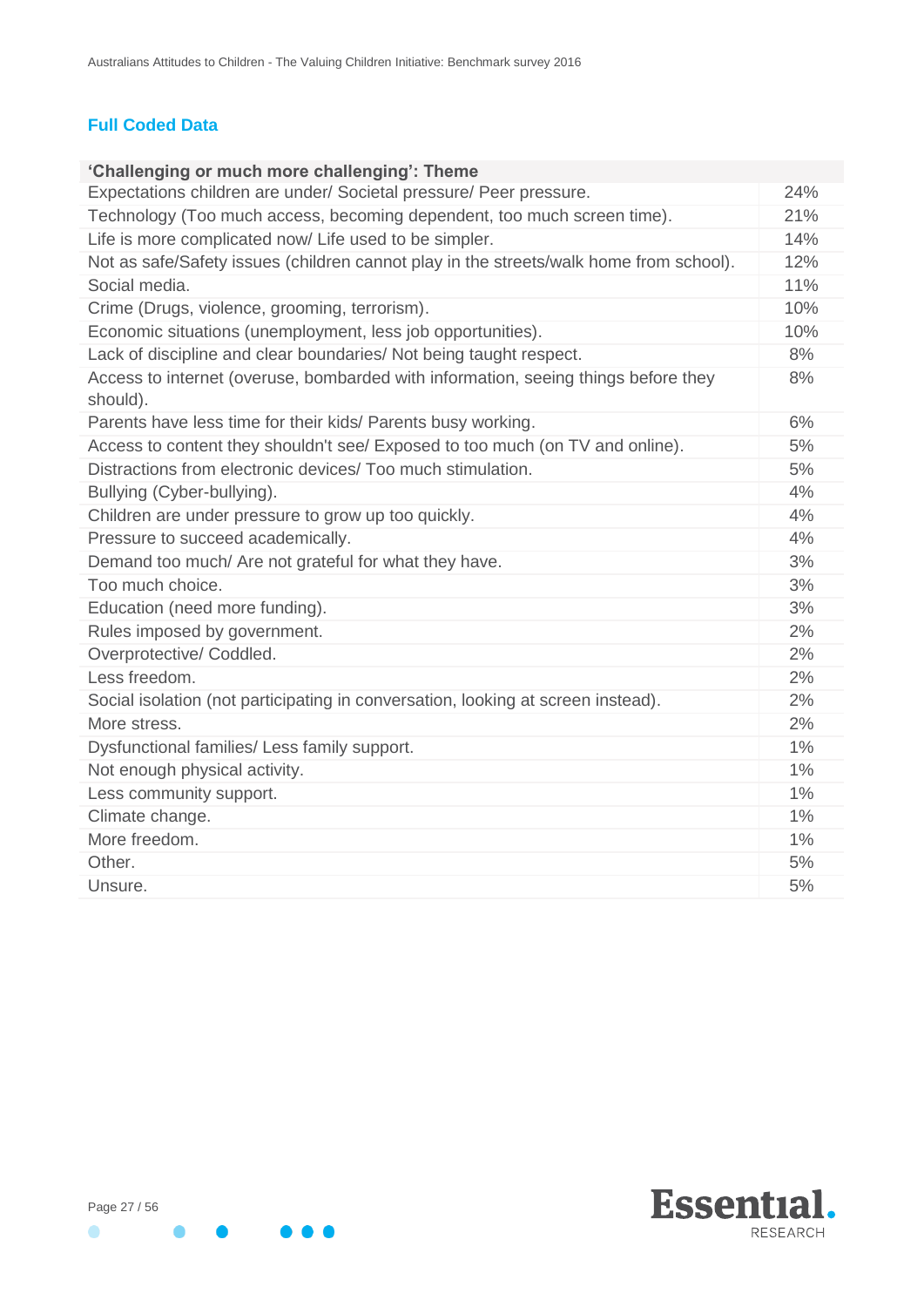| Get everything handed to them/Handed on a silver platter/Don't have to be responsible<br>28%<br>or accountable.<br>Have access to technology (electronic devices, gaming consoles).<br>22%<br>More opportunities available for them (range of sports or other activities).<br>12%<br>Lack of discipline/ Less discipline/ Children are disrespectful and are not punished.<br>11%<br>Children don't work/Don't do chores/Don't work hard for what they want.<br>9% |
|--------------------------------------------------------------------------------------------------------------------------------------------------------------------------------------------------------------------------------------------------------------------------------------------------------------------------------------------------------------------------------------------------------------------------------------------------------------------|
|                                                                                                                                                                                                                                                                                                                                                                                                                                                                    |
|                                                                                                                                                                                                                                                                                                                                                                                                                                                                    |
|                                                                                                                                                                                                                                                                                                                                                                                                                                                                    |
|                                                                                                                                                                                                                                                                                                                                                                                                                                                                    |
|                                                                                                                                                                                                                                                                                                                                                                                                                                                                    |
| Have more rights/ Protect from physical abuse/ Needs of children high priority.<br>8%                                                                                                                                                                                                                                                                                                                                                                              |
| Financially better off (Parents more financially stable, more to offer children.<br>$7\%$                                                                                                                                                                                                                                                                                                                                                                          |
| More resources available for them at school (Technology at school, children using<br>6%<br>computers in class).                                                                                                                                                                                                                                                                                                                                                    |
| Life is much easier and more comfortable than it used to be.<br>6%                                                                                                                                                                                                                                                                                                                                                                                                 |
| Children are spoilt/ Lazy/ Ungrateful.<br>5%                                                                                                                                                                                                                                                                                                                                                                                                                       |
| Access to the internet.<br>5%                                                                                                                                                                                                                                                                                                                                                                                                                                      |
| Unsure.<br>5%                                                                                                                                                                                                                                                                                                                                                                                                                                                      |

# **'About the same': Theme**

| Can't see a difference/ Seems the same.                                              | 24% |
|--------------------------------------------------------------------------------------|-----|
| There are different issues for children these days/Children face different problems. | 21% |
| Some aspects harder, some easier, balances out.                                      | 21% |
| Wasn't that long ago that I grew up.                                                 | 6%  |
| More opportunities available to them (e.g. access to healthcare).                    | 4%  |
| Children given everything.                                                           | 2%  |
| Still facing a lot of the same issues.                                               | 2%  |
| Depends on many factors.                                                             | 2%  |
| It is always hard growing up.                                                        | 2%  |
| Children are adaptable and cope.                                                     | 2%  |
| Similar goals (education, wealth).                                                   | 1%  |
| Access to good quality education.                                                    | 1%  |
| Other.                                                                               | 5%  |
| Unsure.                                                                              | 14% |



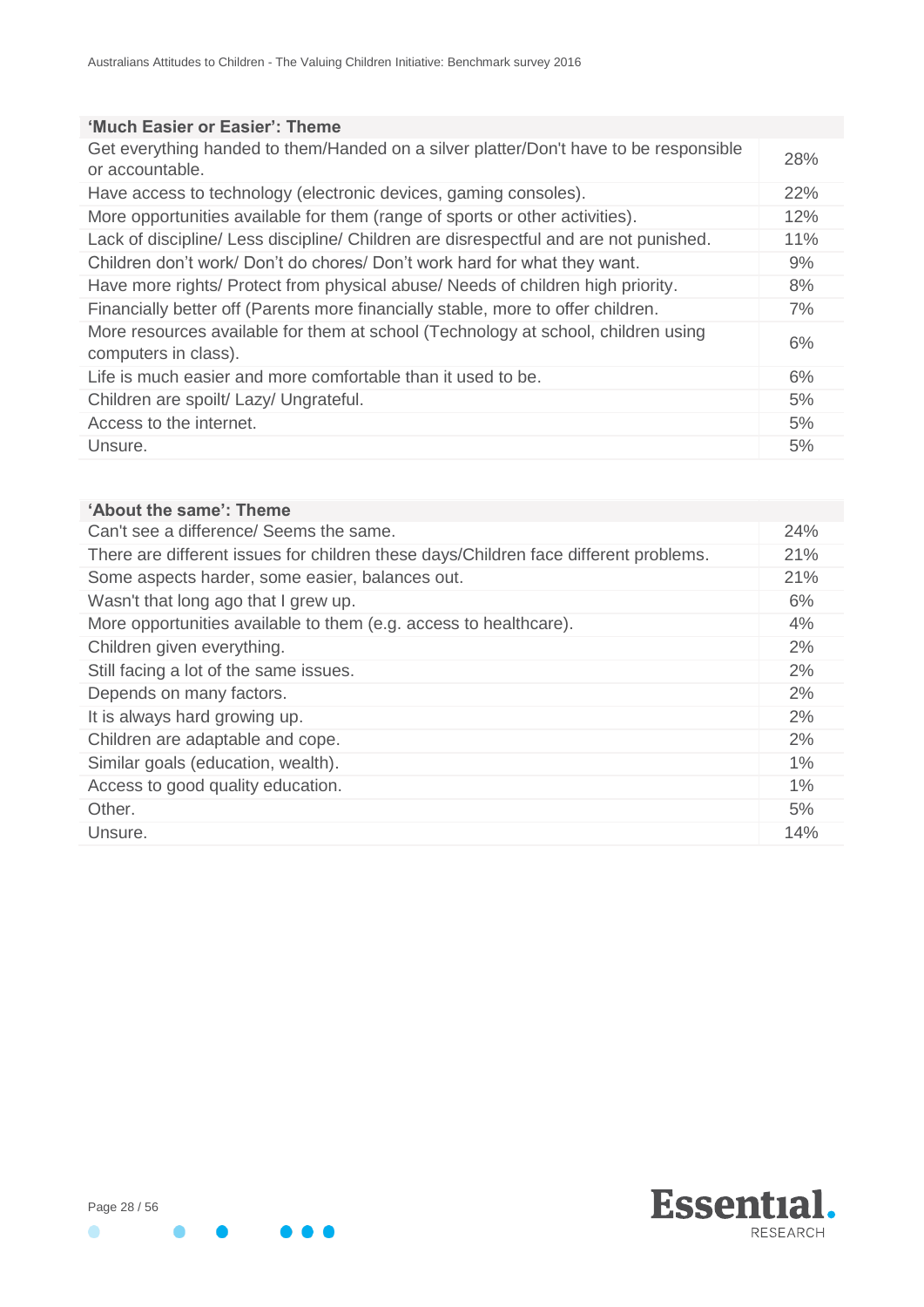# **1.10 Valuing children**

Question: In your opinion, are children in Australia today valued more, less, or the same as when you were a child?

|                                     | %   | $18 - 30$ | $31 - 45$ | 46-60 | $60+$ | <b>Male</b> | <b>Female</b> |
|-------------------------------------|-----|-----------|-----------|-------|-------|-------------|---------------|
| <b>TOTAL More valued.</b>           | 29% | 30%       | 35%       | 29%   | 24%   | 30%         | 35%           |
| <b>TOTAL Less valued.</b>           | 16% | 10%       | 14%       | 19%   | 21%   | 10%         | 14%           |
| Much more valued.                   | 10% | 8%        | 13%       | 11%   | 7%    | 8%          | 13%           |
| A little more valued.               | 20% | 21%       | 22%       | 18%   | 17%   | 21%         | 22%           |
| About the same.                     | 44% | 43%       | 41%       | 43%   | 49%   | 43%         | 41%           |
| A little less valued.               | 13% | 9%        | 12%       | 14%   | 17%   | 9%          | 12%           |
| A lot less valued.                  | 3%  | 1%        | 3%        | 5%    | 4%    | 1%          | 3%            |
| I've never really thought about it. | 10% | 17%       | 9%        | 9%    | 6%    | 17%         | 9%            |

#### **Comments**

Almost half (44%) of Australians believe that children are valued 'about the same' amount today as when they were children themselves.

However, 29% believe they are more valued. Just 16% believe they are less valued.

#### *Differences by segments*

Unlike the previous question regarding whether things were easier or harder for children today, there was very little difference by age segment for this question.

Older respondents (those aged 60+) were slightly more likely than younger respondents to believe that children are valued 'about the same' as when they were children.

There was also very little difference between the genders; however 17% of males compared to 9% of females said they'd 'never really thought about it'.

Those in metropolitan areas (31%) were slightly more likely than those in regional areas (26%) to think that children today are more

valued than when they were children.

Interestingly, there was no significant difference between the responses of those with children in their household, and those without.

Those who identified as being from a cultural background other than Australian were far more likely to think that children today are more valued; 47% said they were more valued compared to just 26% of those with an Australian cultural background.



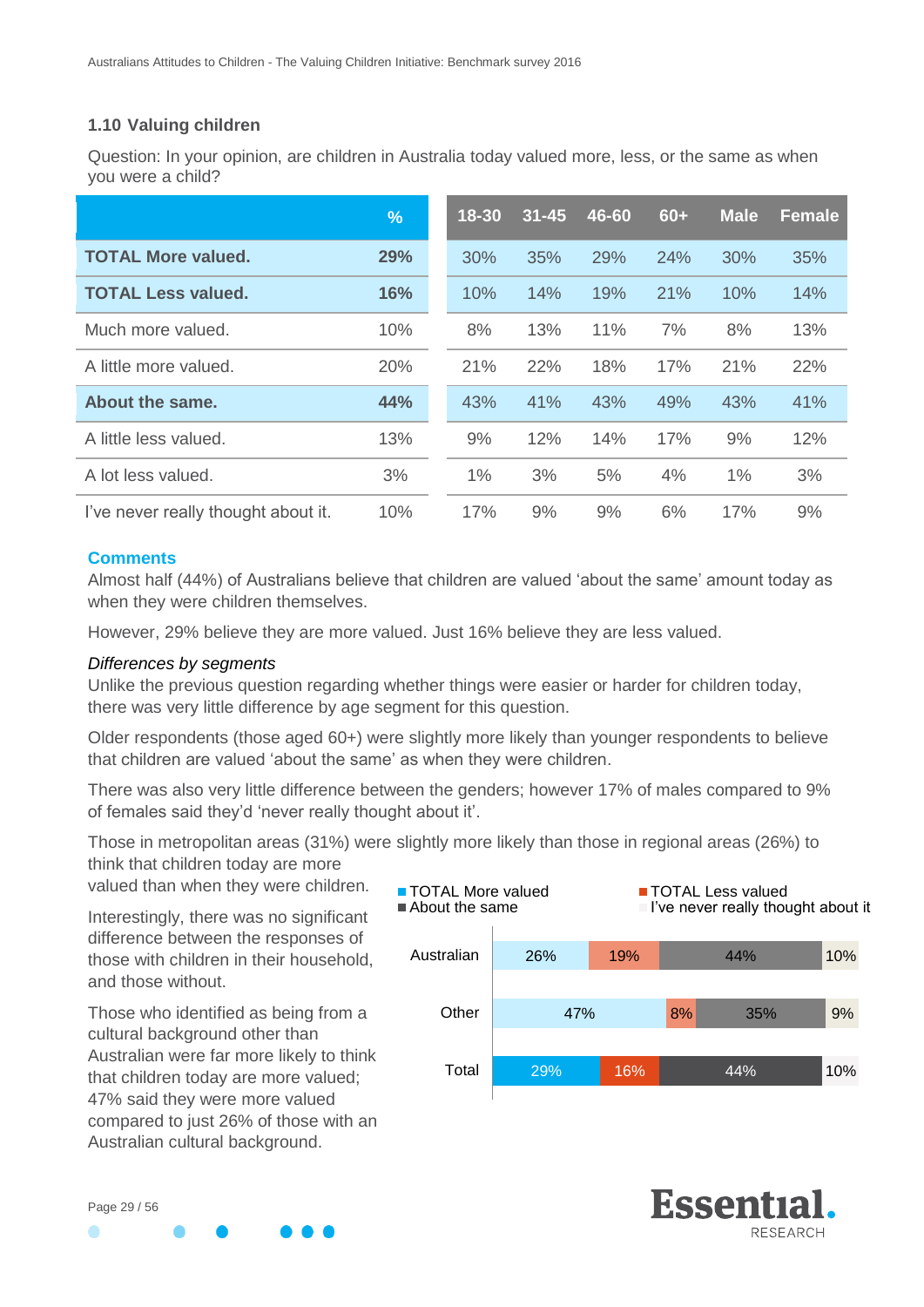#### **1.11 Valuing children: Comments**

Question: And why do you say that?

There were 897 responses to this question.

The key themes that emerged in the comments are listed below.

#### **About the same: 44%**

Almost half of Australians believe that children are valued 'about the same' as they have been in the past.

The top two reasons for this were:

- **1.** Cannot see any change/It is the same (28%).
- **2.** Children are always valued no matter what generation/ Children are always loved and valued/Parents love their children (27%).

| 1. | <b>Cannot see</b>   | Nothing fundamentally has changed.                                                           |
|----|---------------------|----------------------------------------------------------------------------------------------|
|    | any change.         | I don't see much difference from when I was growing up.                                      |
|    |                     | I don't think we value children any more or less than previous generations.                  |
|    |                     | Doesn't seem to be any increase or decrease in neglect.                                      |
| 2. | <b>Children are</b> | Because children are always valued by their parents no matter what generation                |
|    | always valued.      | I think everyone values children but circumstances has made it difficult to protect<br>them. |
|    |                     | Why would they be more or less valued, a child is priceless always.                          |

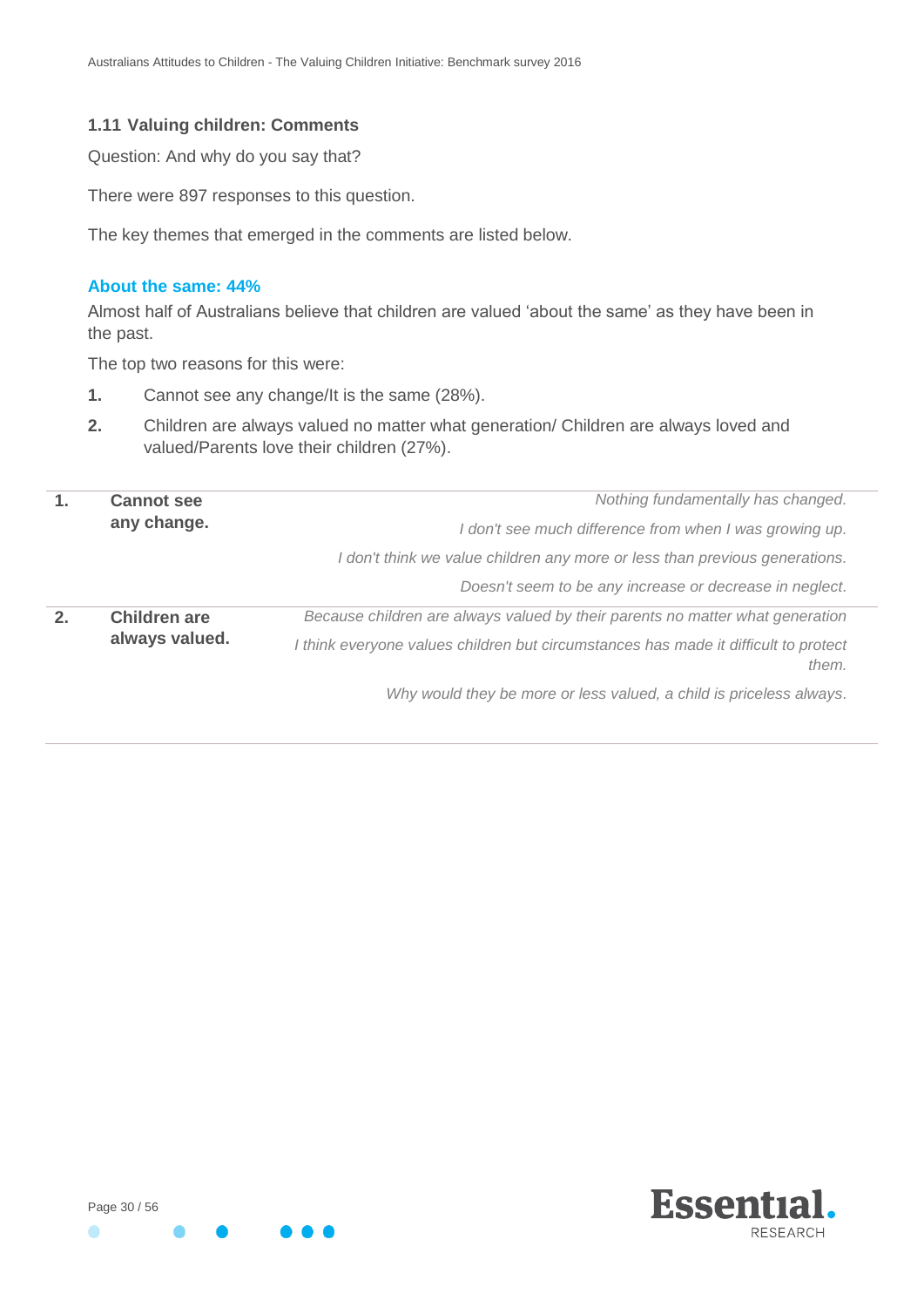#### **More valued: 29%**

29% Australians believe that children are more valued than they have been in the past.

The top five reasons for this were:

- **1.** Children are listened to and respected (have more of a say in family decisions) (18%).
- **2.** They are given everything they want/ Spoilt (13%).
- **3.** Children have more rights and legal protection (10%).
- **4.** Children have more opportunities (10%).
- **5.** Children are protected by family (not allowed to play outside unsupervised)/ Overprotective families/parents (8%).

| 1. | <b>Children are</b>           | Their opinions are listened to they have a say and are more confident.                                                           |
|----|-------------------------------|----------------------------------------------------------------------------------------------------------------------------------|
|    | listened to and<br>respected. | When I was a child, my opinion didn't count. Children these days have a voice and are<br>listened to a lot more.                 |
|    |                               | I think people look at children more as people now, when I was a kid there was still<br>some of the 'seen but not heard' notion. |
| 2. | They are given<br>everything  | There seems to be more children these days who are treated like royalty or are<br>spoiled.                                       |
|    | they want.                    | They get given things we did not have as a child. We made our own happiness. Kids<br>today get most things they want.            |
|    |                               | They are given what they want and treated very preciously.                                                                       |
| 3. | <b>Children have</b>          | They have more rights than we did.                                                                                               |
|    | more rights<br>and legal      | It's all about child safety and wellbeing today than I can ever remember.                                                        |
|    | protection.                   | There's laws FINALLY coming in to protect children and their rights.                                                             |
| 4. | <b>Children have</b>          | Greater outlets for children to achieve success.                                                                                 |
|    | more<br>opportunities.        | More opportunities given to them at school and outside of the home, better<br>experiences and money and time given to them.      |
|    |                               | More systems set up for kids now days more opportunities.                                                                        |
| 5. | <b>Children are</b>           | They are treated as frail/delicate creatures.                                                                                    |
|    | protected by                  | We over coddle them.                                                                                                             |
|    | family.                       | Parents are over protective and shadow the kids.                                                                                 |

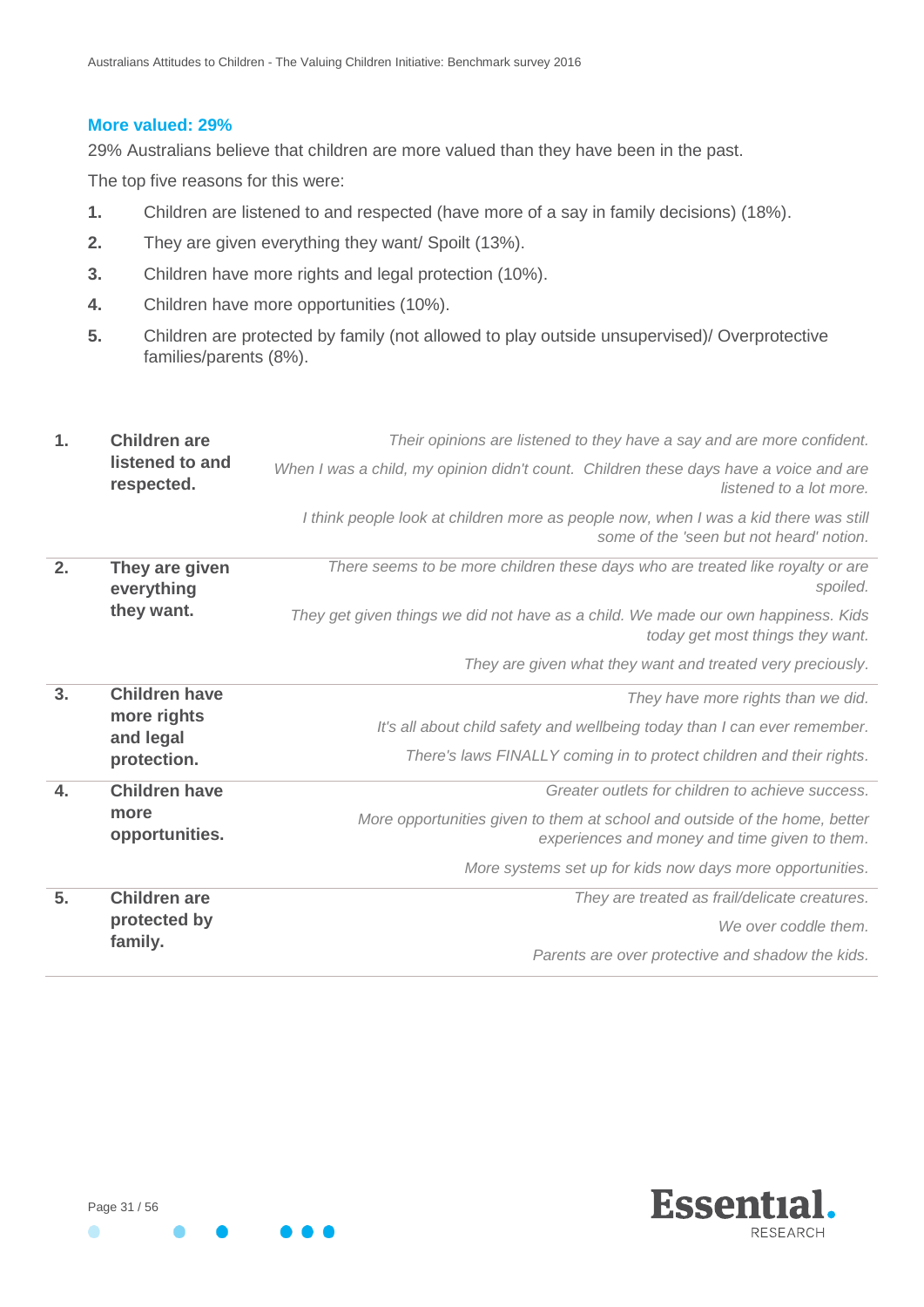#### **Less valued: 16%**

Just 16% of Australians believe that children are less valued today than they have been in the past.

The top five reasons for this were:

- **1.** Parents are too busy to spend quality time with their children (working, on their phone)/ Time poor (25%).
- **2.** Children have bad manners and do not respect adults/Children are not disciplined/ Not given boundaries (15%).
- **3.** Children expect everything to be given to them/ They don't appreciate what they have/ Spoilt/ Don't want to work (12%).
- **4.** New generation is self-centred, rude and apathetic/ Have a bad reputation (7%).
- **5.** Change in society (5%).

| $\mathbf{1}$ .   | <b>Parents are</b>          | Parents don't seem to focus as much on parenting and more on social standing.                                                    |
|------------------|-----------------------------|----------------------------------------------------------------------------------------------------------------------------------|
|                  | too busy.                   | They are left to bring themselves up a lot these days when the mother goes to work.                                              |
|                  |                             | Everyone too busy working to spend time with kids.                                                                               |
| 2.               | <b>Children have</b>        | Parents today don't give their children the right discipline.                                                                    |
|                  | bad manners.                | Kids do not respect adults like they used to.                                                                                    |
|                  |                             | They are not taught good old fashioned manners, or care or respect for others.                                                   |
| 3.               | <b>Children</b>             | Children expect everything to be given to them without working for it.                                                           |
|                  | expect<br>everything to     | They been spoiled too much.                                                                                                      |
|                  | be given to<br>them.        | Kids these days have no appreciation of hard work or what older Australians have<br>done to make their life the way it is today. |
| $\overline{4}$ . | <b>New</b><br>generation is | Because they only see themselves and nothing else around them, community doesn't<br>matter to them, it's them and them alone.    |
|                  | self-centred.               | Children over-rate themselves and I think people don't rate them as high.                                                        |
| 5.               | <b>Change in</b>            | Society has changed.                                                                                                             |
|                  | society.                    | Society is meaner today.                                                                                                         |
|                  |                             | Just the way life has become.                                                                                                    |



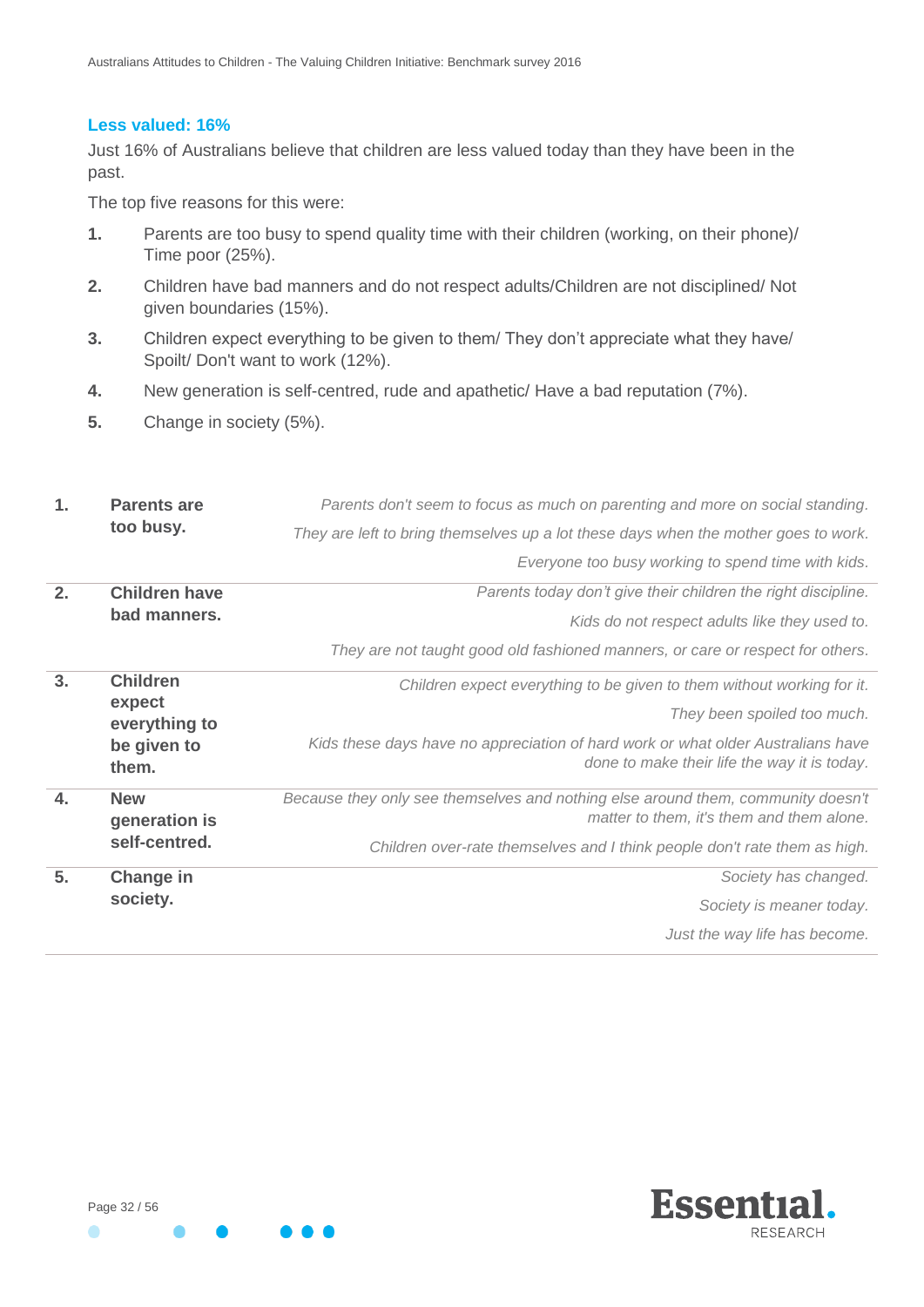# **Full Coded Data**

| 'About the same': Theme                                                                                                    |            |
|----------------------------------------------------------------------------------------------------------------------------|------------|
| Cannot see any change/ It is the same.                                                                                     | <b>28%</b> |
| Children are always valued no matter what generation/ Children are always loved and<br>valued/Parents love their children. | 27%        |
| Depends/ Depends on the parents.                                                                                           | 4%         |
| Children are the future so will always be valued.                                                                          | 3%         |
| Not enough time has passed/ Not old enough to notice a difference.                                                         | 2%         |
| Children are respected and listened to.                                                                                    | 2%         |
| Parents always try to do what is best for their children and protect their children.                                       | $1\%$      |
| Children have choice and opportunities.                                                                                    | 1%         |
| Children given a lot these days.                                                                                           | 1%         |
| Parents are time poor/ Working a lot and do not have as much time to spend with their<br>children.                         | $1\%$      |
| Unsure.                                                                                                                    | 33%        |
| Other.                                                                                                                     | 5%         |

| 'More valued': Theme                                                                                                |     |
|---------------------------------------------------------------------------------------------------------------------|-----|
| Children are listened to and respected (have more of a say in family decisions).                                    | 18% |
| They are given everything they want/ Spoilt.                                                                        | 13% |
| Children have more rights and legal protection.                                                                     | 10% |
| Children have more opportunities.                                                                                   | 10% |
| Children are protected by family (not allowed to play outside unsupervised)/<br>Overprotective families/parents.    | 8%  |
| Children's needs are a priority (by government and parents).                                                        | 6%  |
| Attitudes towards children are changing (value intelligence, value rights).                                         | 6%  |
| More valued than when I was growing up/ Improved since I was a child (General<br>statement).                        | 4%  |
| There is a lot of support for children (emotionally, financially).                                                  | 4%  |
| Smaller families these days so children are valued more/Less people are having<br>children so they are valued more. | 4%  |
| Parents are more involved in their children's lives.                                                                | 4%  |
| Good quality education system.                                                                                      | 4%  |
| Not disciplined as much (sometimes they are disrespectful and ungrateful).                                          | 3%  |
| Parents do more for their children (Children have less responsibilities).                                           | 1%  |
| Other.                                                                                                              | 6%  |
| Unsure.                                                                                                             | 15% |



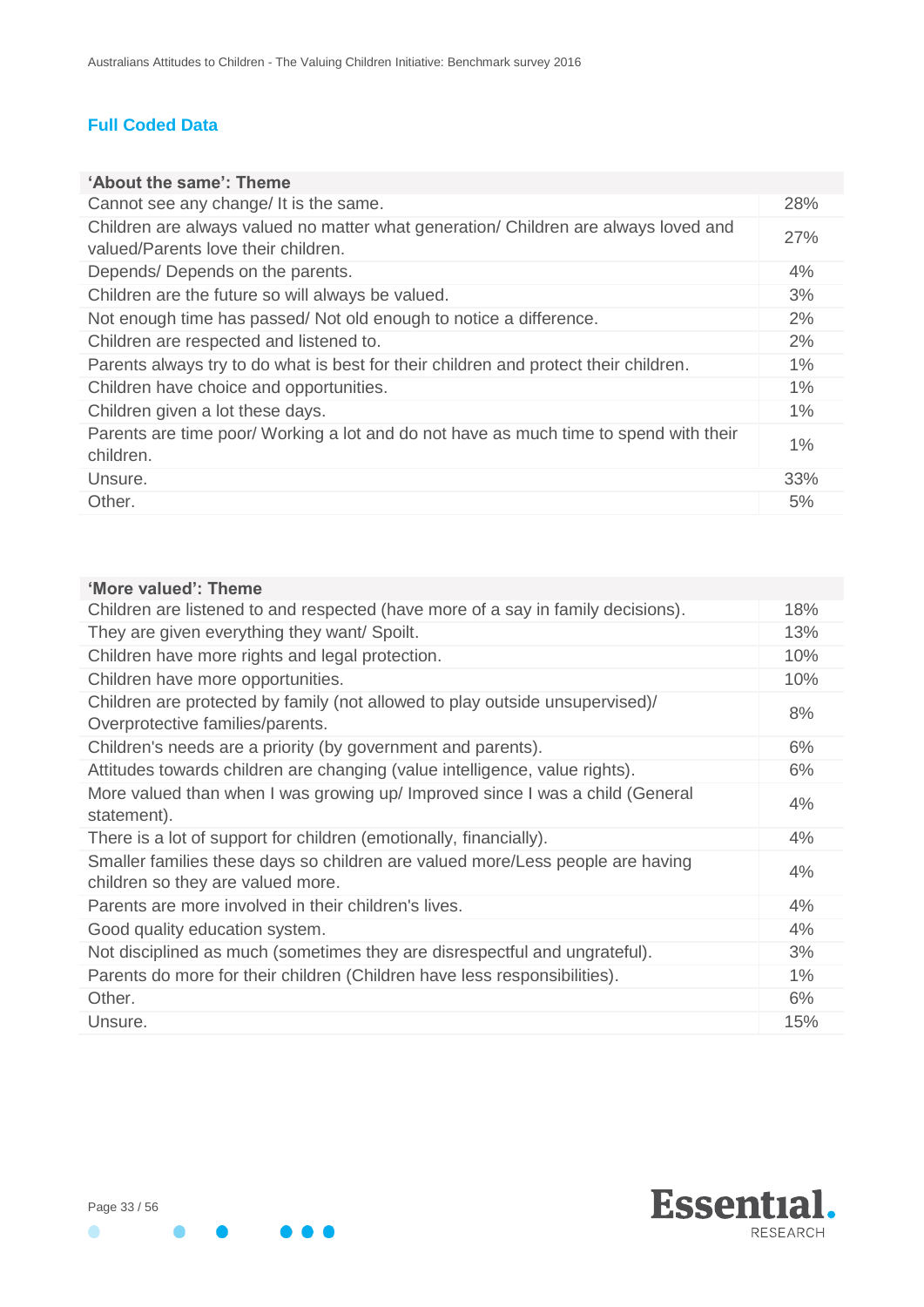| 'Less valued': Theme                                                                                                 |       |
|----------------------------------------------------------------------------------------------------------------------|-------|
| Parents are too busy to spend quality time with their children (working, on their phone)/<br>Time poor.              | 25%   |
| Children have bad manners and do not respect adults/Children are not disciplined/ Not<br>given boundaries.           | 15%   |
| Children expect everything to be given to them/ They don't appreciate what they have/<br>Spoilt/ Don't want to work. | 12%   |
| New generation is self-centred, rude and apathetic/ Have a bad reputation.                                           | 7%    |
| Change in society.                                                                                                   | 5%    |
| Some children are left behind by the government/ Lack of support/ Not protected/ Don't<br>know their rights.         | 4%    |
| Treated badly by family/ abused physically or emotionally.                                                           | 4%    |
| Not safe for children anymore (can't play outside, online grooming).                                                 | 3%    |
| More pressure these days (Social pressure, pressure on children to grow up quickly).                                 | 3%    |
| Affect drugs and alcohol use by parents has on children.                                                             | 3%    |
| Adults do not respect children.                                                                                      | 3%    |
| Children are ignored/ Don't have a voice.                                                                            | 3%    |
| Children seen as a liability or burden/ Less people wanting to have children.                                        | 2%    |
| Some parents don't worry where their children are/ Lack of care and responsibility.                                  | 2%    |
| People having children for the wrong reasons.                                                                        | 1%    |
| Children aren't trusted.                                                                                             | $1\%$ |
| Other.                                                                                                               | 6%    |
| Unsure.                                                                                                              | 17%   |

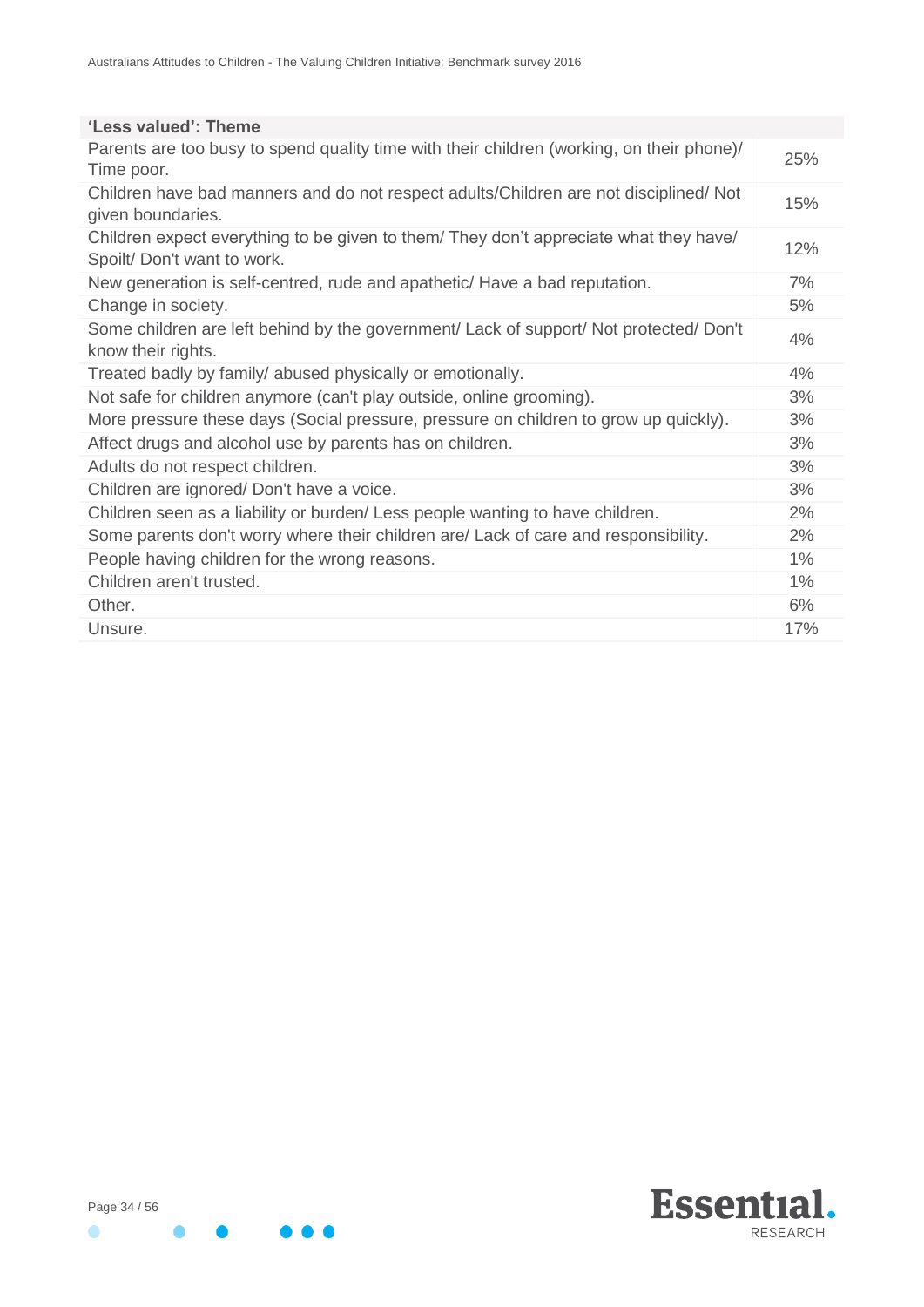# **1.12 Concern about children**

Question: How concerned are you for the health and happiness of future generations of Australians?

|                                     | %   | $18 - 30$ | $31 - 45$ | 46-60 | $60+$ | <b>Male</b> | <b>Female</b> |
|-------------------------------------|-----|-----------|-----------|-------|-------|-------------|---------------|
| <b>TOTAL Concerned.</b>             | 80% | 79%       | 82%       | 79%   | 79%   | <b>75%</b>  | 84%           |
| <b>TOTAL Not very concerned.</b>    | 14% | 11%       | 12%       | 15%   | 16%   | 18%         | 9%            |
| Very concerned.                     | 31% | 29%       | 30%       | 32%   | 33%   | 26%         | 35%           |
| Somewhat concerned.                 | 49% | 50%       | 51%       | 47%   | 47%   | 49%         | 49%           |
| Not very concerned.                 | 12% | 10%       | 11%       | 13%   | 14%   | 16%         | 8%            |
| Not at all concerned.               | 2%  | 2%        | 1%        | 2%    | 2%    | 2%          | 2%            |
| I've never really thought about it. | 7%  | 10%       | 6%        | 6%    | 5%    | 7%          | 6%            |

#### **Comments**

Overall, 80% of Australians say they are concerned about the health and happiness of future generations of Australians.

Just 14% said that they are not very concerned.

#### *Differences by segments*

Females (84%) were far more likely than males (74%) to be concerned about future generations.

There were no significant differences between the age segments.

There were also no significant differences by other segments, such as location, cultural background or education.

Those with children in their household (84%) were also more likely than those without children (75%) to be concerned about future generations.



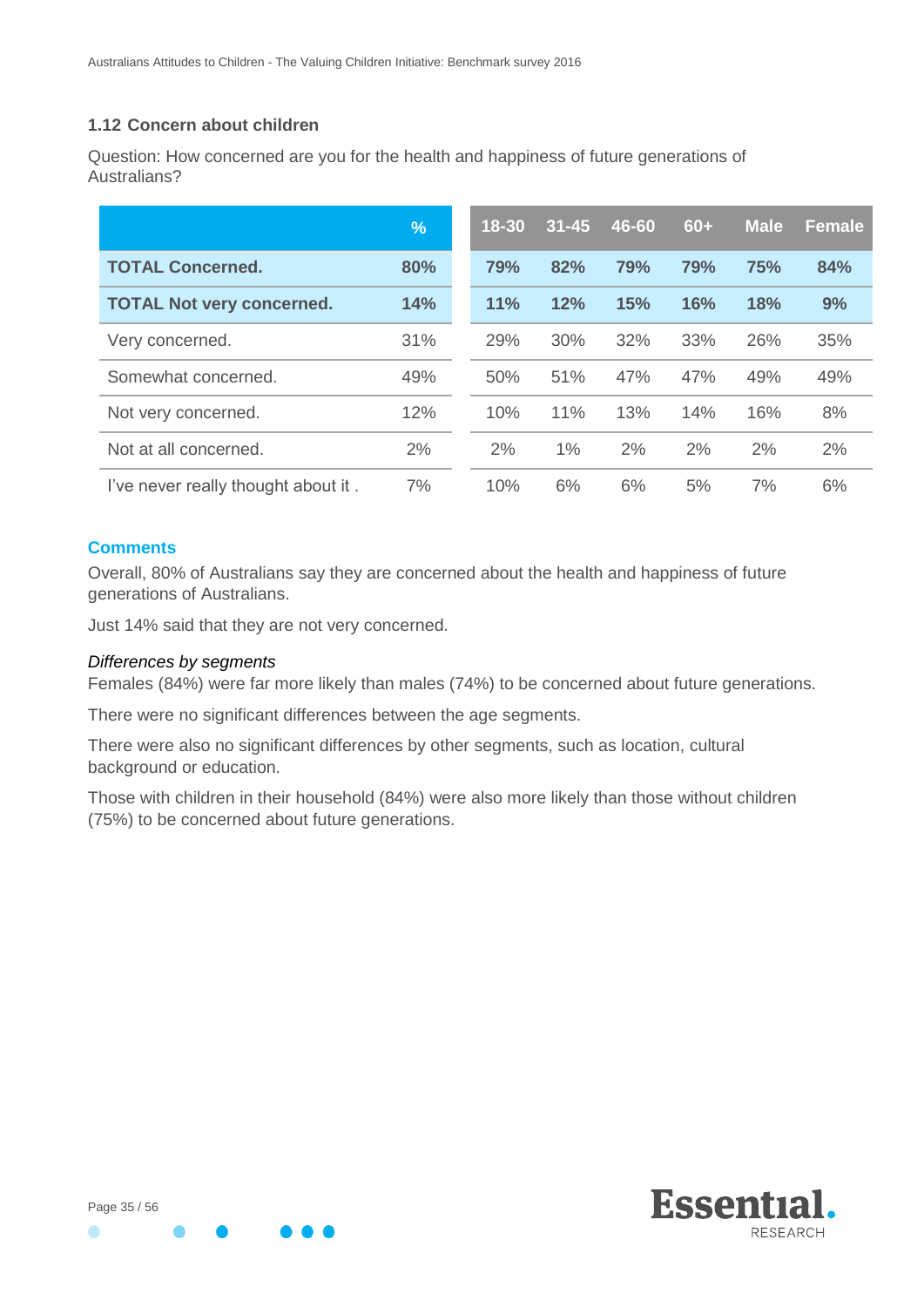#### **1.13 Concern about children: Comments**

Question: And why do you say that?

There were 935 responses to this question. The key themes that emerged in the comments are listed below.

#### **Concerned: 80%**

80% of Australians say that they are concerned about the health and happiness of future generations of Australians.

The top five reasons for this were:

- **1.** Health issues (fast food instead of healthy food, not enough exercise, less active-lazy, mental health, wellbeing) (19%).
- **2.** Economic issues (Less job opportunities, less production, rising cost of living, housing costs, tax system is unfair) (15%).
- **3.** The children are the future/ Need to be looked after and their needs are a priority (11%).
- **4.** Crime (drugs, violence, terrorism, online grooming, child exploitation) (10%).
- **5.** Climate change/ Environmental concerns/ Pollution (10%).

#### **Key Comments**

| 1. |                                 | The amount of sugar in everything. And lack of physical activity.                                                                                                                                                      |
|----|---------------------------------|------------------------------------------------------------------------------------------------------------------------------------------------------------------------------------------------------------------------|
|    | <b>Health issues.</b>           | More and more people seem to suffer from depression especially the younger<br>generation.                                                                                                                              |
|    |                                 | Children don't seem to be as active, there is also a change in diets, pollution and<br>living conditions to previous generations.                                                                                      |
|    |                                 | There is a massive decline of production and work in Australia.                                                                                                                                                        |
| 2. | <b>Economic</b><br>issues.      | Too much housing stress.                                                                                                                                                                                               |
|    |                                 | We are building a larger debt that will be passed on to future generations.                                                                                                                                            |
|    |                                 | Because children is our future.                                                                                                                                                                                        |
| 3. | The children<br>are the future. | Because it is our future and how our country may be ran later.                                                                                                                                                         |
|    |                                 | The future is important. There's no point worrying about today if there's no<br>tomorrow.                                                                                                                              |
|    |                                 | Because a lot more kids are on drugs and alcohol a lot more than when we were<br>growing up.                                                                                                                           |
| 4. | Crime.                          | Sexual predators are everywhere, there is no knowing where safe zones are.                                                                                                                                             |
|    |                                 | Because we live in a world that is becoming more dangerous by the day.                                                                                                                                                 |
|    |                                 | Climate change poses a huge risk to everyone on the planet, humans and animals.                                                                                                                                        |
| 5. | <b>Climate</b><br>change.       | The future for the environment and economy due to the greed of the capitalist<br>system is very dire.                                                                                                                  |
|    |                                 | I am extremely concerned about climate change, which will affect today's children<br>disproportionately as they will have to live with effects of more unpredictable<br>weather, fewer resources and economic impacts. |



 $\bullet$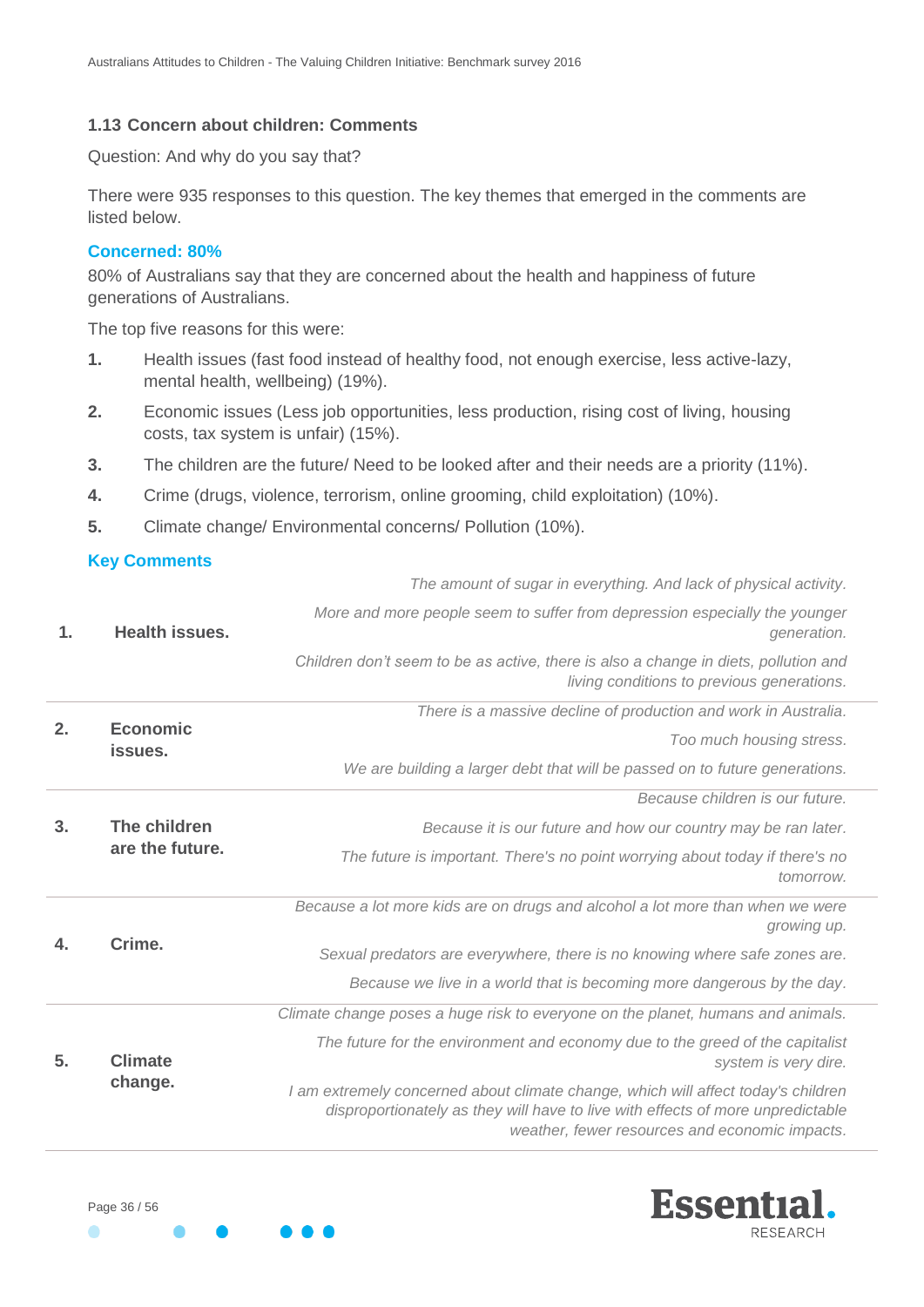#### **Not concerned: 14%**

Just 14% of Australians say that they are not concerned about the health and happiness of future generations of Australians.

The top five reasons for this were:

- **1.** Things will turn out alright/ Things have a way of working themselves out/ She'll be right  $(15\%)$ .
- **2.** Have good resources and opportunities (12%).
- **3.** Don't have much to complain about/ Things are fine/ Isn't much of a problem (9%).
- **4.** Lucky compared to other countries (8%).
- **5.** People should be responsible for their own health and happiness (7%).

#### **Key Comments**

| $\mathbf 1$ . | Things will turn<br>out alright.                                                    | People throughout the generations have always expressed concerns about the<br>future; but things just seem to carry-on. |
|---------------|-------------------------------------------------------------------------------------|-------------------------------------------------------------------------------------------------------------------------|
| 2.            | Good<br>resources and<br>opportunities.                                             | So many opportunities and better physical health and awareness of mental health.                                        |
| 3.            | Don't have<br>much to<br>complain<br>about.                                         | I don't think there any major issues that will affect the future generations.                                           |
| 4.            | Lucky<br>compared to<br>other<br>countries.                                         | Australia is an amazingly privileged country in comparison to many other places in<br>the world.                        |
| 5.            | <b>People should</b><br>be responsible<br>for their own<br>health and<br>happiness. | You are responsible for your own health and happiness.                                                                  |

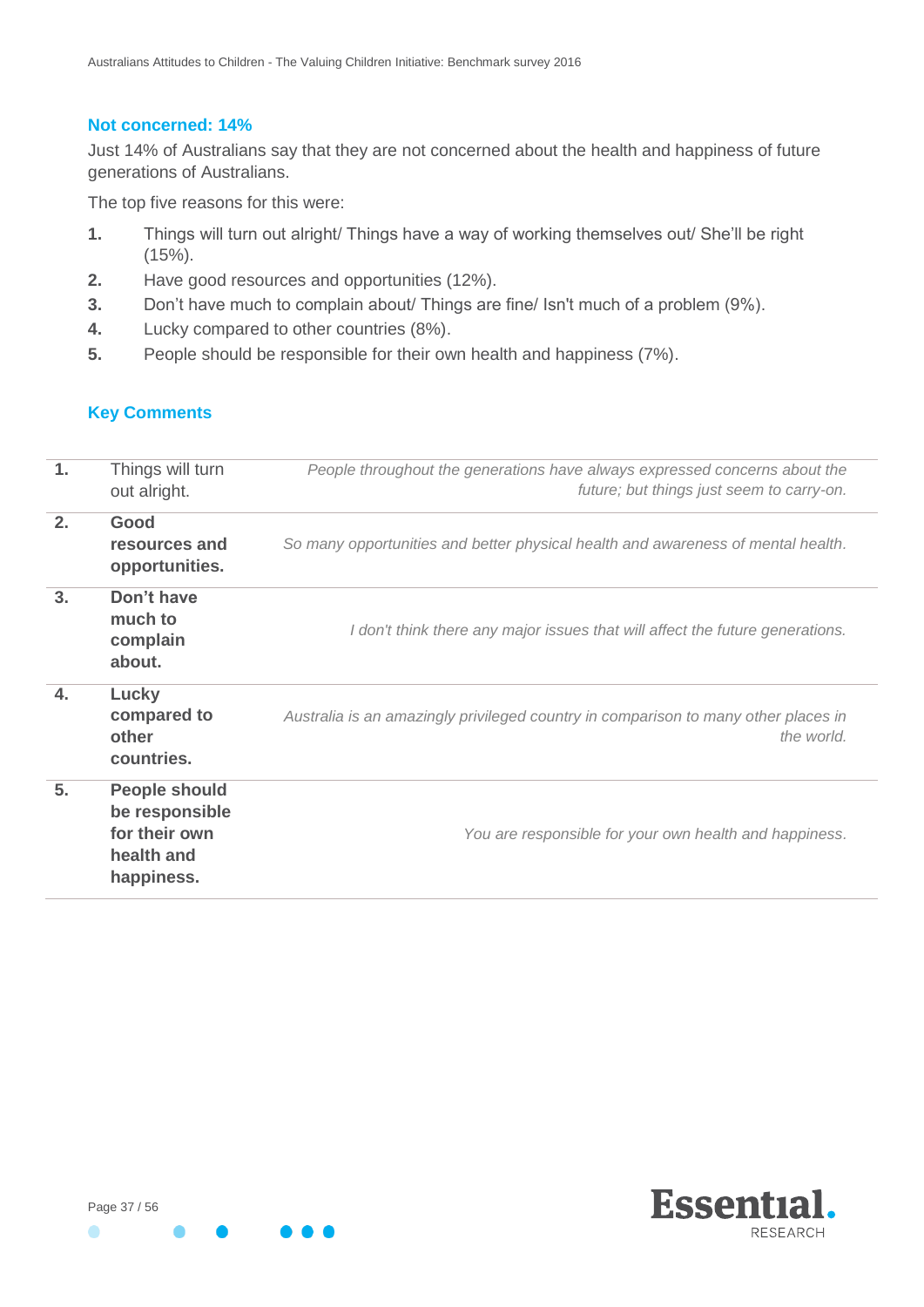# **Full Coded Data**

| 'Concerned': Theme                                                                                                         |     |
|----------------------------------------------------------------------------------------------------------------------------|-----|
| Health issues (fast food instead of healthy food, not enough exercise, less active-lazy,<br>mental health, wellbeing).     | 19% |
| Economic issues (Less job opportunities, less production, rising cost of living, housing                                   | 15% |
| costs, tax system is unfair).                                                                                              |     |
| The children are the future/ Need to be looked after and their needs are a priority.                                       | 11% |
| Crime (drugs, violence, terrorism, online grooming, child exploitation).                                                   | 10% |
| Climate change/ Environmental concerns/ Pollution.                                                                         | 10% |
| Life is more complicated/difficult/ Future looks harder than in the past/ Wrong track/<br>Getting worse - General comment. | 9%  |
| Other.                                                                                                                     | 6%  |
| Reduced funding from government for core services (health, education, police, and<br>welfare).                             | 5%  |
| Not safe anymore (children can't walk home/play outside).                                                                  | 4%  |
| Given too much and don't work hard/ Children do as they please/ Spoilt/ Materialistic.                                     | 4%  |
| Political instability/ Do not trust the government's choices/policies.                                                     | 4%  |
| Inequality/ Increasing gap between rich and poor.                                                                          | 3%  |
| Reliant on technology and the internet.                                                                                    | 3%  |
| Overpopulated/ Immigration.                                                                                                | 3%  |
| Children under a lot of pressure (social pressure, academic pressure, pressure to grow<br>up quickly, social media).       | 3%  |
| People are self-centred and greedy, people don't look out for each other.                                                  | 3%  |
| Education (schools overcrowded, lack of funding, lower quality education).                                                 | 3%  |
| Not disciplined/ Not respectful/ Children not taught boundaries.                                                           | 3%  |
| Government is short sighted/ Not making meaningful change/ More interested in re-<br>election that making improvements.    | 2%  |
| Less family time due to time poor parents (working too much or spending too much time<br>on technology).                   | 2%  |
| Uncertainty of the future.                                                                                                 | 2%  |
| Unsure.                                                                                                                    | 11% |



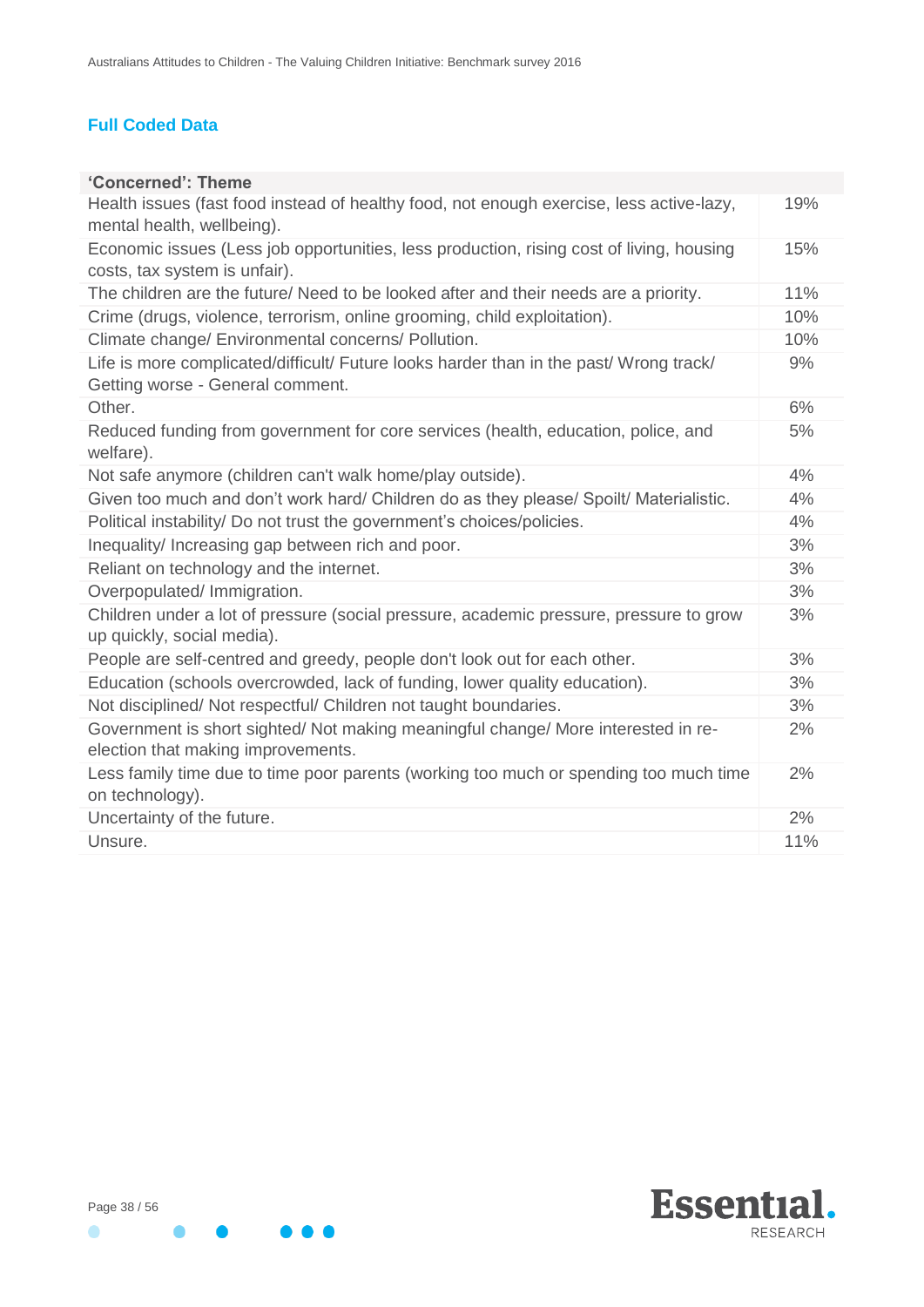| 'Not concerned': Theme                                                                                |     |
|-------------------------------------------------------------------------------------------------------|-----|
| Things will turn out alright/ Things have a way of working themselves out/ She'll be<br>right.        | 15% |
| Have good resources and opportunities.                                                                | 12% |
| Don't have much to complain about/ Things are fine/ Isn't much of a problem.                          | 9%  |
| Lucky compared to other countries.                                                                    | 8%  |
| People should be responsible for their own health and happiness.                                      | 7%  |
| Won't be around to care.                                                                              | 6%  |
| Do not have children.                                                                                 | 5%  |
| Not my problem.                                                                                       | 5%  |
| Children are supported and looked after.                                                              | 5%  |
| Should be focusing on the present.                                                                    | 3%  |
| Technological improvements are making things better.                                                  | 2%  |
| Worried about future generations (effects of climate change, economic issues).                        | 2%  |
| Children are already given a lot/ Have things handed to them/ Don't have to look after<br>themselves. | 2%  |
| Each generation is different/ Face different issues/ Each generation treated differently.             | 2%  |
| Won't impact me.                                                                                      | 1%  |
| Other.                                                                                                | 8%  |
| Unsure.                                                                                               | 14% |
|                                                                                                       |     |



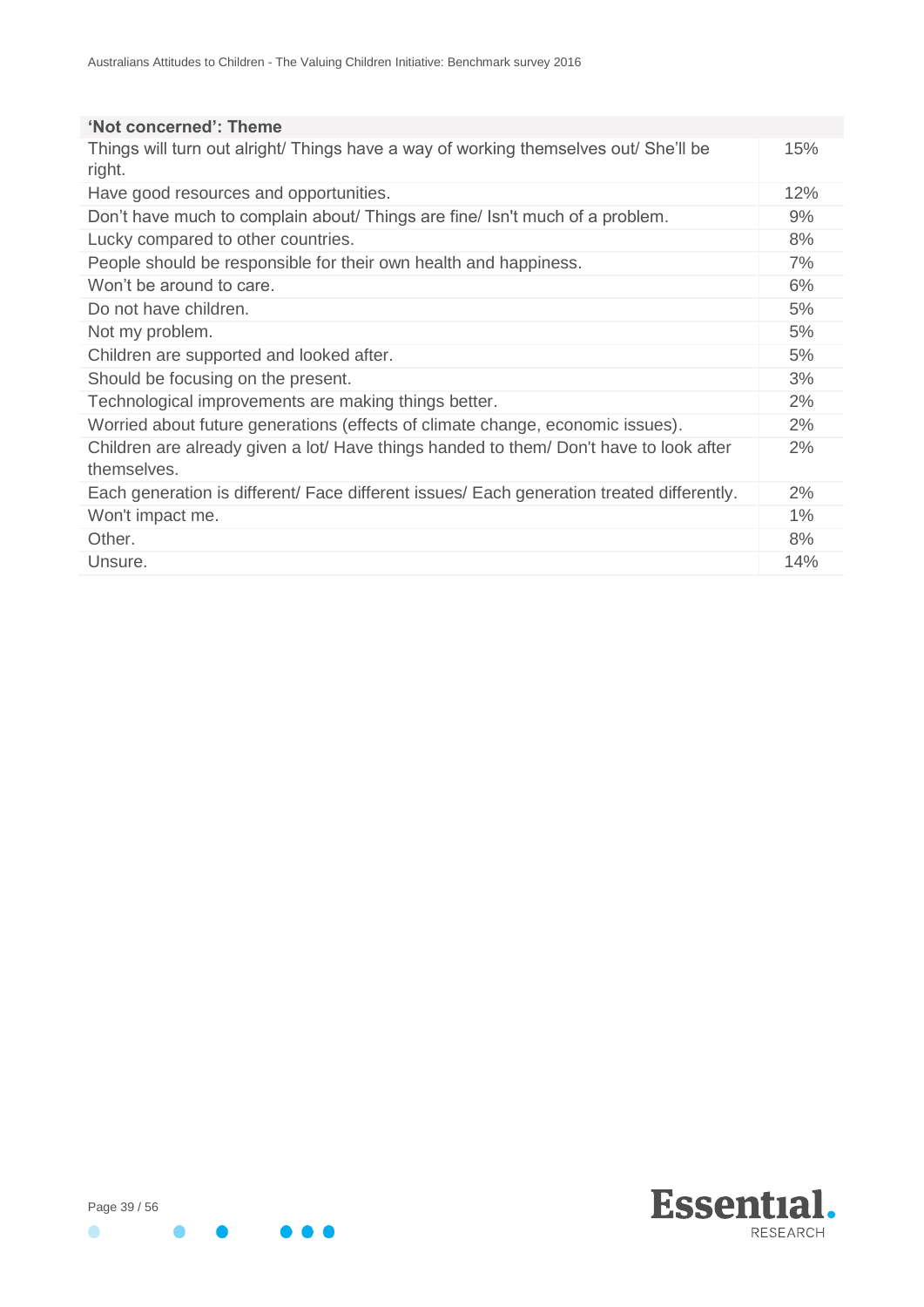# **1.14 Level of commitment to protecting and prioritising children**

Question: In your opinion how committed is Australian society to protecting and prioritising the needs of children?

|                             | %   | $18 - 30$ | $31 - 45$ | 46-60 | $60+$   | <b>Male</b> | <b>Female</b> |
|-----------------------------|-----|-----------|-----------|-------|---------|-------------|---------------|
| <b>TOTAL committed.</b>     | 59% | 61%       | 57%       | 58%   | 61%     | 56%         | 60%           |
| <b>TOTAL not committed.</b> | 24% | 15%       | 25%       | 28%   | 28%     | 28%         | 22%           |
| Very committed.             | 8%  | 5%        | 9%        | 10%   | 5%      | 7%          | 8%            |
| Committed.                  | 51% | 55%       | 47%       | 47%   | 56%     | 49%         | 53%           |
| Not very committed.         | 23% | 15%       | 23%       | 26%   | 28%     | 26%         | 21%           |
| Not at all committed.       | 1%  | $< 1\%$   | 2%        | 2%    | $< 1\%$ | 2%          | 1%            |
| Not sure.                   | 17% | 24%       | 19%       | 14%   | 11%     | 16%         | 17%           |

#### **Comments**

Over half (59%) of Australians believe that Australian society is committed to protecting and prioritising the needs of children.

However, almost one-quarter (24%) say Australian society is not committed to protecting and prioritising the needs of children. A further 17% say they are 'not sure'.

#### *Differences by segments*

There were no significant differences between the genders or between the different age segments.

There were also no significant differences based on location, the presence of children in the home or education.

Those who identify with a cultural background other than Australian (65%) were more likely than those with an Australian cultural background (57%) to think that Australian society is committed to protecting and prioritising the needs of children.



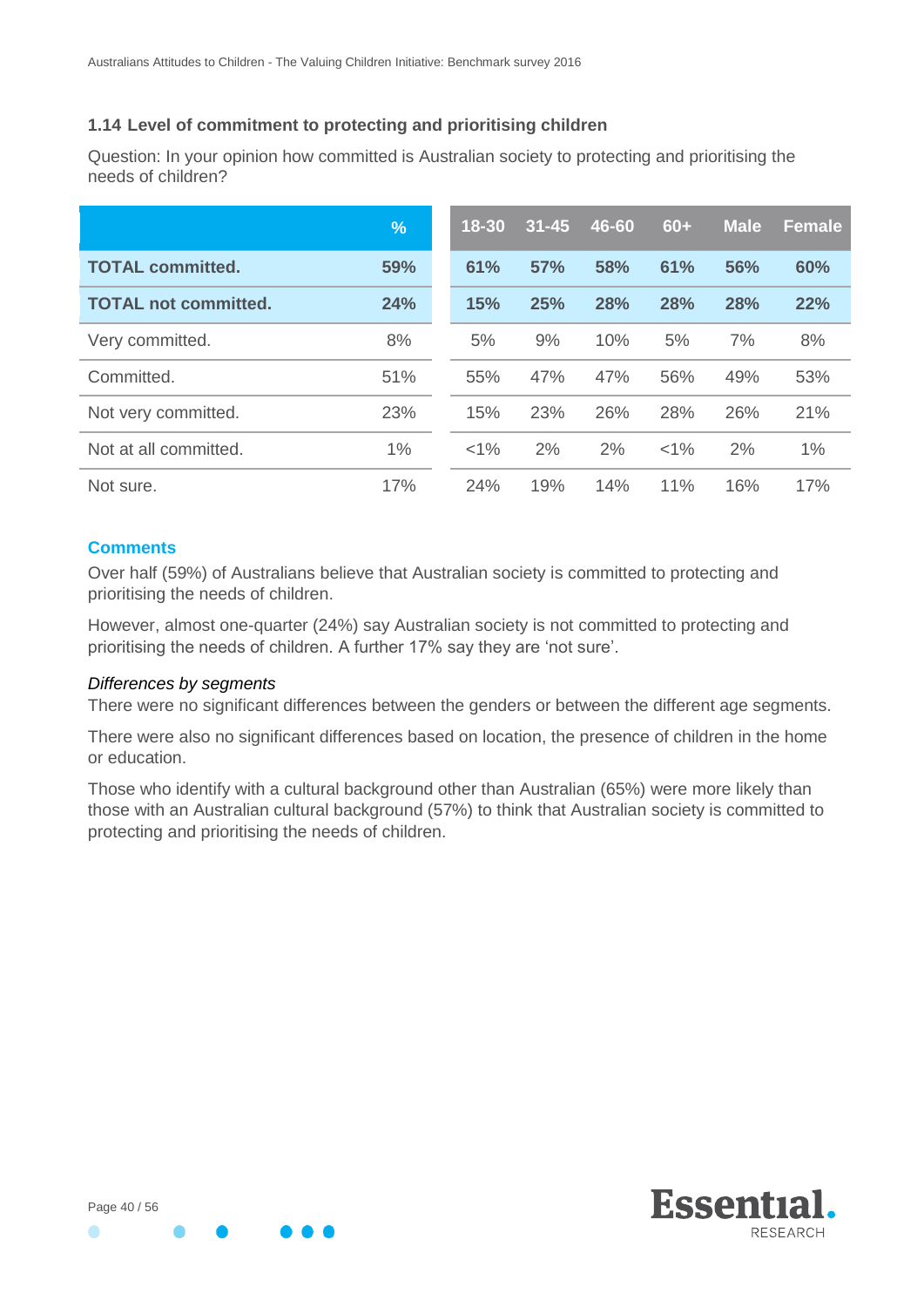# **1.15 Level of support for a Minister for Children and Future Generations**

Question: Would you support or oppose the appointment of a Federal Minister for Children and Future Generations to ensure that their rights and needs are at the forefront of considerations?

|                             | %   | 18-30 | $31 - 45$ | 46-60 | $60+$ | <b>Male</b> | <b>Female</b> |
|-----------------------------|-----|-------|-----------|-------|-------|-------------|---------------|
| <b>TOTAL Support.</b>       | 55% | 58%   | 59%       | 55%   | 48%   | 50%         | 61%           |
| <b>TOTAL Oppose.</b>        | 9%  | 3%    | 5%        | 12%   | 15%   | 13%         | 5%            |
| Strongly support.           | 19% | 21%   | 25%       | 16%   | 14%   | 15%         | 23%           |
| Support.                    | 36% | 37%   | 34%       | 39%   | 34%   | 35%         | 37%           |
| Neither support nor oppose. | 26% | 21%   | 25%       | 26%   | 30%   | 28%         | 23%           |
| Oppose.                     | 6%  | 2%    | 3%        | 7%    | 11%   | 8%          | 3%            |
| Strongly oppose.            | 3%  | 1%    | 2%        | 5%    | 4%    | 4%          | 2%            |
| Not sure.                   | 10% | 17%   | 11%       | 7%    | 7%    | 10%         | 11%           |

#### **Comments**

Although a majority (55%) of Australians support the appointment of a Federal Minister for Children and Future Generations, just over one quarter (26%) say they neither support nor oppose this.

Just 9% oppose it.

#### *Differences by segments*

Females (61%) were significantly more likely than males (50%) to support the appointment of this minister.

Those aged 60+ were also less likely to support this appointment; just 48% support it compared to the average of 55%. 15% of those aged 60+ opposed the appointment of this minister, compared to the average of 9% and an average of 4% for those aged 45 and under.

Those in metropolitan areas (57%) were slightly more likely to support this than those in regional areas (52%).

Those with children in their household (64%) were also far more likely than those without children (49%) to support this appointment. Likewise parents (including those whose children don't live with them) were more likely than non-parents to support this (58% v. 50%).

The higher the respondents education level, the more likely they were to support this appointment; 60% of those with at least a Bachelor degree support this compared to 56% with a trade certificate or diploma, and just 49% of those with only a high school education.

Those who identify with a cultural background other than Australian (66%) were more likely than those who identify as Australian (55%) to support this.

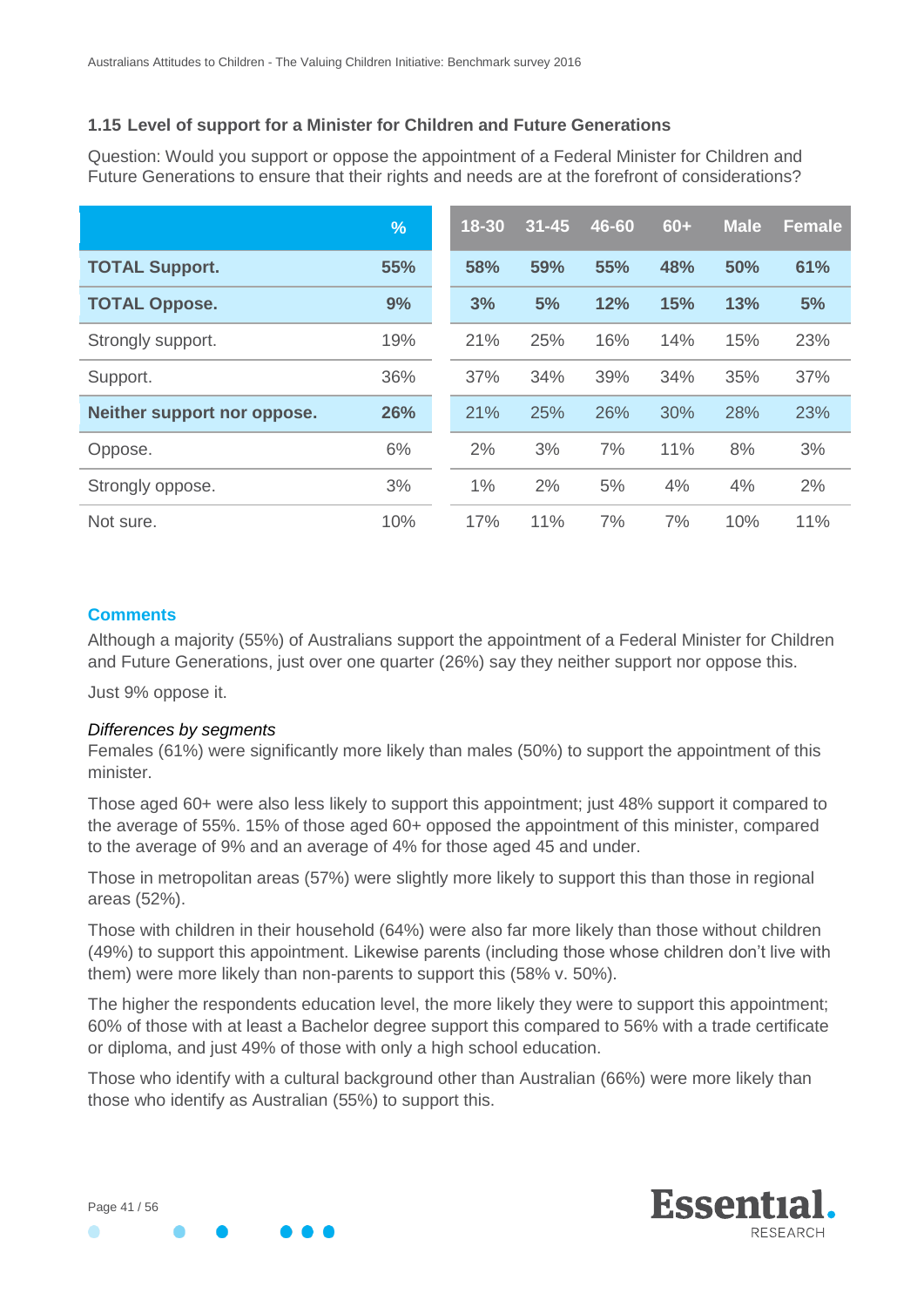#### **1.16 Attitude towards children**

Question: From the scale below, please select the scale point that best describes how you feel about children:

|                                          | <b>TOTAL</b> | <b>TOTAL</b><br><b>Positive Negative</b> | <b>Very</b><br>positive |     | <b>Positive Indifferent Negative</b> |    | Very<br>negative | l've<br>never<br>thought<br>about it |
|------------------------------------------|--------------|------------------------------------------|-------------------------|-----|--------------------------------------|----|------------------|--------------------------------------|
| Your own children (parents only, n=590). | 94%          | 2%                                       | 68%                     | 26% | 4%                                   | 2% | $< 1\%$          | $< 1\%$                              |
| All Australian children*.                | 53%          | 9%                                       | 14%                     | 39% | 22%                                  | 7% | 2%               | 16%                                  |

#### **Comments**

Parents have an overwhelmingly positive view of their children; 94% would describe their feelings towards their own children as 'very positive'.

However, parents have a significantly less favourable view of 'all Australian children'; although 65% would describe their feelings as positive, 8% said they had negative feelings and 25% said they were indifferent.

Just over half (53%) of Australians say they have a positive view of all Australian children.

\*Note: this question was asked separately in the weekly Essential Report. Results were collected the week prior to the 4<sup>th</sup> of July 2016. The sample size is n=1000.



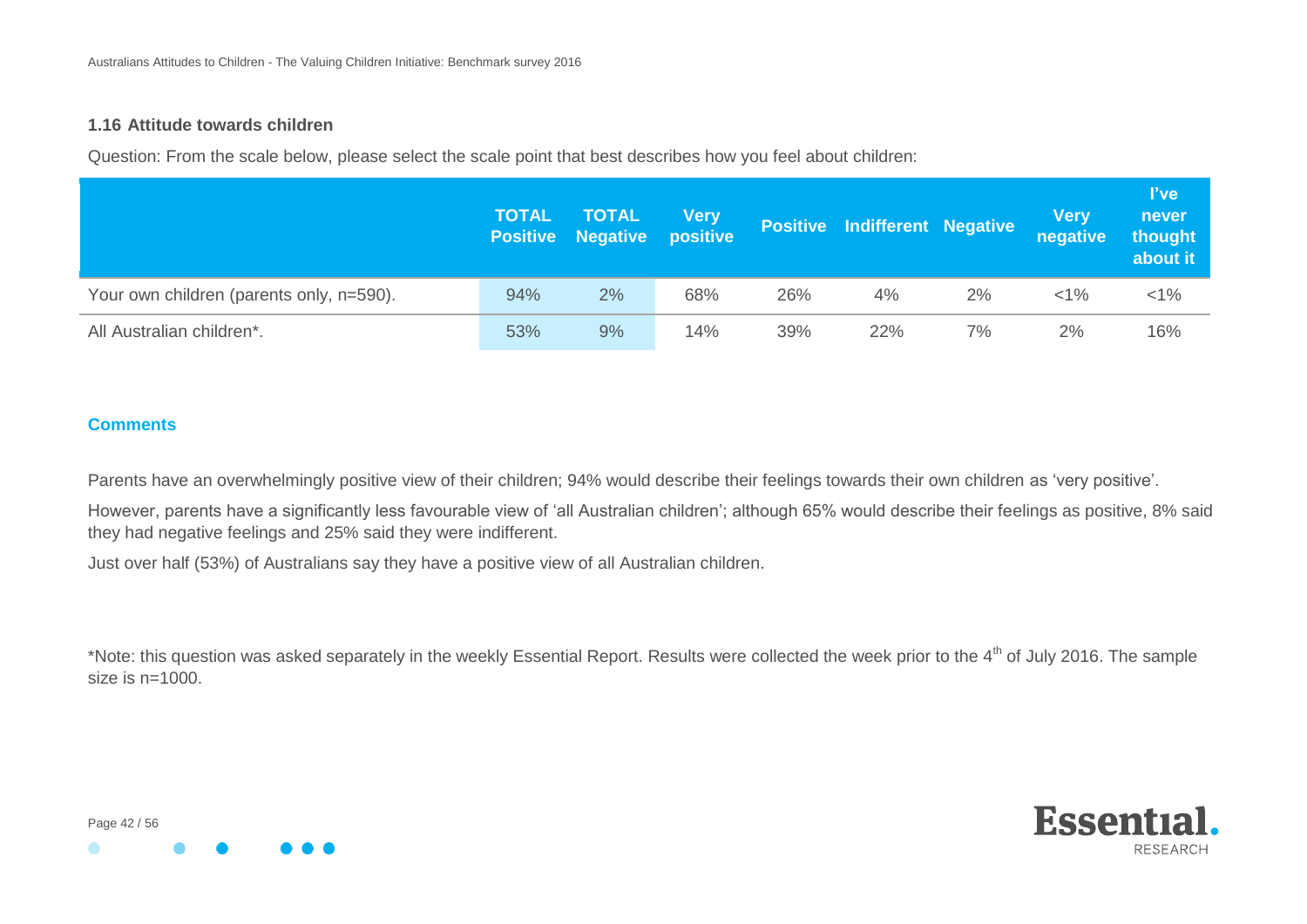# **1.17 The meaning of valuing children**

Question: Most Australians say that they value children. In practice, what does valuing children actually mean to you?

There were 984 responses to this question.

**1. Care for them/Look after them** (20%).

For one in five Australians, valuing children simply meant 'taking care of them', and meeting their emotional and physical needs, while setting them up for the future. Children who are valued are educated and nurtured to become strong, functioning and successful adults.

# **2. Listening to them/Letting them share their opinions/Take their opinions seriously** (15%).

A significant number of Australians believe that valuing children means 'listening to them' and taking what they say on board. For participants in this survey that means more than simply allowing children to speak, it means acting on what they say and including their opinions in any decision making.

## **3. They are the future of our country** (13%).

For a large number of participants children should be valued simply because 'they are the future'. These participants appeared to justify *why* children should be valued, rather than articulate *how* you value children.

#### **4. Provide education** (12%).

Educating children – particularly in 'life skills' – was considered to be crucial to valuing children. Children should be educated and nurtured to become the best version of themselves, and to be valuable members of society.

#### **5. Respecting them** (12%).

Respecting children was linked to valuing them – respecting that they are individuals, that their opinions are valued and that they should be protected and cherished.

#### **Example comments per theme**

• Care for them/look after them.

*Caring and supporting them, to point them in the 'right' direction, to teach them independence.*

*Providing care (physical and psychological), education, and encouragement.*

*Ensuring that they are cared for and are given the opportunity to succeed.*

#### Listening to them/ Letting them share their opinions/ Take their opinions seriously.

*Listening to what they have to say and acting accordingly.*

*Listening to them; respecting their opinions; allowing them the freedom to grow intellectually by making their own choices and, when I feel those choices are mistaken, reasoning with them rather than imposing my will or putting them down.*

*Listening to and including them in decision making.*



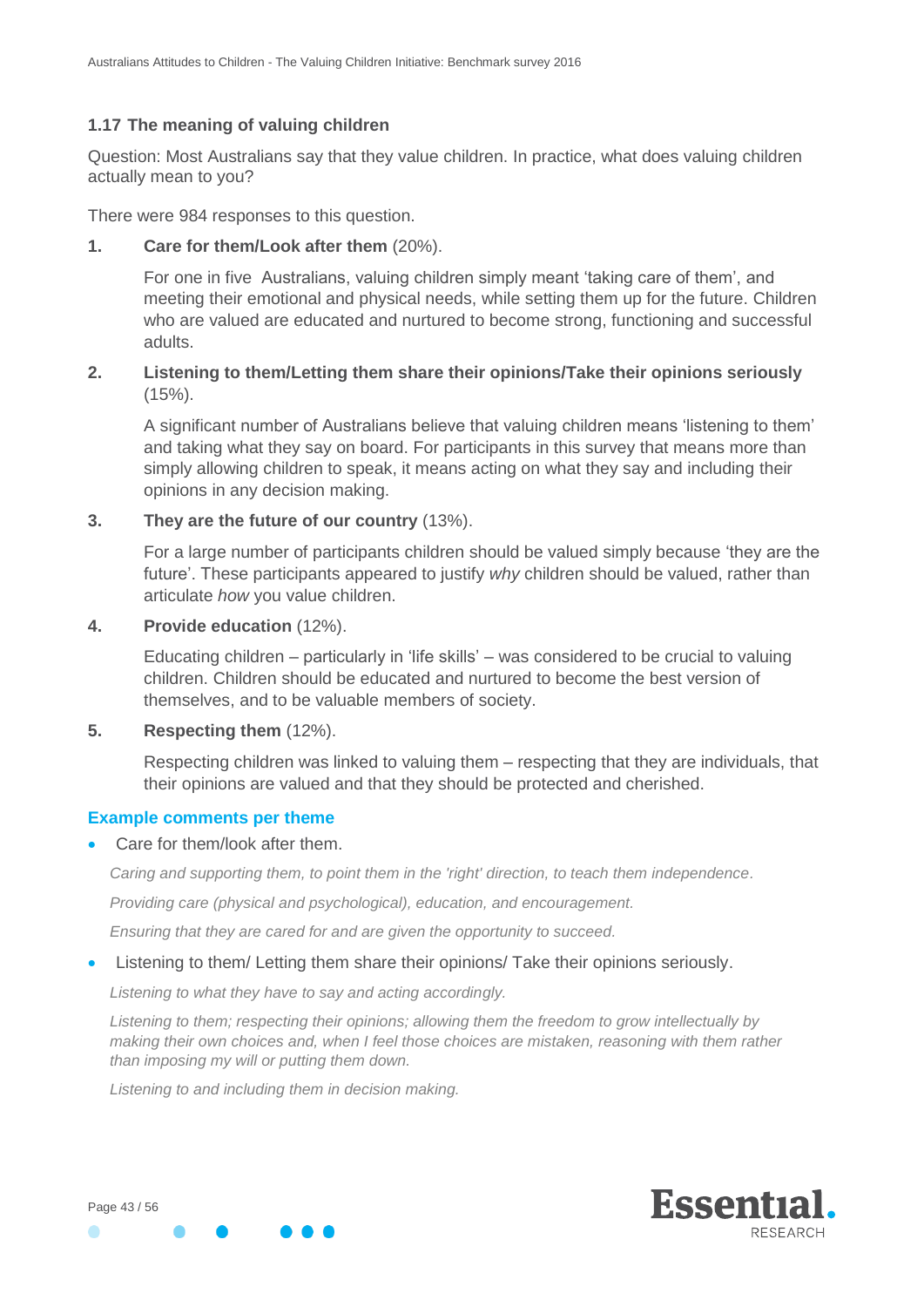#### • They are the future of our country.

*They are the only future we have...The only reason for our existence. They are the future, if they are not nurtured rite there is no hope for the race of man. They are the future of this country and the ones who will be running it.*

#### Provide education

*Educating them in life. Teach and train them correctly and love them. Supporting their education and ability to grow as a human.*

#### • Respecting them

*Respecting and protecting them. I think it means to respect, love and cherish them. Respecting them as an individual. Respecting their rights and opinions.*

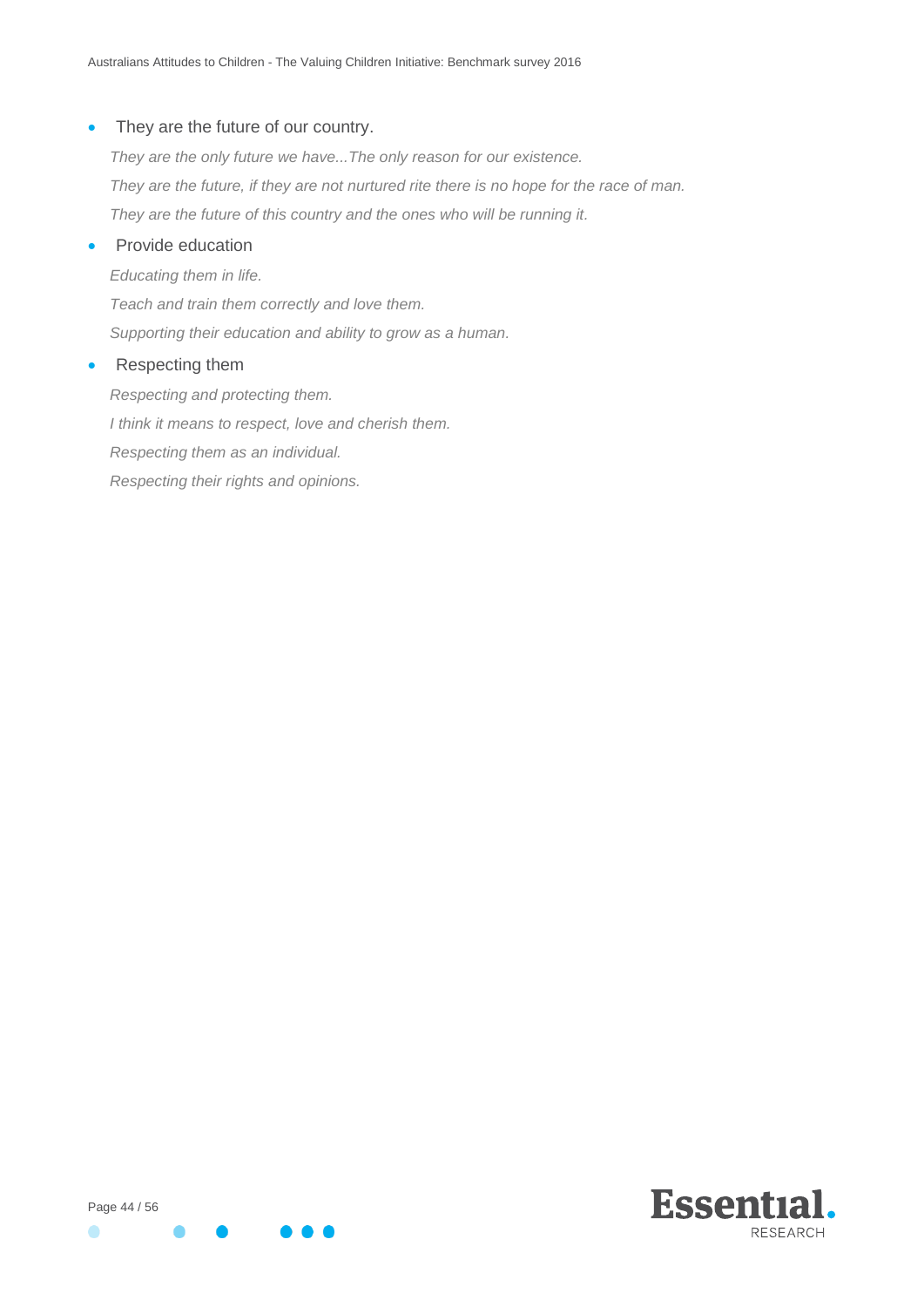# **Full Coded Data**

| 'Concerned': Theme                                                                                   |       |
|------------------------------------------------------------------------------------------------------|-------|
| Care for them/Look after them.                                                                       | 20%   |
| Listening to them/ Letting them share their opinions/ Take their opinions seriously.                 | 15%   |
| They are the future of our country.                                                                  | 13%   |
| Provide education.                                                                                   | 12%   |
| Respecting them.                                                                                     | 12%   |
| Nurturing them/ Supporting them.                                                                     | 11%   |
| Give them opportunities to succeed/ Help them achieve their potential.                               | 10%   |
| Giving guidance/ Mentoring them/ Teach them right from wrong.                                        | 10%   |
| Protect them/ Give them rights/ Prevent harm/ Keep them safe.                                        | 9%    |
| Loving them/ The love you receive from a child.                                                      | 9%    |
| Setting boundaries and teaching them to respect people & have manners/ Discipline.                   | 8%    |
| Provide a safe environment/ Keep them safe.                                                          | 8%    |
| Help them be productive members of society/ Value their input in society.                            | 5%    |
| Provide healthcare (physical and mental wellbeing).                                                  | 5%    |
| Spending time and making an effort with them.                                                        | 4%    |
| Put them first/ The parent should put their child's needs before theirs.                             | 4%    |
| Let them be themselves/ Encourage them to be honest to themselves/ Encourage their<br>individuality. | 4%    |
| Make them happy.                                                                                     | 3%    |
| Appreciating them.                                                                                   | 3%    |
| Teach them responsibility/accountability.                                                            | 3%    |
| Teach them to be kind/caring/Sharing.                                                                | 3%    |
| Providing necessities (food, water, shelter, clothes, housing).                                      | 2%    |
| Treating them equally/ Treat them like a human being.                                                | 2%    |
| Talking to them/ involve them in conversations.                                                      | 2%    |
| Encouraging them/ motivating them.                                                                   | 2%    |
| Raise them to be confident/ resilient/ self-respect.                                                 | 2%    |
| Understand them.                                                                                     | 1%    |
| You do your best for them.                                                                           | 1%    |
| Teach them to be honest/trustworthy/honourable.                                                      | 1%    |
| Teach them to respect the environment/ Recycle/ Do you part to reduce climate                        | $1\%$ |
| change.                                                                                              |       |
| Teach them social skills.                                                                            | $1\%$ |
| Other.                                                                                               | 3%    |
| Unsure.                                                                                              | 11%   |

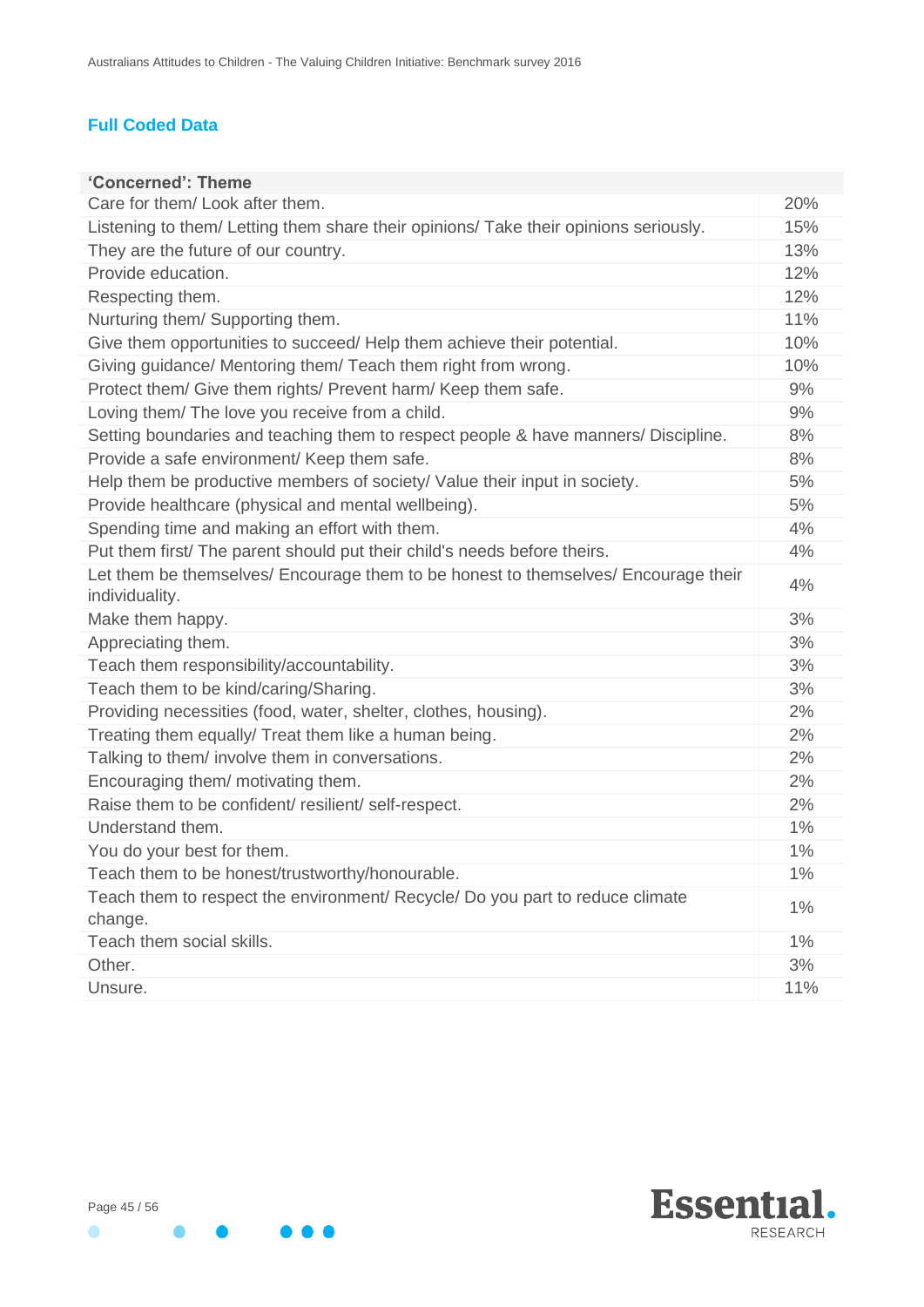# **1.18 Knowledge of 'The Valuing Of Children Initiative'**

Question: Have you heard of 'The Valuing Children Initiative'?

|             | %   |
|-------------|-----|
| Yes.        | 4%  |
| No.         | 91% |
| Don't know. | 5%  |

## **Comments**

Just 4% of Australians claim to have heard of 'The Valuing Children Initiative'.

91% said they had not heard of them, and 5% don't know.

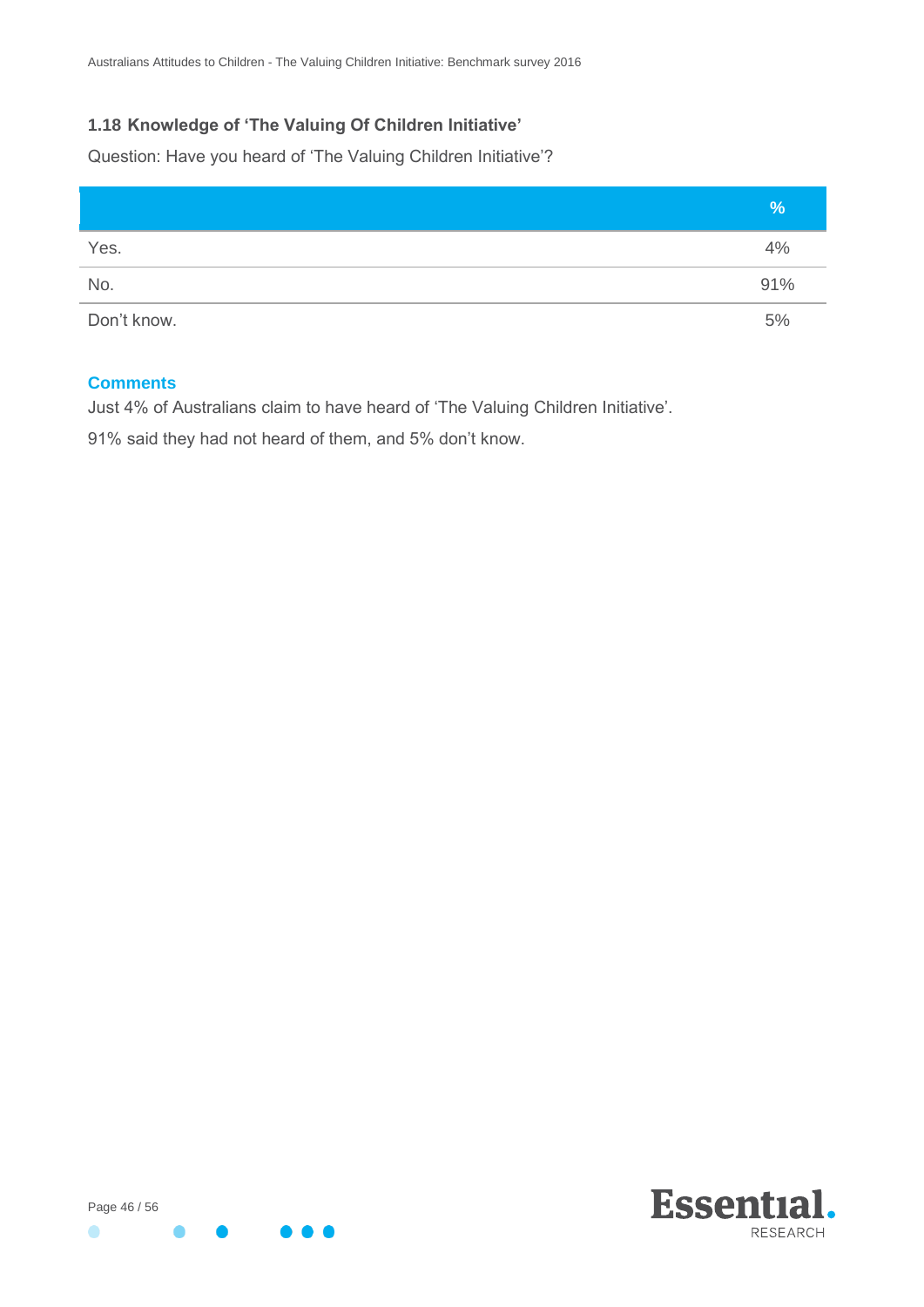# **Demographics**

| <b>Region</b>                 |       | Age       |
|-------------------------------|-------|-----------|
| <b>Permanent, full-time</b>   | 33%   | $18 - 25$ |
| <b>Permanent, part-time</b>   | 10%   | 26-30     |
| Self-employed                 | 8%    | $31 - 35$ |
| Casual (30+ hours)            | 2%    | 36-40     |
| Casual (>30 hours)            | 6%    | $41 - 45$ |
| <b>Contract</b>               | $1\%$ | 46-50     |
| <b>Retired</b>                | 21%   | $51 - 55$ |
| <b>Home duties</b>            | 8%    | 56-60     |
| <b>Unemployed and looking</b> | 6%    | 61-65     |
| for work                      |       | 66-70     |
| <b>Unemployed and not</b>     | 2%    | 70-75     |
| looking for work              |       | $75+$     |
| <b>Other</b>                  | 4%    |           |

| $18 - 25$ | 14% |
|-----------|-----|
| 26-30     | 9%  |
| $31 - 35$ | 9%  |
| 36-40     | 9%  |
| $41 - 45$ | 9%  |
| 46-50     | 9%  |
| $51 - 55$ | 8%  |
| 56-60     | 8%  |
| 61-65     | 7%  |
| 66-70     | 5%  |
| 70-75     | 4%  |
| $75+$     | 8%  |

| <b>Region</b>       |         |
|---------------------|---------|
| <b>Sydney</b>       | 20%     |
| <b>Regional NSW</b> | 12%     |
| <b>Melbourne</b>    | 19%     |
| <b>Regional VIC</b> | 6%      |
| <b>Brisbane</b>     | 10%     |
| <b>Regional QLD</b> | 10%     |
| <b>Adelaide</b>     | 6%      |
| <b>Regional SA</b>  | 2%      |
| <b>Darwin</b>       | 1%      |
| <b>Regional NT</b>  | $< 1\%$ |
| <b>Perth</b>        | 8%      |
| <b>Regional WA</b>  | 2%      |
| <b>Hobart</b>       | 1%      |
| <b>Regional TAS</b> | 1%      |
| <b>ACT</b>          | 2%      |

| Age                        |     |
|----------------------------|-----|
| Year 11 or below           | 13% |
| Year 12 or equivalent      | 17% |
| Trade certificate or       | 11% |
| apprenticeship             |     |
| Diploma, certificate etc.  | 23% |
| <b>Bachelor or Honours</b> | 23% |
| degree                     |     |
| Post-graduate              | 11% |
| qualifications             |     |
| I'd rather not say         |     |

<span id="page-46-0"></span>

| <b>Marital Status</b>        |     |
|------------------------------|-----|
| <b>Married</b>               | 49% |
| De Facto or Partnered        | 16% |
| <b>Divorced or Separated</b> | 10% |
| <b>Single</b>                | 19% |
| <b>Widowed</b>               | 4%  |
| I'd rather not say           | 2%  |

| <b>Gender</b> |     |
|---------------|-----|
| <b>Male</b>   | 49% |
| <b>Female</b> | 51% |
| <b>Other</b>  |     |

| <b>Household</b>               |     |
|--------------------------------|-----|
| <b>Person living alone</b>     | 15% |
| Single person with<br>children | 5%  |
| <b>Couple only</b>             | 33% |
| <b>Couple with children</b>    | 32% |
| Group/share<br>household       | 9%  |
| Other                          | 5%  |

| <b>Children</b>               |     |
|-------------------------------|-----|
| <b>Biological parent</b>      | 59% |
| <b>Adoptive parent</b>        | 2%  |
| <b>Step-parent (or</b>        |     |
| someone who lives with        | 6%  |
| a partner with a child)       |     |
| Guardian to a                 | 2%  |
| dependent child               |     |
| <b>Professional who works</b> | 5%  |
| with children.                |     |
| None of these                 |     |





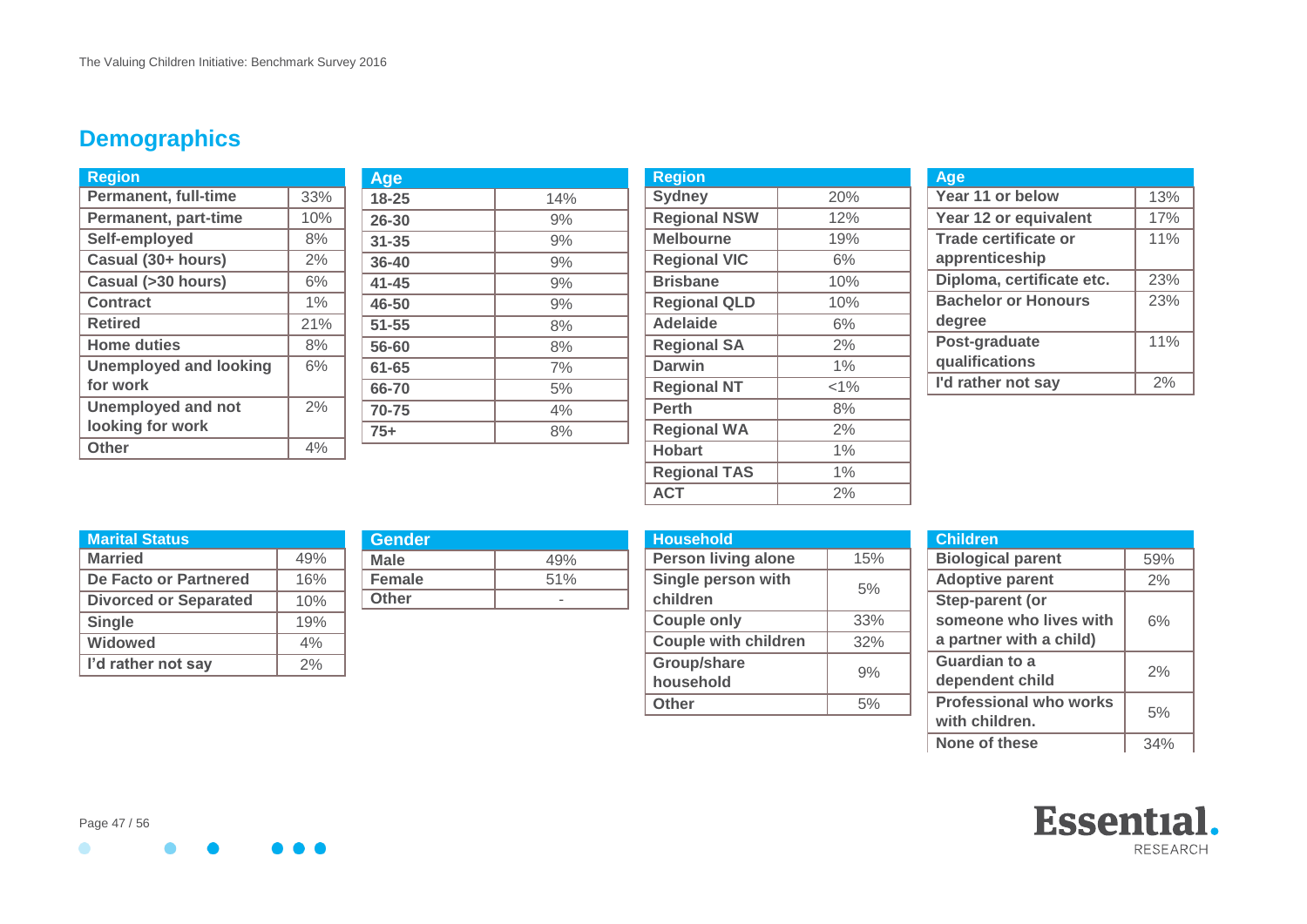| <b>Cultural Background</b>  |       | <b>Income</b>             |     |
|-----------------------------|-------|---------------------------|-----|
| <b>Australian</b>           | 76%   | <b>Negative income</b>    | 2%  |
| <b>Aboriginal or Torres</b> | 3%    | No income                 | 5%  |
| <b>Strait Islander</b>      |       | <b>Less than \$30,999</b> | 18% |
| <b>European</b>             | 22%   | \$31,000 to \$45,999      | 13% |
| Asian                       | 9%    | \$46,000 to \$60,999      | 14% |
| <b>Middle Eastern</b>       | 2%    | \$61,000 to \$75,999      | 9%  |
| <b>African</b>              | 1%    | \$76,000 - \$100,999      | 14% |
| <b>North American</b>       | 1%    | \$101,000 - \$120,999     | 11% |
| <b>South American</b>       | $1\%$ | $$121,000 +$              | 13% |
| <b>Other</b>                | 4%    |                           |     |
| I'd rather not say          | 1%    |                           |     |



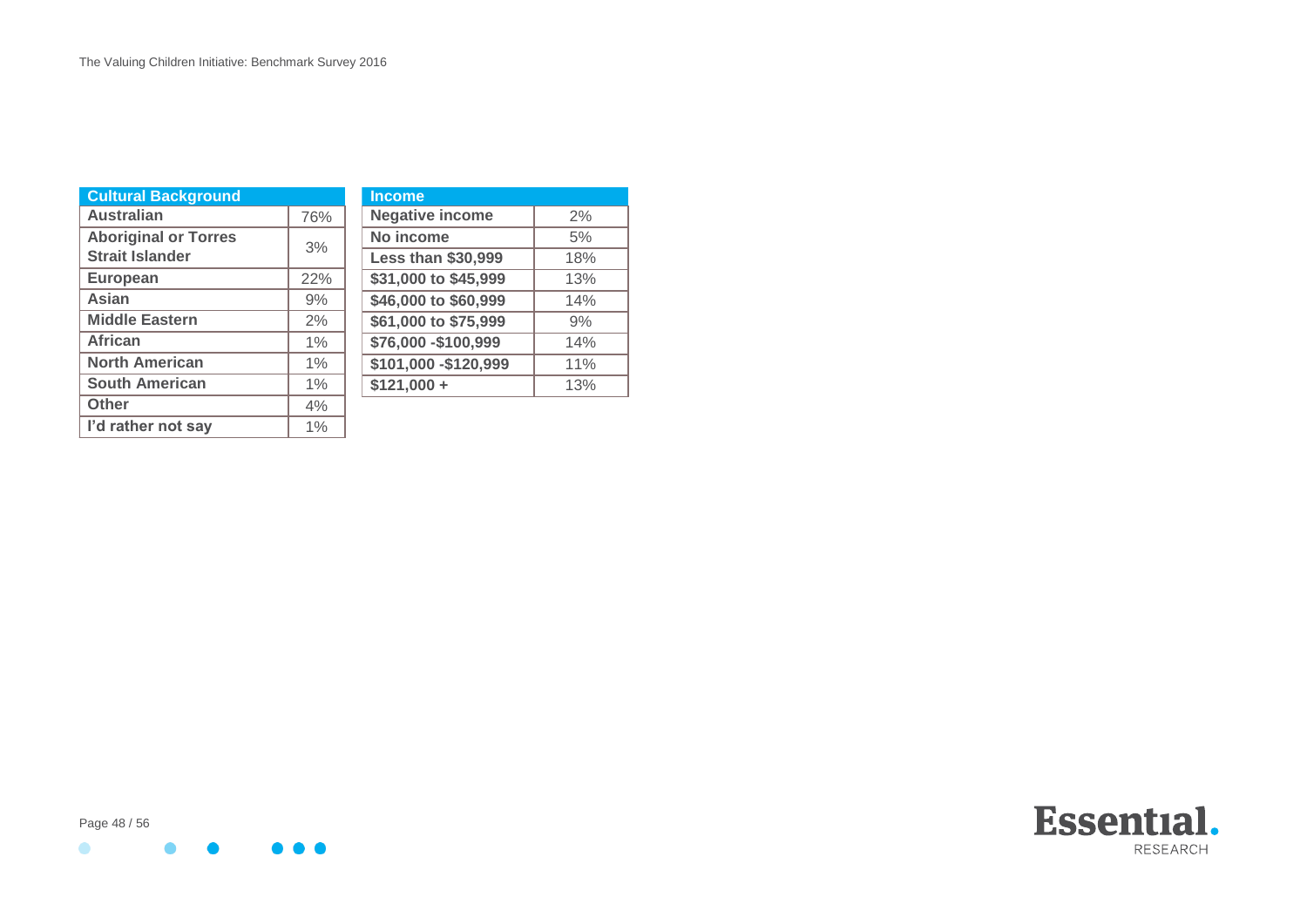# <span id="page-48-0"></span>**Appendix A: Survey**

- **1.** Are you: **SR**
	- a. Male
	- b. Female
	- c. Other

**2.** What is your age? **SR**

- a. 18-25
- b. 26-30
- c. 31-35
- d. 36-40
- e. 41-45
- f. 46-50
- g. 51-55
- h. 56-60
- i. 61-65
- j. 66-70
- k. 70-75
- l. 75+
- **3.** Where do you live? **SR**
	- a. Sydney
	- b. Regional NSW
	- c. Melbourne
	- d. Regional VIC
	- e. Brisbane
	- f. Regional QLD
	- g. Adelaide
	- h. Regional SA
	- i. Darwin
	- j. Regional NT
	- k. Perth
	- l. Regional WA
	- m. Hobart
	- n. Regional TAS
	- o. ACT
	- p. Other [**EXCLUDE**]
- **4.** Do any of the following describe you? Please select all that apply. **MR [ALL QUALIFY]** 
	- a. I am a biological parent
	- b. I am an adoptive parent
	- c. I am a step-parent (or someone who lives with a partner with a child)
	- d. I am a guardian to a dependent child
	- e. I am a professional who works with children.
	- f. None of these [**EXCLUSIVE OPTION**]

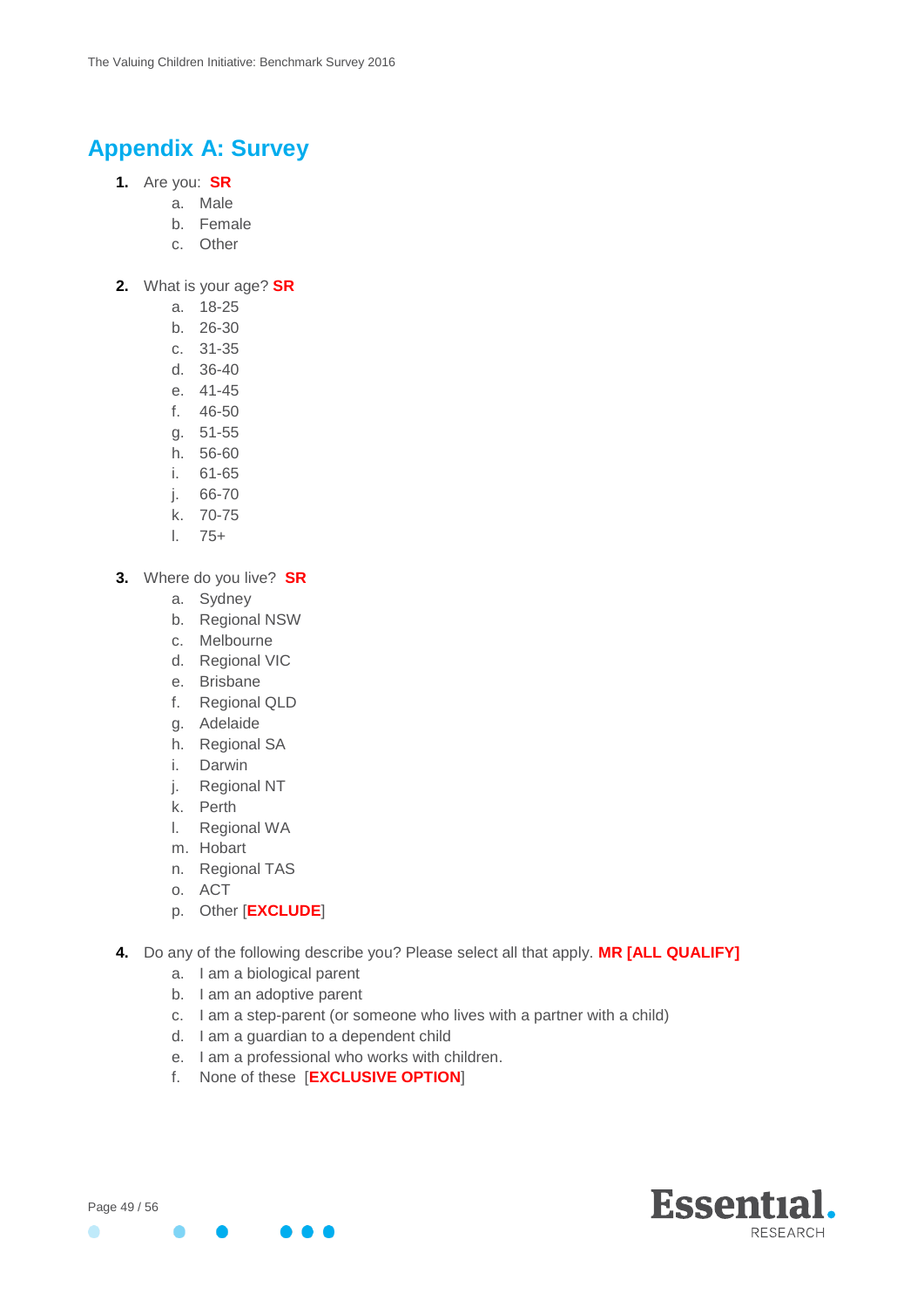|    |                                                                  | <b>Very</b><br>important | Somewhat<br>important | Not very<br>important | Not at all<br>important | Haven't<br>really<br>thought<br>about it |
|----|------------------------------------------------------------------|--------------------------|-----------------------|-----------------------|-------------------------|------------------------------------------|
| 5. | Addressing Climate change                                        |                          |                       |                       |                         |                                          |
| 6. | Management of the economy                                        |                          |                       |                       |                         |                                          |
| 7. | Looking after the interests of<br>children (0-17yrs)             |                          |                       |                       |                         |                                          |
| 8. | Looking after the interests of<br>older Australians              |                          |                       |                       |                         |                                          |
| 9. | A quality of Australia's health<br>system                        |                          |                       |                       |                         |                                          |
|    | <b>10.</b> Australian jobs and<br>protection of local industries |                          |                       |                       |                         |                                          |
|    | 11. Housing affordability                                        |                          |                       |                       |                         |                                          |
|    | <b>12.</b> Security and the war on<br>terrorism                  |                          |                       |                       |                         |                                          |
|    | 13. A quality education system                                   |                          |                       |                       |                         |                                          |
|    | <b>14.</b> A fair taxation system                                |                          |                       |                       |                         |                                          |

#### How important are the following issues to you personally? **SR PER ROW, ROTATE LIST**

When making decisions about policies, do you believe governments in Australia give enough, too much or too little consideration to the impact on the following groups? **SR PER ROW, ROTATE LIST**

|                                      | Give too much<br>consideration | Give enough<br>consideration | <b>Give too little</b><br>consideration | <b>Haven't really</b><br>thought about<br>it |
|--------------------------------------|--------------------------------|------------------------------|-----------------------------------------|----------------------------------------------|
| <b>15.</b> Older Australians         |                                |                              |                                         |                                              |
| <b>16.</b> Children (0-17yrs)        |                                |                              |                                         |                                              |
| 17. Parents                          |                                |                              |                                         |                                              |
| <b>18.</b> Average working<br>adults |                                |                              |                                         |                                              |
| 19. People on lower<br>incomes       |                                |                              |                                         |                                              |
| 20. Small businesses                 |                                |                              |                                         |                                              |
| 21. Large businesses                 |                                |                              |                                         |                                              |

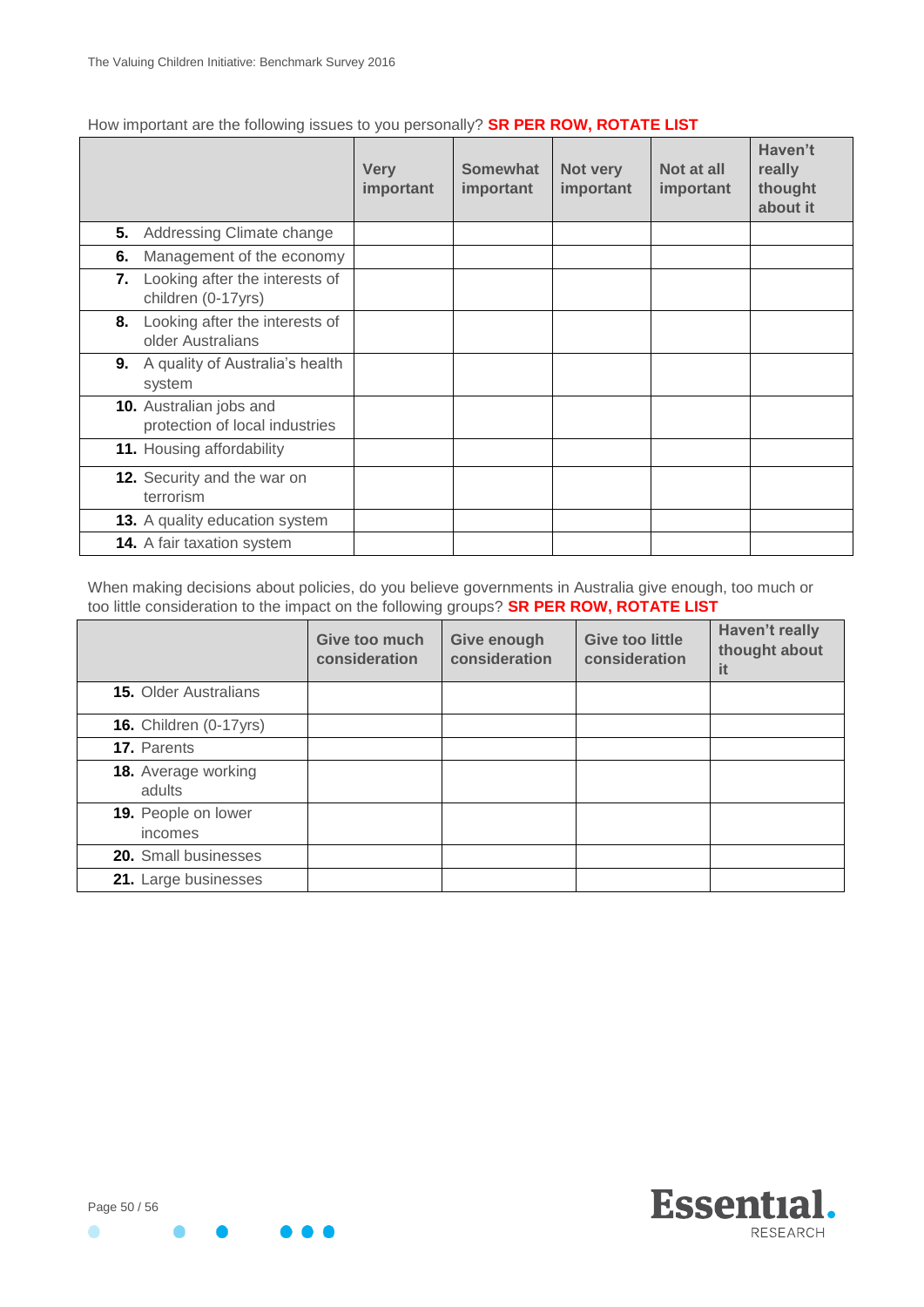## Do you agree or disagree with the following statements? **SR PER ROW, ROTATE LIST (split across screens as necessary)**

|                                                                                                                                                                       | <b>Strongly</b><br>agree | <b>Agree</b> | <b>Disagre</b><br>e | <b>Strongly</b><br>disagree | Haven't<br>really<br>thought<br>about it | <b>Have</b><br>thought<br>about it,<br>but I'm<br>not sure |
|-----------------------------------------------------------------------------------------------------------------------------------------------------------------------|--------------------------|--------------|---------------------|-----------------------------|------------------------------------------|------------------------------------------------------------|
| 22. Governments should consider the needs of the<br>current population rather than make decisions<br>or policy in the interests of future generations.                |                          |              |                     |                             |                                          |                                                            |
| 23. I care about the needs of children, but issues<br>like jobs and the economy are more important<br>to me.                                                          |                          |              |                     |                             |                                          |                                                            |
| 24. Children today have too many rights.                                                                                                                              |                          |              |                     |                             |                                          |                                                            |
| 25. Children across Australia have fair and equal<br>opportunities to flourish and maximise on their<br>potential.                                                    |                          |              |                     |                             |                                          |                                                            |
| 26. The opinions of children should be considered<br>just as important as those of adults.                                                                            |                          |              |                     |                             |                                          |                                                            |
| 27. Too much focus is given to the needs of<br>children, at the expense of people like myself.                                                                        |                          |              |                     |                             |                                          |                                                            |
| 28. The best interests of children should always<br>be considered in all decisions made by adults.                                                                    |                          |              |                     |                             |                                          |                                                            |
| 29. Children are less capable than adults of saying<br>what is best for them.                                                                                         |                          |              |                     |                             |                                          |                                                            |
| 30. A child's word is less likely to be believed than<br>that of another adult.                                                                                       |                          |              |                     |                             |                                          |                                                            |
| 31. Children should be seen and not heard.                                                                                                                            |                          |              |                     |                             |                                          |                                                            |
| 32. Children are more disrespectful than previous<br>generations                                                                                                      |                          |              |                     |                             |                                          |                                                            |
| 33. Children in Australia are highly respected by<br>adults.                                                                                                          |                          |              |                     |                             |                                          |                                                            |
| 34. Until they reach the age of 18 years children<br>belong to their parents or carers.                                                                               |                          |              |                     |                             |                                          |                                                            |
| 35. The wellbeing of children is the shared<br>responsibility of the entire community                                                                                 |                          |              |                     |                             |                                          |                                                            |
| 36. All Australian adults are responsible for the<br>best interests of children, including those who<br>are not their own.                                            |                          |              |                     |                             |                                          |                                                            |
| 37. Australians do all they can to promote and<br>protect the wellbeing of children.                                                                                  |                          |              |                     |                             |                                          |                                                            |
| 38. I do all I can to promote and protect the<br>wellbeing of children.                                                                                               |                          |              |                     |                             |                                          |                                                            |
| 39. Australia is a safer society to grow up in today<br>than it was when I was a child                                                                                |                          |              |                     |                             |                                          |                                                            |
| 40. The quality of nutrition, care and relationships,<br>beginning in the womb and through the first<br>few years of life, impacts on a person's future<br>wellbeing. |                          |              |                     |                             |                                          |                                                            |

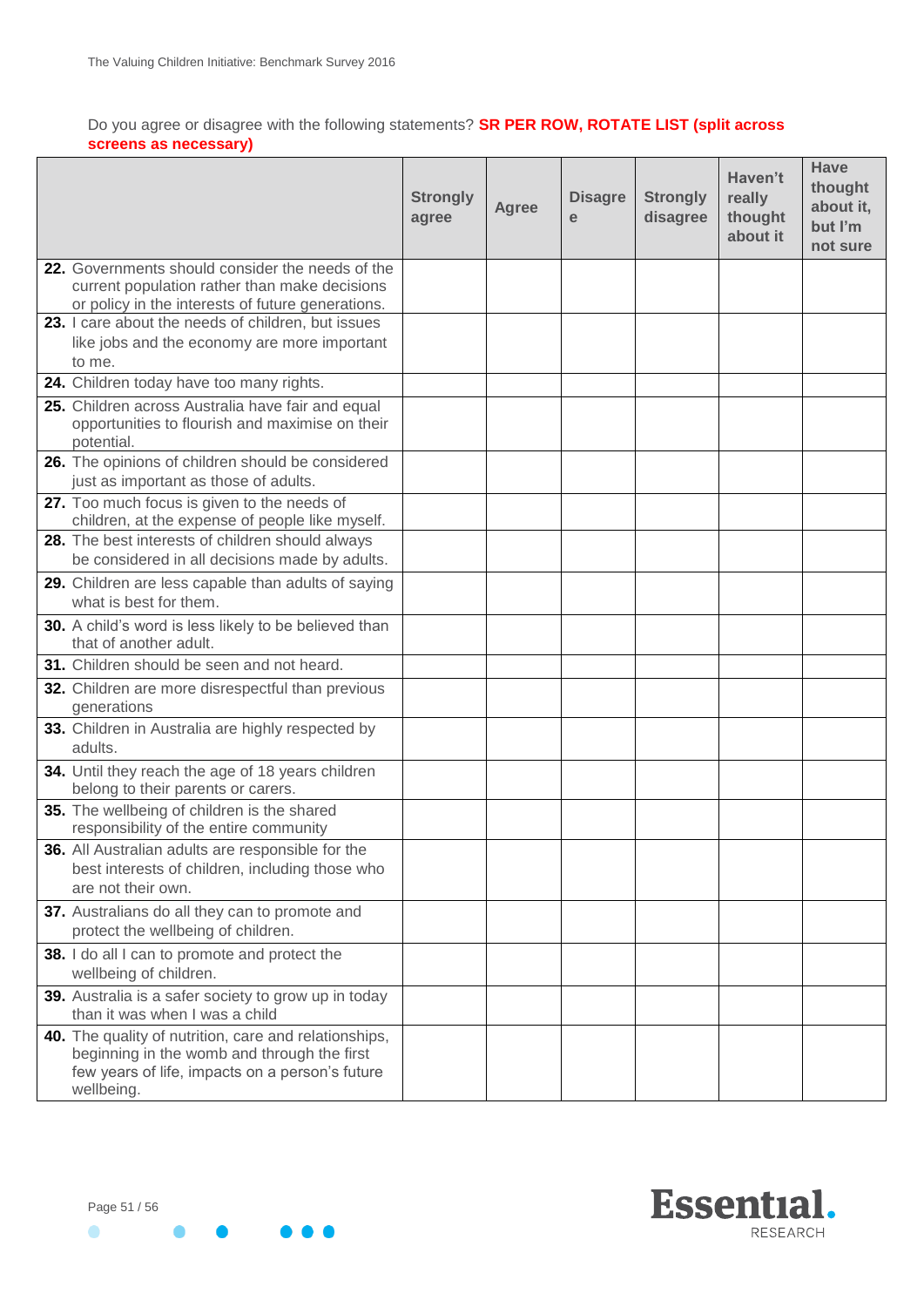- **41.** Which of the following groups do you see as being responsible for protecting and promoting the wellbeing of children in Australia today? **Please rank in order of 1 = most responsibility to 6 = least responsibility [RANK ORDER 1 – 7, MUST RANK ALL (A thru F), ROTATE A thru F, CODE G. IS EXCLUSIVE]**
	- a. Parents
	- b. Governments
	- c. Teachers
	- d. Extended family
	- e. The wider community
	- f. Everyone (including people like myself)
	- g. Haven't really thought about it [**EXCLUSIVE OPTION**]
- **42.** Which of the words below would you use to describe children in Australia today? *Please select all that apply.* **MR, ROTATE LIST**
	- a. Fortunate
	- b. Safe
	- c. Valued
	- d. Honest
	- e. Active
	- f. Respected
	- g. Appreciated
	- h. Caring
	- i. Happy
	- j. Trustworthy
	- k. Well-behaved
- l. Spoilt
- m. Vulnerable
- n. Mistreated
- o. Dishonest
- p. Lazy
- q. Ignored
- r. Deprived
- s. Selfish
- t. Unhappy
- u. Uncooperative
- v. Unpleasant
- w. None of these [**EXCLUSIVE OPTION**]
- **43.** In your opinion, is it easier to be a child today than it was when you were a child? **SR**
	- a. Much easier
	- b. A little easier
	- c. About the same
	- d. A little more challenging
	- e. A lot more challenging
	- f. I've never really thought about it [**SKIP Q44**]
- **44.** And why do you say that? [**OE**]
- **45.** In your opinion, are children in Australia today valued more, less, or the same as when you were a child? **SR**
	- g. Much more valued
	- h. A little more valued
	- i. About the same
	- j. A little less valued
	- k. A lot less valued
	- l. I've never really thought about it [**SKIP Q46**]
- **46.** And why do you say that? [**OE**]



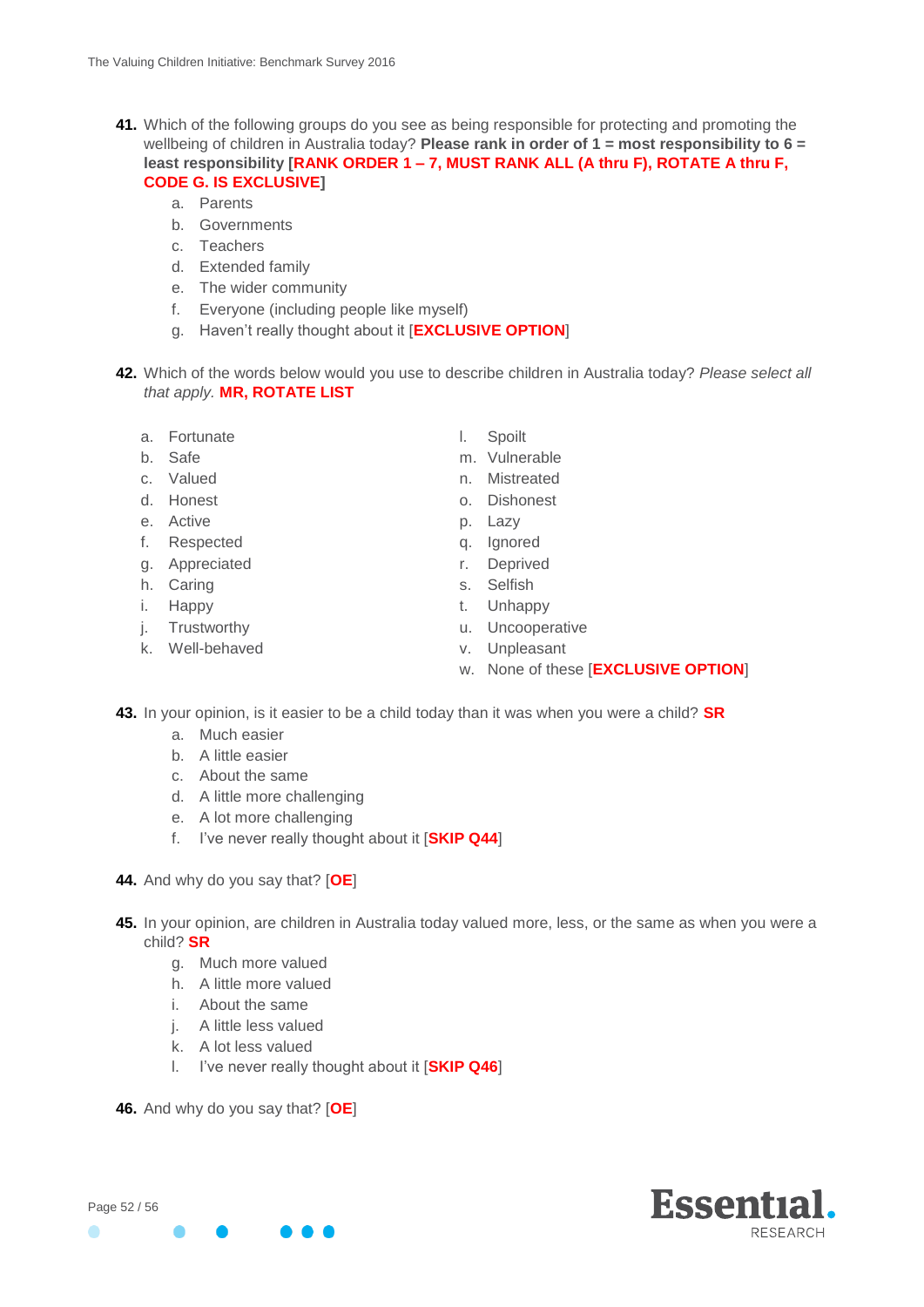- **47.** How concerned are you for the health and happiness of future generations of Australians? **SR**
	- a. Very concerned
	- b. Somewhat concerned
	- c. Not very concerned
	- d. Not at all concerned
	- e. I've never really thought about it [**SKIP Q48**]
- **48.** And why do you say that? [**OE**]
- **49.** In your opinion how committed is Australian society to protecting and prioritising the needs of children? **SR**
	- a. Very committed
	- b. Committed
	- c. Not very committed
	- d. Not at all committed
	- e. Not sure
- **50.** Would you support or oppose the appointment of a federal Minister for Children and Future Generations to ensure that their rights and needs are at the forefront of considerations? **SR**
	- a. Strongly support
	- b. Support
	- c. Neither support nor oppose
	- d. Oppose
	- e. Strongly oppose
	- f. Not sure
- **51.** From the scale below, please select the scale point that best describes how you feel about children: **SR PER ROW**

|                                                                    | <b>Very</b><br>positive | <b>Positive</b> | <b>Indifferent</b> | <b>Negative</b> | <b>Very</b><br>negative | l've never<br>thought<br>about it |
|--------------------------------------------------------------------|-------------------------|-----------------|--------------------|-----------------|-------------------------|-----------------------------------|
| Your own children                                                  |                         |                 |                    |                 |                         |                                   |
| All Australian children<br><b>[DISPLAY ONLY IF 4 = a</b><br>thru d |                         |                 |                    |                 |                         |                                   |

**52.** Most Australians say that they value children. In practice, what does valuing children actually mean to you? **OE**

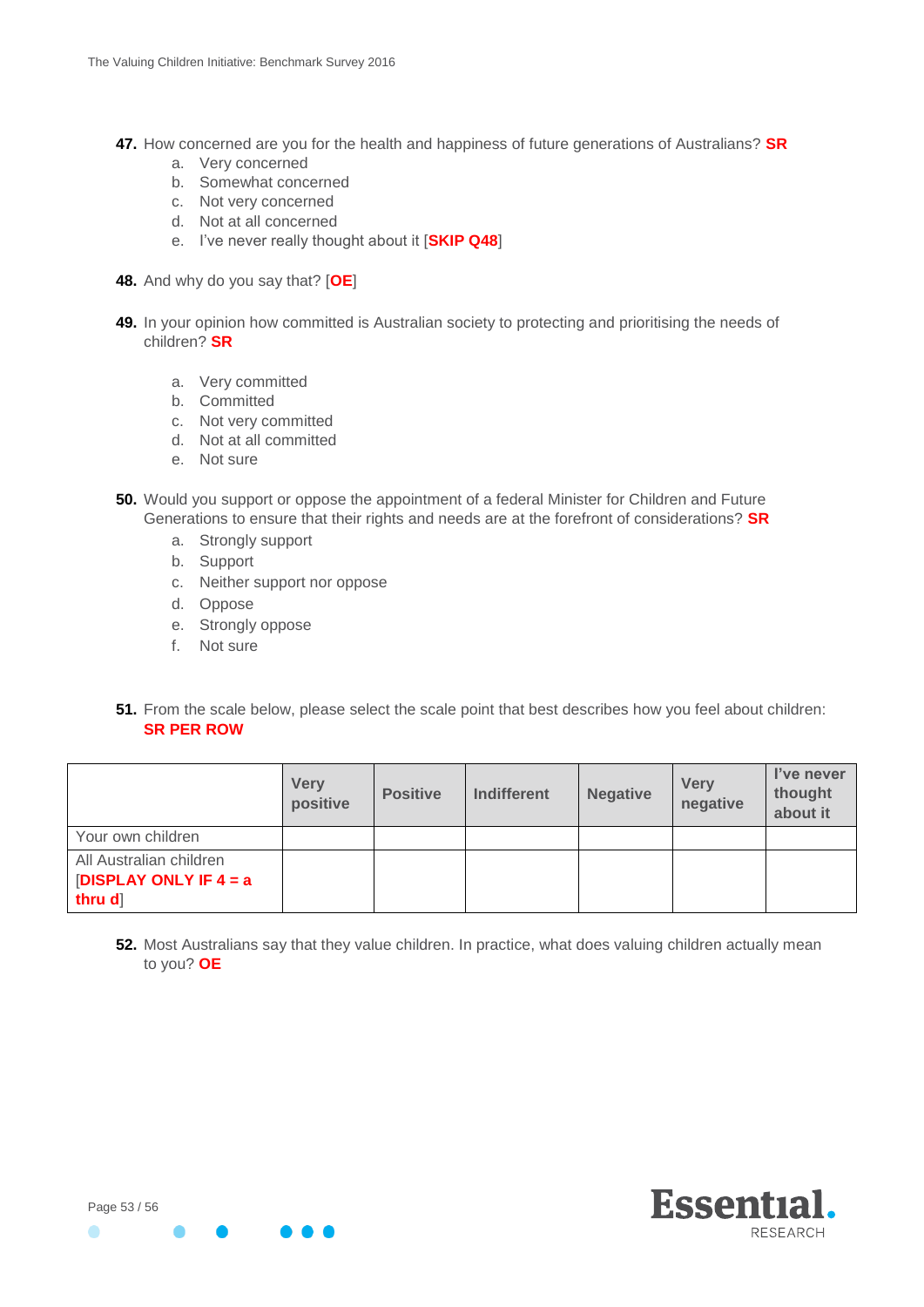- **53.** Have you heard of 'The Valuing Children Initiative'? **SR**
	- a. Yes
	- b. No
	- c. Don't know
- **54.** If you have any final comments you would like to make on any issues raised in this survey please feel free to do so below. [**OE, NOT COMPULSORY**]

#### **55.** Are you: **SR**

- a. Married
- b. De Facto or Partnered
- c. Divorced or Separated
- d. Single
- e. Widowed
- f. I'd rather not say
- **56.** Which of the following best describes your employment status? **SR**
	- a. Permanent, full-time
	- b. Permanent, part-time
	- c. Self-employed
	- d. Casual (30+ hours per week)
	- e. Casual (less than 30 hours per week)
	- f. Contract
	- g. Retired
	- h. Home duties
	- i. Unemployed and looking for work
	- j. Unemployed and not looking for work
	- k. Other
- **57.** What is the composition of your current household? **SR**
	- a. Person living alone
	- b. Single person with children
	- c. Couple only
	- d. Couple with children
	- e. Group/share household
	- f. Other
- **58.** What is the total net annual income from all sources including pensions and allowances your family receives? **SR**

Please note; if you live in a group/share household please answer for yourself only

- a. Negative income
- b. No income
- c. Less than \$30,999 (less than \$595 per week)
- d. \$31,000 to \$45,999 (\$596 \$883 per week)
- e. \$46,000 to \$60,999 (\$884 \$1172 per week)
- f. \$61,000 to \$75,999 (\$1173 \$1460 per week)
- g. \$76,000 -\$100,999 (\$1461 \$1941 per week)
- h. \$101,000 -\$120,999 (\$1942 \$2325 per week)
- i. \$121,000 + (\$2326+ per week)

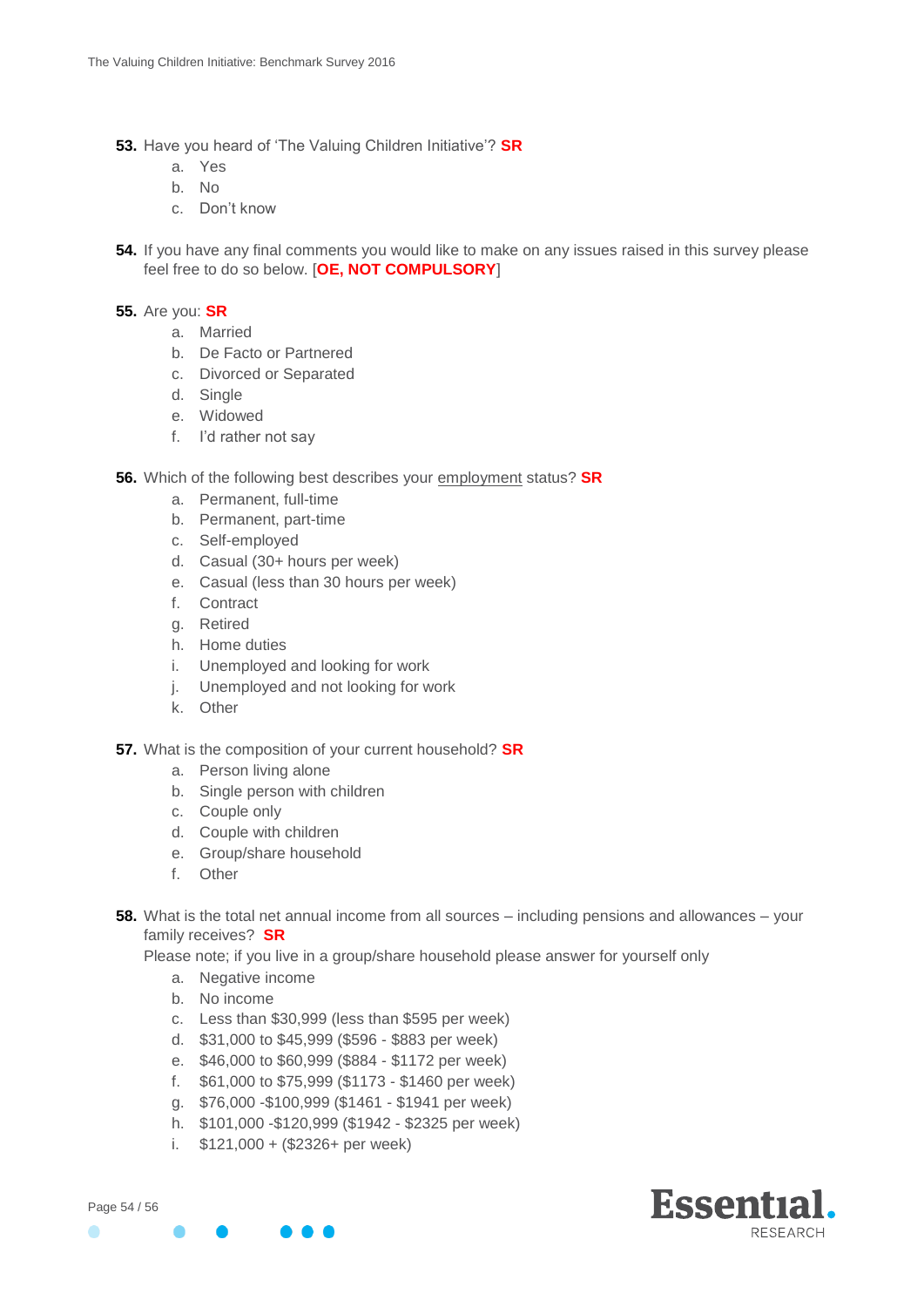- **59.** What is the highest level of education you have attained? **SR**
	- a. Year 11 or below
	- b. Year 12 or equivalent
	- c. Trade certificate or apprenticeship
	- d. Diploma, certificate etc.
	- e. Bachelor or Honours degree
	- f. Post-graduate qualifications
	- g. I'd rather not say
- **60.** What cultural backgrounds do you identify with? Please select all that apply to you. **SR**
	- a. Australian
	- b. Aboriginal or Torres Strait Islander
	- a. European
	- b. Asian
	- c. Middle Eastern
	- d. African
	- e. North American
	- f. South American
	- g. Other
	- h. I'd rather not say

[**END SURVEY**]